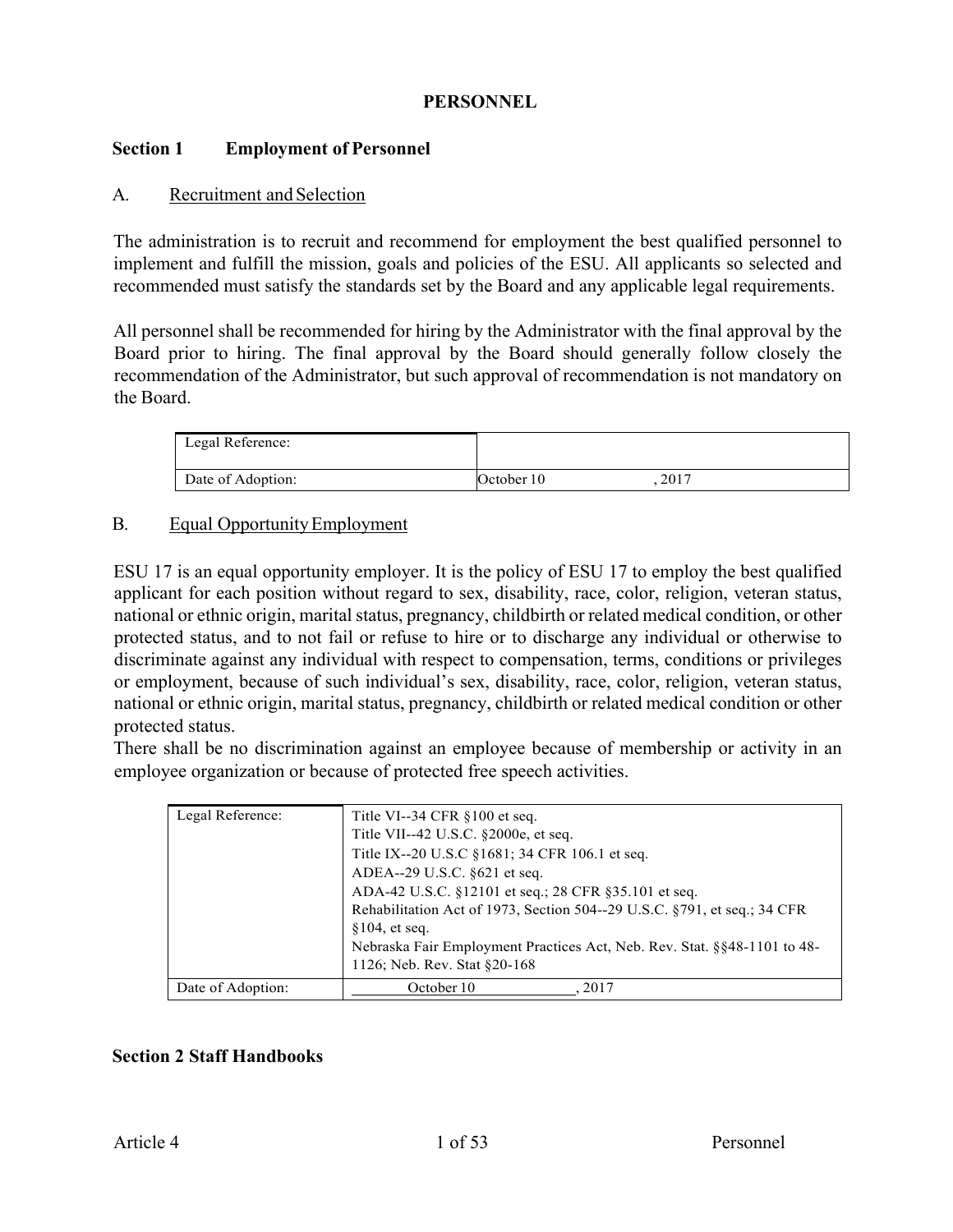The administration is responsible for preparing and distributing staff handbooks and job descriptions. Staff handbooks and job descriptions approved by the Board shall have the effect of Board-approved policy and, if approved by the Board later in time to any conflicting Board policy, shall control over conflicting Boardpolicy.

| Legal Reference:  |            |      |  |
|-------------------|------------|------|--|
| Date of Adoption: | October 10 | 2017 |  |

### **Section 3 Conflicts of Interest**

### **A. Employment of Board Members**

No board member of ESU 17 shall be employed by ESU 17.

| Legal Reference:  | \$79-1219          |
|-------------------|--------------------|
| Date of Adoption: | 2017<br>October 10 |

### **B. Employment of Immediate FamilyMembers**

A member of the Board or an employee with supervisory responsibilities may employ or recommend or supervise the employment of an immediate family member only if:

- 1. He or she does not abuse his or her official position. Abuse of an official position includes, but is not limited to, employing an immediate family member:
	- (a) Who is not qualified for and able to perform the duties of the position;
	- (b) For an unreasonably high salary; or
	- (c) Who is not required to perform the duties of theposition.
- 2. He or she makes a full disclosure on the record to the Board and a written disclosure to the Administrator and/or Secretary of the Board;and
- 3. The Board approves the employment or supervisoryposition.

No immediate family member of a Board member or of an employee with supervisory responsibilities shall be employed by the ESU:

- 1. Without first having made a reasonable solicitation and consideration of applications for such employment;
- 2. Who is not qualified for and able to perform the duties of the position;
- 3. For an unreasonably high salary; and
- 4. Who is not required to perform the duties of theposition.

Neither the Board nor an employee with supervisory responsibilities shall terminate the employment of an employee so as to make funds or a position available for the purpose of hiring an immediate family member.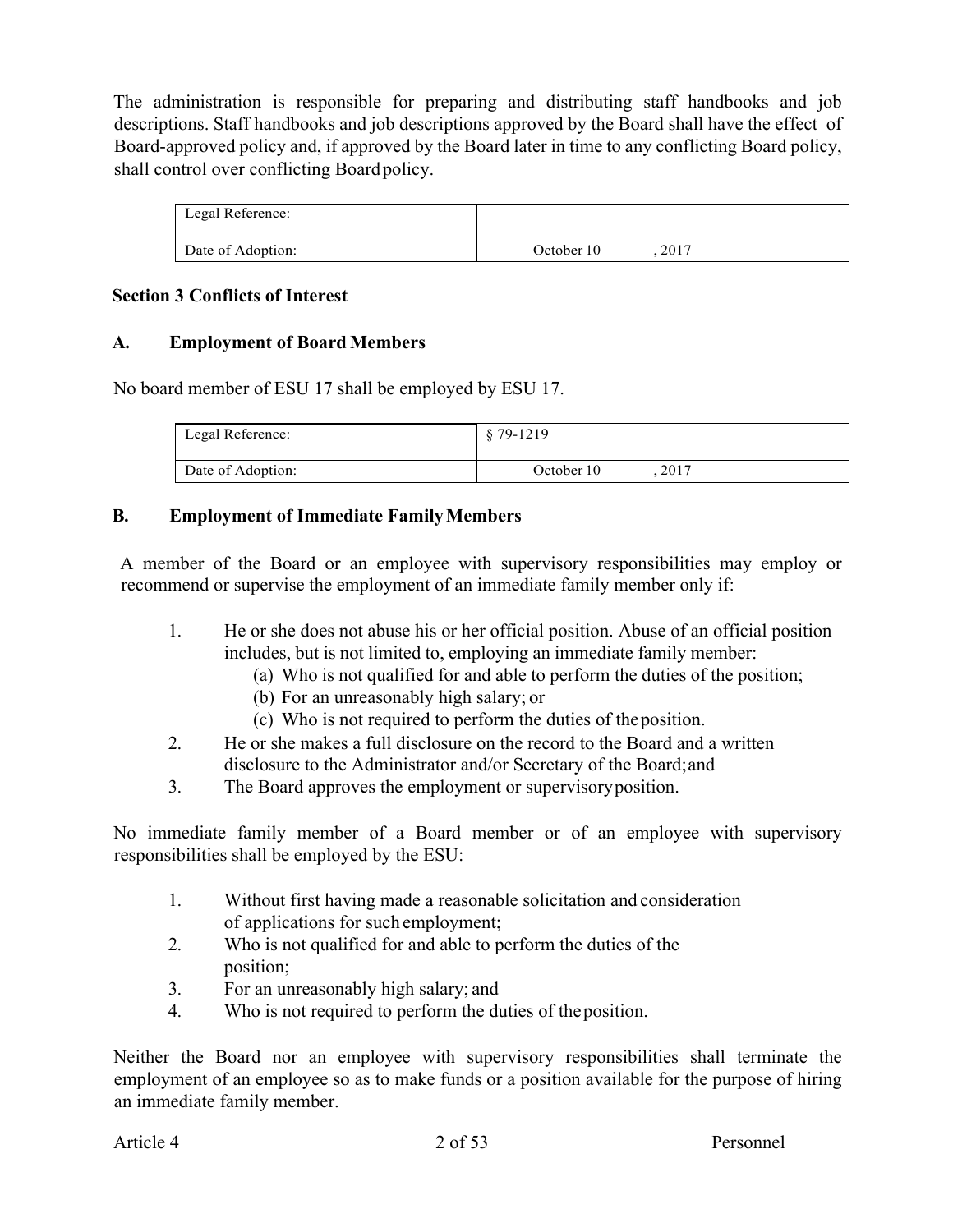This policy shall not apply to an immediate family member of a member of the Board or an employee with supervisory responsibilities who was previously employed in a position with the ESU prior to the election or appointment of the Board member or of the supervisory employee. Prior to or as soon as reasonably possible after the official date a Board member takes office or an employee assumes supervisory responsibilities, such Board member or employee shall make a full disclosure of any immediate family member employed in a position subject to this policy.

| Legal Reference:  | $\S$ 49-1499.04; $\S$ 49-1499.05 |
|-------------------|----------------------------------|
| Date of Adoption: | 2017<br>October 10               |

### **Section 4 Fitness for Duty**

Applicants must be physically and mentally capable of performing the essential functions of the position for which application is made, with or without reasonable accommodations. Some positions have physical requirements which must be demonstrated by satisfactorily completing a post-offer physical exam or post-offer questionnaire to establish the ability to perform the essential functions of the position. This will only be required after a conditional offer of employment has been made.

Employees must be physically and mentally capable of performing the essential functions of their position, with or without reasonable accommodations. Employees shall be required, upon request of the Administrator or designee, to respond or submit to medical inquiries or examinations which are related and necessary to performance of essential functions of their position where there is evidence of a job performance or safety problem and when required or otherwise permitted by law.

Employees are required to disclose any medical restrictions that limit their ability to perform the essential functions of the assigned position to their supervisor or the Administrator and are to request a meeting with the ADA Coordinator to discuss the provision of reasonable accommodations. Supervisors are required to notify the Administrator of any employees with restrictions that limit their ability to perform the essential functions of their assignment. The ESU shall make reasonable accommodations to qualified individuals with a disability in accordance with law.

The ESU complies with all federal and state laws regarding the collection and maintenance of health and medical information.

| Legal Reference:  | ADA-42 U.S.C. §12101 et seq.; 28 CFR §35.101 et seq. |  |
|-------------------|------------------------------------------------------|--|
|                   | Rehabilitation Act of 1973, Section 504--29 U.S.C.   |  |
|                   | $\S 791$ , et seq.; 34 CFR $\S 104$ , et seq.        |  |
|                   | Nebraska Fair Employment Practices Act, Neb. Rev.    |  |
|                   | Stat. §§48-1101 to 48-1126; Neb. Rev. Stat §20-168   |  |
| Date of Adoption: | October 10<br>2017                                   |  |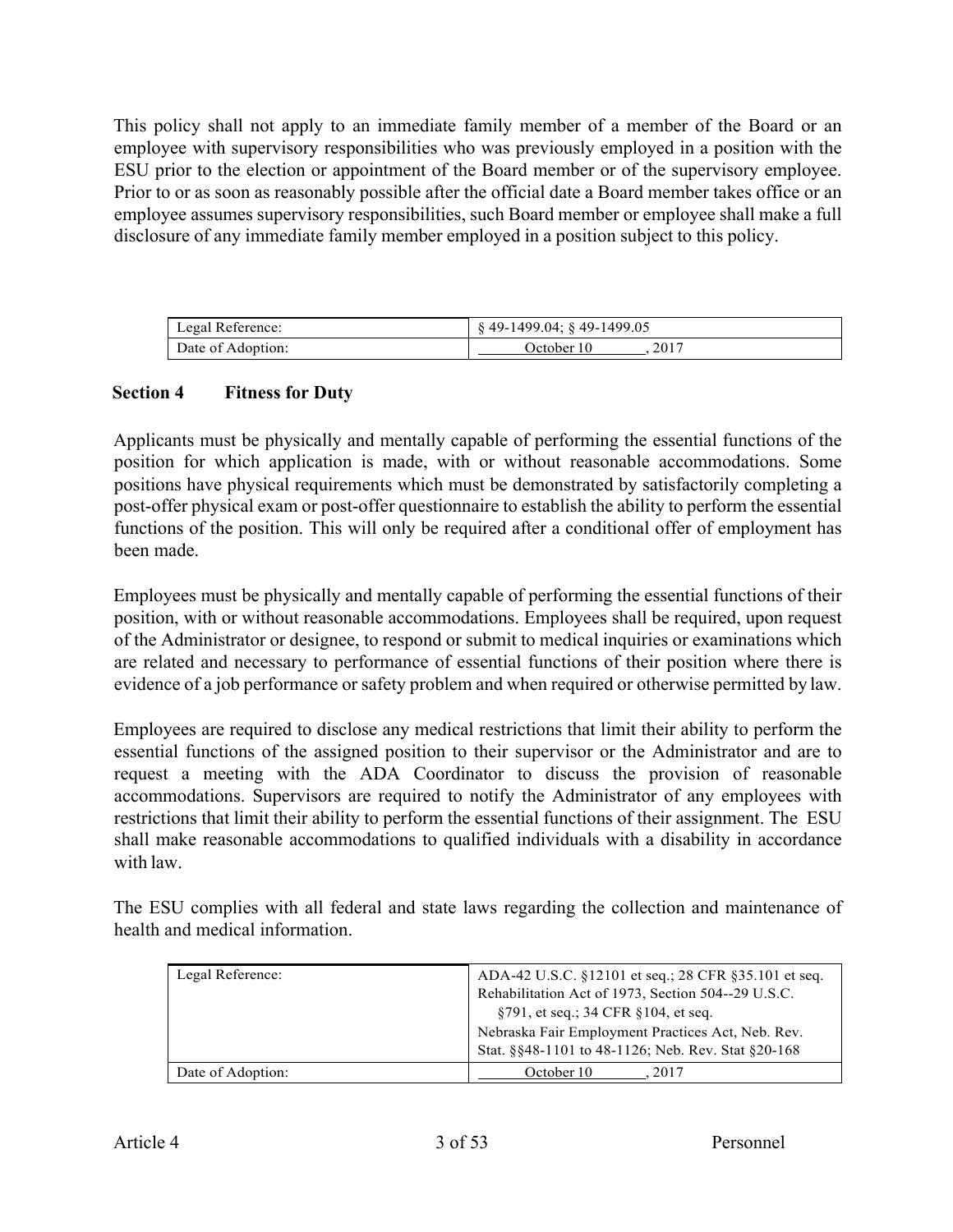### **Section 5 Standards of Conduct**

### A. Drug-Free Work Place

It is the policy of ESU 17 to eliminate the influence of drugs, alcohol and other chemicals within the work environment and to educate students against the usage of drugs, alcohol and illegal substances. The ESU will implement regulations and practices which will insure compliance with laws relating to drugs and alcohol, including: the Drug-Free Workplace Act and the Omnibus Transportation Employee Testing Act of 1991, and all regulations and rules promulgated pursuant thereto.

The ESU has established a drug-free workplace. The drug-free workplace for this purpose includes ESU property, ESU-utilized vehicles, any place in which ESU employees perform duties, and any place in which ESU activities are held. The ESU recognizes that the use, possession, or being under the influence of illicit drugs or alcohol constitutes a hazard to the positive development of students and employees and a substantial interference with the ESU's mission and goals.

- 1. The unlawful manufacture, distribution, disposition, possession, or use of a controlled substance is prohibited in the work place. Employees are also prohibited from possessing, using or distributing illicit drugs or alcohol, or being under the influence of illicit drugs or alcohol, on any ESU property or at any ESU sponsored event. Any level of impairment from illicit drugs, alcohol, or inhalants, and the presence of any odor of illicit drugs (such as marijuana) or alcohol in the work place or on duty time shall be a violation of the drug-free workplace.
- 2. The possession or distribution of a look-alike drug or look-alike controlled substance is prohibited. In addition, employees are expected to serve as role models for students and will be considered to have violated the ESU's expectations in the event the employee commits a criminal drug or alcohol offense off the work place or off duty time.
- 3. As a condition of employment, employees will abide by the ESU's drug-free workplace policies and notify the Administrator or designee of any criminal drug statute conviction for a violation occurring in the workplace no later than 5 days after such conviction.
- 4. Disciplinary sanctions, up to and including termination of employment and referral for prosecution, will be imposed upon employees who violate the aforementioned standards of conduct. If employment is not terminated, sanctions may include the requirement that the employee complete an appropriate rehabilitation program.
- 5. Employees shall be advised through employee publications about drug and alcohol counseling and rehabilitation and reentry programs that are available.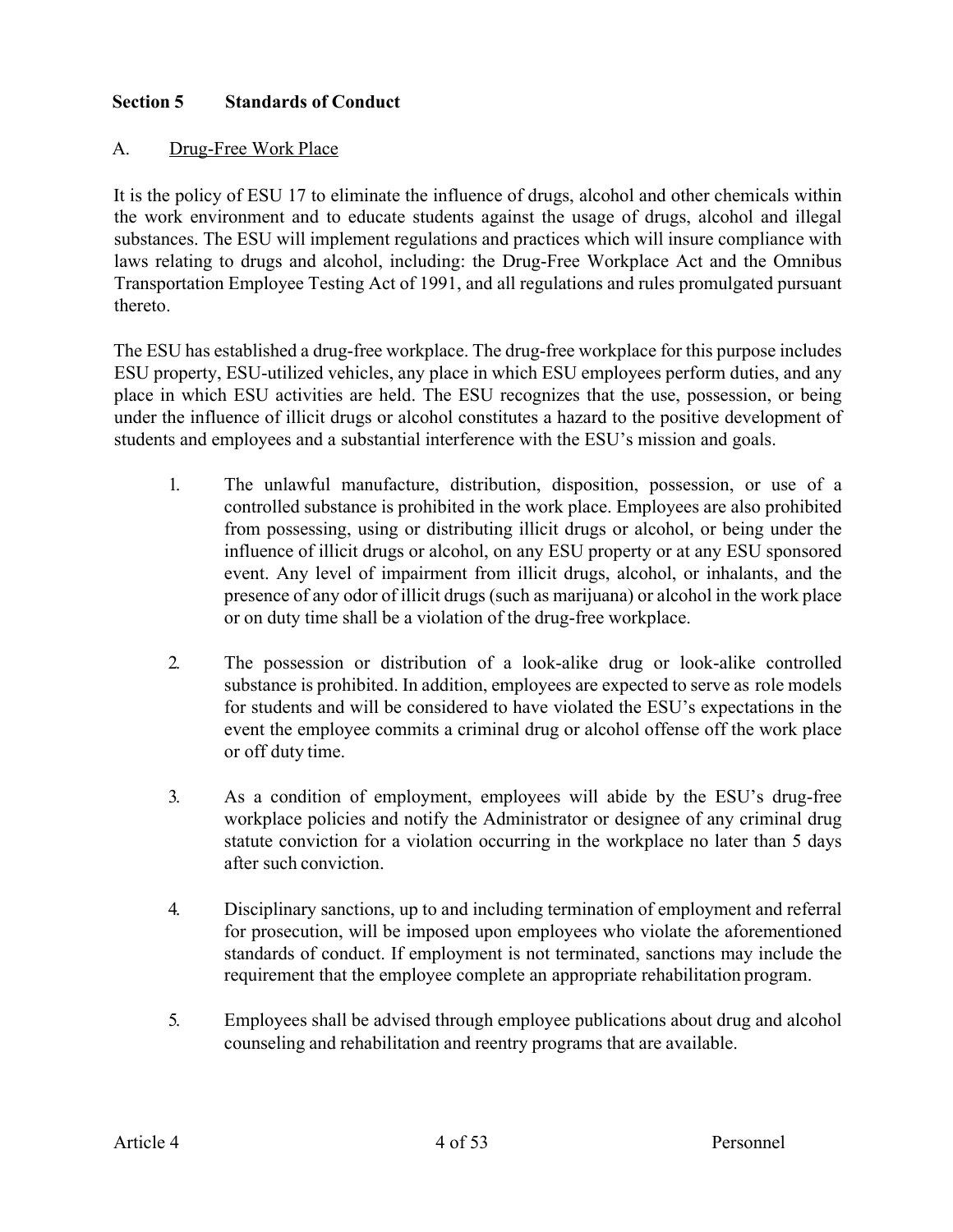The ESU will implement a drug and alcohol testing program in compliance with law for all employees whose position requires a commercial driver's license (CDL) or who are otherwise in "safety-sensitive" positions as defined by federal or state law. Refusal to submit to preemployment testing, or testing positive, shall disqualify an applicant for any position requiring such testing from employment. Reasonable suspicion, random, post-accident, return- to-duty, and follow-up testing shall also be conducted. Employees who test positive shall be immediately removed from safety-sensitive positions and be terminated from employment.

This policy supplements and is in addition to all other policies, regulations, practices, procedures and contractual provisions regarding or related to the improper or unlawful possession, use, or distribution of illicit drugs and alcohol.

Employees shall be furnished with a copy of this policy.

| Legal Reference:  | 41 U.S.C. §§ 701 to 707 (Drug-Free Workplace Act of<br>1988)<br>49 U.S.C. § 31306 and 49 CFR Part 382 (Omnibus<br>Transportation Employee Testing Act of 1991) |
|-------------------|----------------------------------------------------------------------------------------------------------------------------------------------------------------|
| Date of Adoption: | October 10<br>2017                                                                                                                                             |

### B. Notification of Arrest, etc.

Employees must notify the Administrator by the next business day after:

- 1. Arrest or Criminal Charges. The employee is arrested, ticketed, or issued a criminal charge where:
	- a. The maximum penalty for the crime equals or exceeds six months incarceration;
	- b. The crime relates to abuse, neglect or endangerment of a minor, a minor was allegedly a victim or a witness, or the crime involves alleged sexual misconduct;
	- c. Conviction would impact performance of employee's job responsibilities, including offenses that:
		- i. Would impact the responsibility to be a role model for students or relations with other employees of the ESU or schools served by the ESU;
		- ii. Would impact the employee's ability to operate a motor vehicle if the employee at times needs to travel during duty time or the employee at times drives students; or
		- iii. Would impact the employee's Commercial Drivers License if the employee's job requires that the employee have aCDL.
	- d. The arrest or the alleged criminal activity occurred while the employee was on duty, on property of the ESU or a school, or in an ESU or school owned or utilized vehicle, or at a school-supervised activity or school-sponsored function. Employees must also promptly report to the Administrator whenever the employee has been sentenced to be incarcerated for any period of time, even if the offense is not otherwise reportable.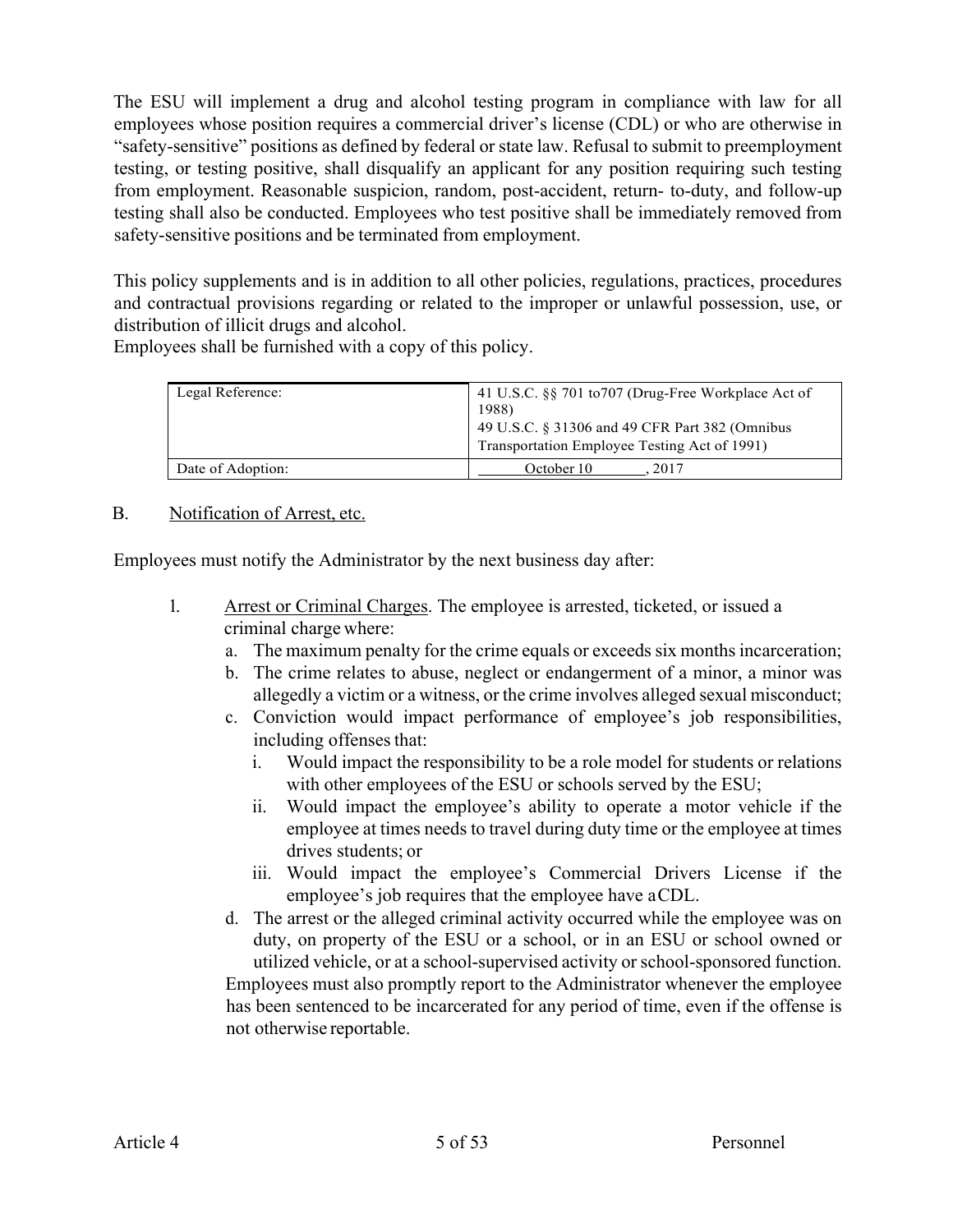- 2. Certificate or License. The employee becomes aware that a complaint has been filed against the employee that could affect a certificate or license required for the employee's position. This includes proceedings of the Nebraska Department of Education related to an alleged violation of the NDE Standards of Conduct and Ethics, Chapter 27, and proceedings of the Health and Human Services related to an alleged violation of the professional standards of conduct for the employee's position.
- 3. Child Abuse. The employee becomes aware that a report of child abuse or neglect has been made against the employee under the Child Protection Act.

Further, employees must give full disclosure of any Child Protection Act investigation that resulted in an "inconclusive" determination that occurred at any time. Current employees must give such disclosure within ten days following adoption of this Policy. As a condition of employment, applicants for employment must give such disclosure prior to commencement of employment. Any hiring made without such disclosure shall be subject to being immediately revoked in the event the required disclosure was notgiven.

Employees must give full disclosure of the existence and nature of the above proceedings and must also promptly notify the Administrator of the disposition of the proceedings.

Legal documents relating to the proceedings shall be treated and maintained as part of the employee's confidential criminal background file.

Failure to notify as required under this policy may subject the employee to disciplinary action, up to and including termination.

| Legal Reference:  |                  |
|-------------------|------------------|
| Date of Adoption: | October 10, 2017 |

### C. Weapons

Employees shall not bring or possess a weapon in any facility or in any vehicle owned or under the control of ESU 17 or, while on duty, on any school property or at any ESU or school activity. This prohibition includes employees with a permit to carry a concealed handgun. Possession of a weapon includes, without limitation, a weapon in an employee's personal possession or control, including a weapon in an employee's motor vehicle, desk, locker, backpack or purse. Any employee found to be in violation of this policy shall be subject to disciplinary action, up to and including termination.

An exception may be allowed for an employee to carry mace or other similar chemical agents in quantity and/or concentration typically designed for individual personal defensive purposes for self-defense where it is established that the employee is presented with a clear and substantial risk to personal safety. An exception may also be allowed where the employee requests to possess a weapon for instructional purposes.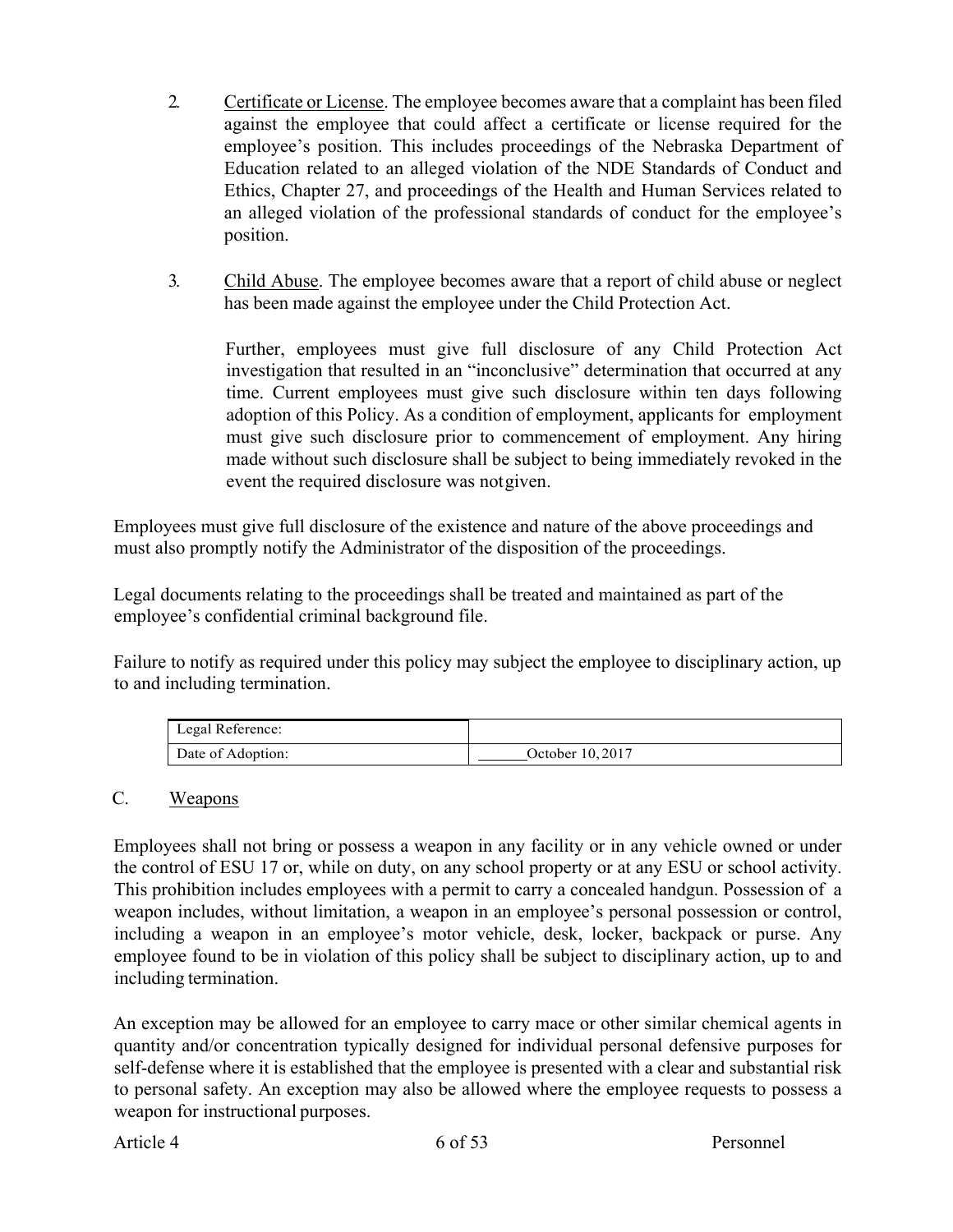Any exception must receive prior approval of the Administrator and be cleared with the school(s) at which the employee is assigned, where applicable. Any exception must be limited to a nonlethal weapon. Further, the weapon must be possessed and used only in the manner approved and must be maintained in such manner as the Administrator has directed so as to prevent it from being used by any non-permitted person or from causing anxiety or harm to others.

| Legal Reference:  | $$69-2441$ |      |  |
|-------------------|------------|------|--|
| Date of Adoption: | October 10 | 2017 |  |

### D. Civility

All employees shall behave with civility, fairness and respect in dealing with fellow employees, students, parents, patrons, visitors, and anyone else having business with the ESU. Uncivil behaviors are prohibited. Employees may be subject to disciplinary action up to and including termination for engaging in uncivil behaviors.

Uncivil behaviors are any behaviors that are physically or verbally threatening, either overtly or implicitly, as well as behaviors that are coercive, intimidating, violent or harassing. Such interactions are prohibited in all forms of communication, including telephone conversations, voice mail messages, face-to-face conversations, written communications, and email messages.

Any employee aware of another employee's uncivil behavior shall report the conduct to the employee's immediate supervisor or to the Administrator. There will be no retaliation against a person for making the report.

| Legal Reference:  |                  |
|-------------------|------------------|
| Date of Adoption: | October 10, 2017 |

### E. Professional Boundaries Between Employees andStudents

All employees are expected to observe and maintain professional boundaries between themselves and students. A violation of professional boundaries will be regarded as a form of misconduct and may result in disciplinary action.

The following non-exclusive list of actions will be regarded as a violation of the professional boundaries that employees are expected to maintain with a student:

• Using e-mail, text messaging, instant messaging or social networking sites to discuss with a student a matter that does not pertain to school or ESU related activities, such as the student's homework, class activity, school sport or club, or other school or ESU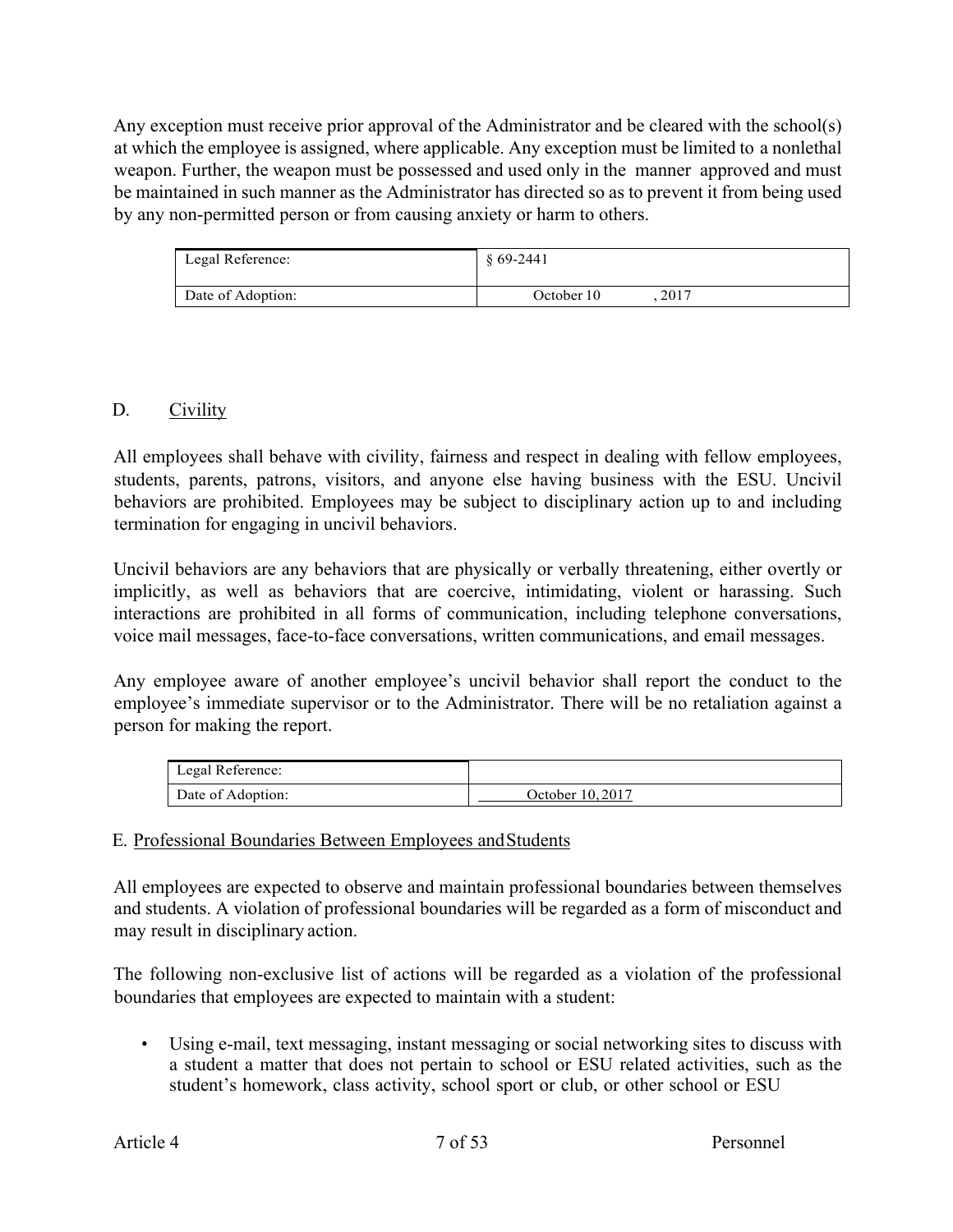sponsored activity. Electronic communications with students are to be sent simultaneously to multiple recipients, not to just one student, except where the communication is clearly school-related and inappropriate for persons other than the individual student to receive (for example, e-mailing a message about a student's grades).

- Engaging in social-networking friendships with a student on MySpace, Facebook, or other social networking site. Material that employees post on social networks that is publicly available to those in the school community must reflect the professional image applicable to the employee's position and not impair the employee's capacity to maintain the respect of students and parents or impair the employee's ability to serve as a role model for children.
- Engaging in sexual activity, a romantic relationship or dating a student or a former student within one year of the student graduating or otherwise leaving the District.
- Making any sexual advance verbal, written, or physical towards a student.
- Showing sexually inappropriate materials or objects to astudent.
- Discussing with a student sexual topics that are not related to a specific curriculum.
- Telling sexual jokes to a student.
- Invading a student's physical privacy (e.g., walking in on the student in a restroom).
- Hugging or other physical contact with a student that is initiated by the employee when the student does not seek or want this attention.
- Being overly "touchy" with a specific student.
- Allowing a specific student to get away with misconduct that is not tolerated from other students, except as appropriate for students with an IEP or 504Plan.
- Discussing with a student the employee's problems that would normally be discussed with adults (e.g., marital problems).
- Giving a student a ride in the employee's personal vehicle without express permission of the student's parent or school administrator unless another adult is in the vehicle.
- Taking a student on an outing without obtaining prior express permission of the student's parent or school administrator.
- Inviting a student to the employee's home without prior express permission of the student's parent and school administrator.
- Going to the student's home when the student's parent or a proper chaperone is not present.
- Giving gifts of a personal nature to a specific student.

Appropriate exceptions are permitted to the foregoing for legitimate health or educational purposes and for reasons of familial relationships between employees and their children.

| Legal Reference:  |                 |
|-------------------|-----------------|
| Date of Adoption: | October 10.2017 |

### F. Visitors to Employees

Employees are not to have visitors while on duty other than as appropriate for the performance of their duties except on a short-term basis and only with permission of the Administrator or their supervisor. Included in the definition of visitors are family members of the employee.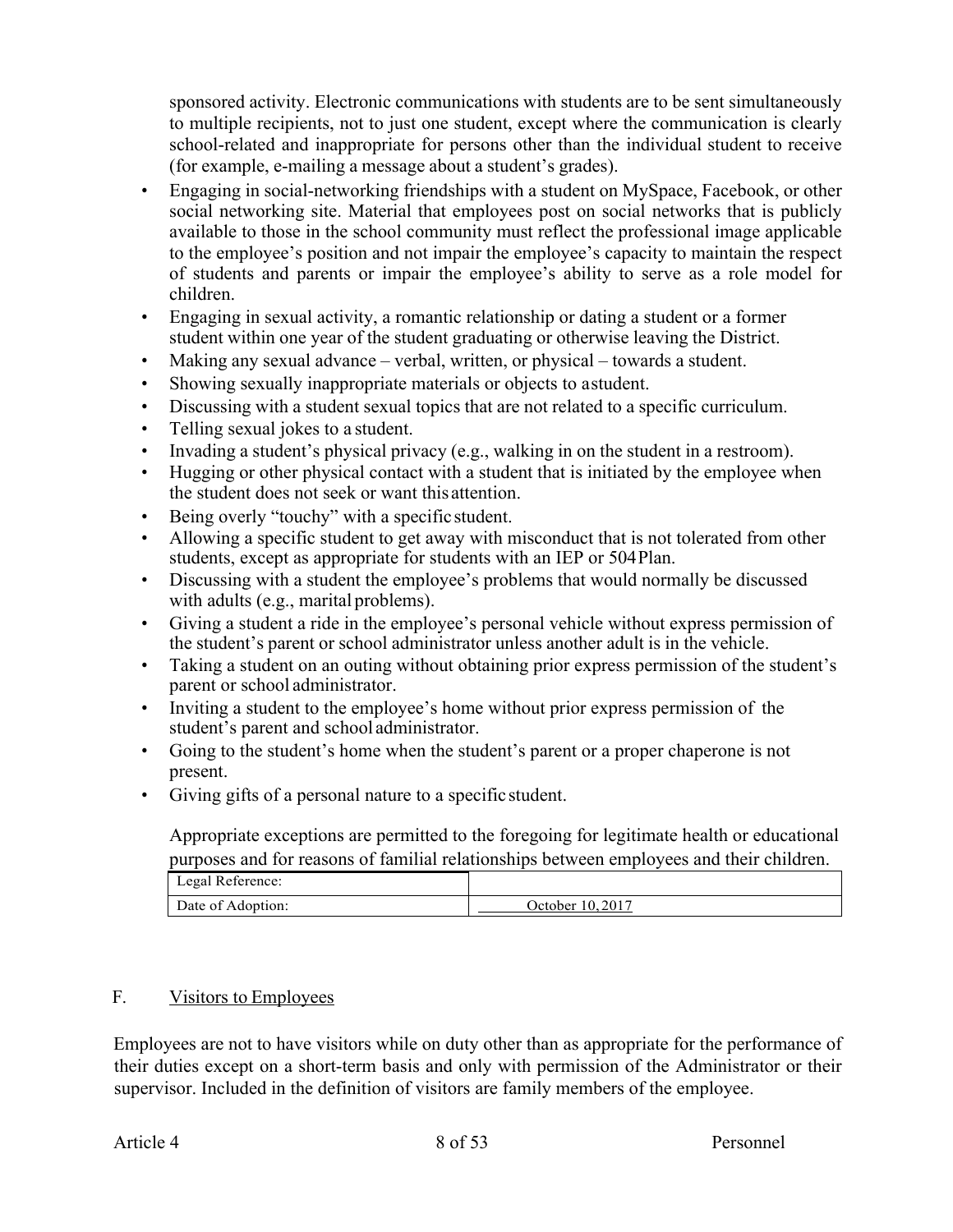Employees are responsible for ensuring that their visitors follow posted procedures for being on ESU or school property. Employees are not to bring their children to work with them in lieu of taking them to childcare.

| Legal Reference:  |                  |
|-------------------|------------------|
| Date of Adoption: | October 10, 2017 |

#### G. Other Employment

Employees shall not perform duties unrelated to their employment duties during their regularly assigned schedule. In addition, employees shall not engage in employment which conflicts with their duties for the ESU.

Employees are to notify the ESU of outside employment to the extent such is required for the ESU to comply with Nebraska School Employees Retirement System Act or other laws, or Board policy.

| Legal Reference:  |                  |
|-------------------|------------------|
| Date of Adoption: | October 10, 2017 |

### **Section 6 Risk Management and Safety Committee**

ESU 17 is committed to providing and maintaining a safe and healthful work environment. The administration is to make the safety of employees an integral part of the management function. Each employee is to make safety an integral part of their duties by following established safety regulations and procedures, assisting in accident prevention activities by reporting any jobrelated injury to the administration immediately, reporting unsafe conditions immediately, and providing suggestions to eliminate accidents and injuries. Failure to follow safety rules may lead to disciplinary action up to and including termination.

Safety and health management is the ultimate responsibility of the Board. Functional authority for continued development and implementation of health and safety is hereby delegated to the Administrator or the Administrator's designee.

The Administrator or designee is to establish and maintain the Safety Committee or committees as required by law. The Safety Committee(s) shall be made up of members, hold meetings, and perform such functions as required by law. The Safety Committee(s) shall adopt and maintain an effective written Injury Prevention Program for the ESU. The Administrator or the Administrator's designee is delegated authority and responsibility as required or allowed by law over such Injury Prevention Program.

Management shall participate in the Safety Committee(s), and in safety education and training, and the establishment of safety rules, policies and procedures as provided in Board policy, the ESU's written Injury Prevention Program, and as otherwise provided by law. The Administrator shall ensure that records of safety law compliance and workplace injuries are created and retained as required by law.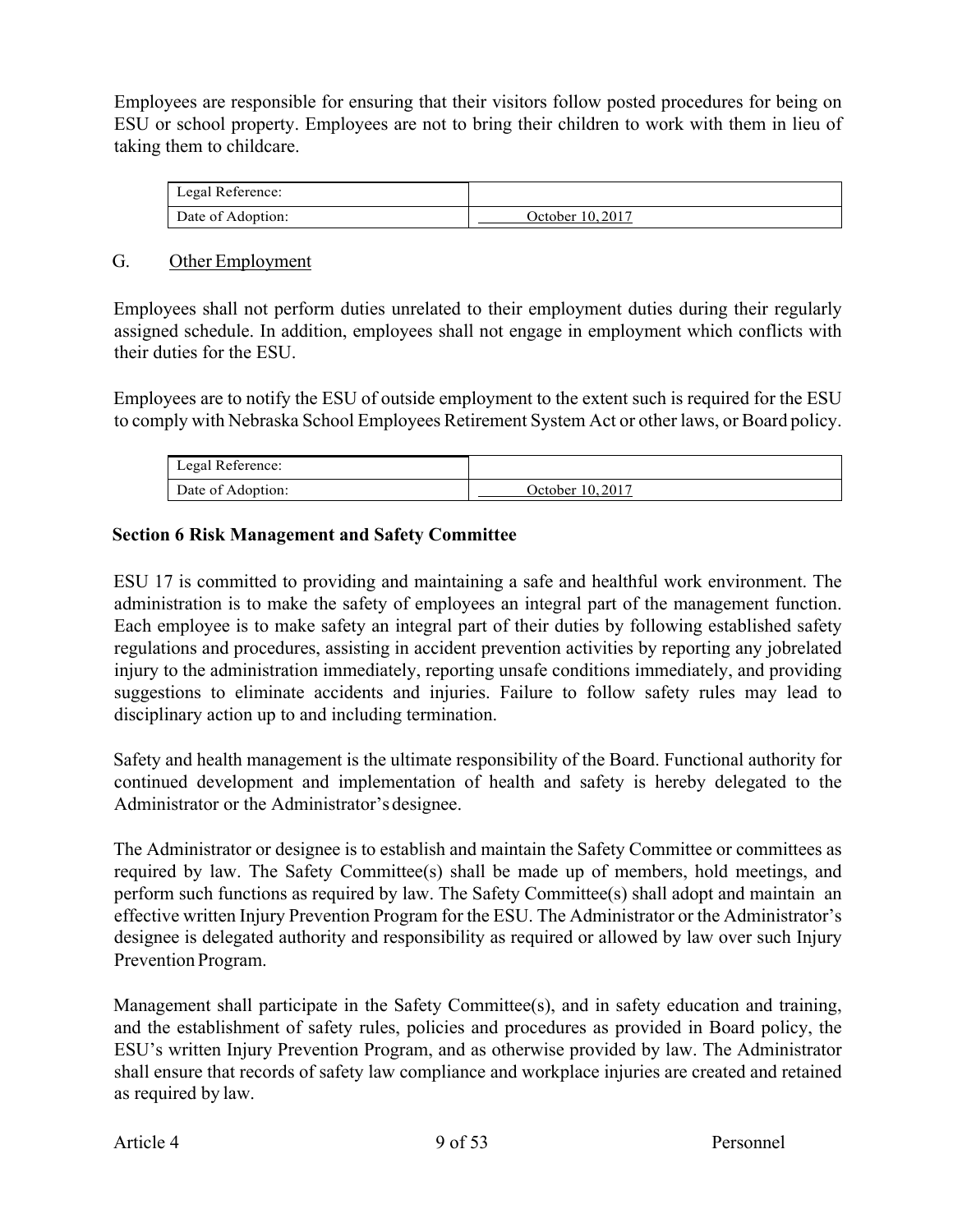| Legal Reference:  | $\S$ 48-443 to $\S$ 48-445 |
|-------------------|----------------------------|
| Date of Adoption: | .2017<br>October 10        |

### **Section 7 Employee Files and Privacy**

#### A. Employee Files

The administration shall protect the confidentiality of personal information in records regarding personnel other than salaries and routine directory information. Job application materials submitted by applicants, other than finalists, who have applied for employment, shall also be maintained as confidential records. Such confidential records information shall be released only to the extent required by law or as appropriate for the operations of the ESU.

The following information is designated as "directory information" and may be given to parents or guardians of students served by the ESU upon request:

- 1. Whether a certificated staff member has met State qualifications and licensing criteria for the grade levels and subject areas in which the certificated staff member provides instruction.
- 2. Whether the certificated staff member is teaching under an emergency or provisional teaching certificate.
- 3. The baccalaureate degree major of the certificated staff member, along with information about other graduate certification or degrees held by the certificated staff member, and the field of discipline of the certification or degree.
- 4. The qualifications of a paraeducator assigned to theirchild.

Information regarding an employee's medical condition or history is to be maintained in a separate medical file and treated as confidential, including employment background checks related to physical or mental condition and records pertaining to FMLA leaves for health related reasons. Records maintained pursuant to the federal drug and alcohol testing laws, including drug and alcohol tests of employees and driver investigation history files for new or prospective drivers, are to be maintained in a separate file in a location with controlled access.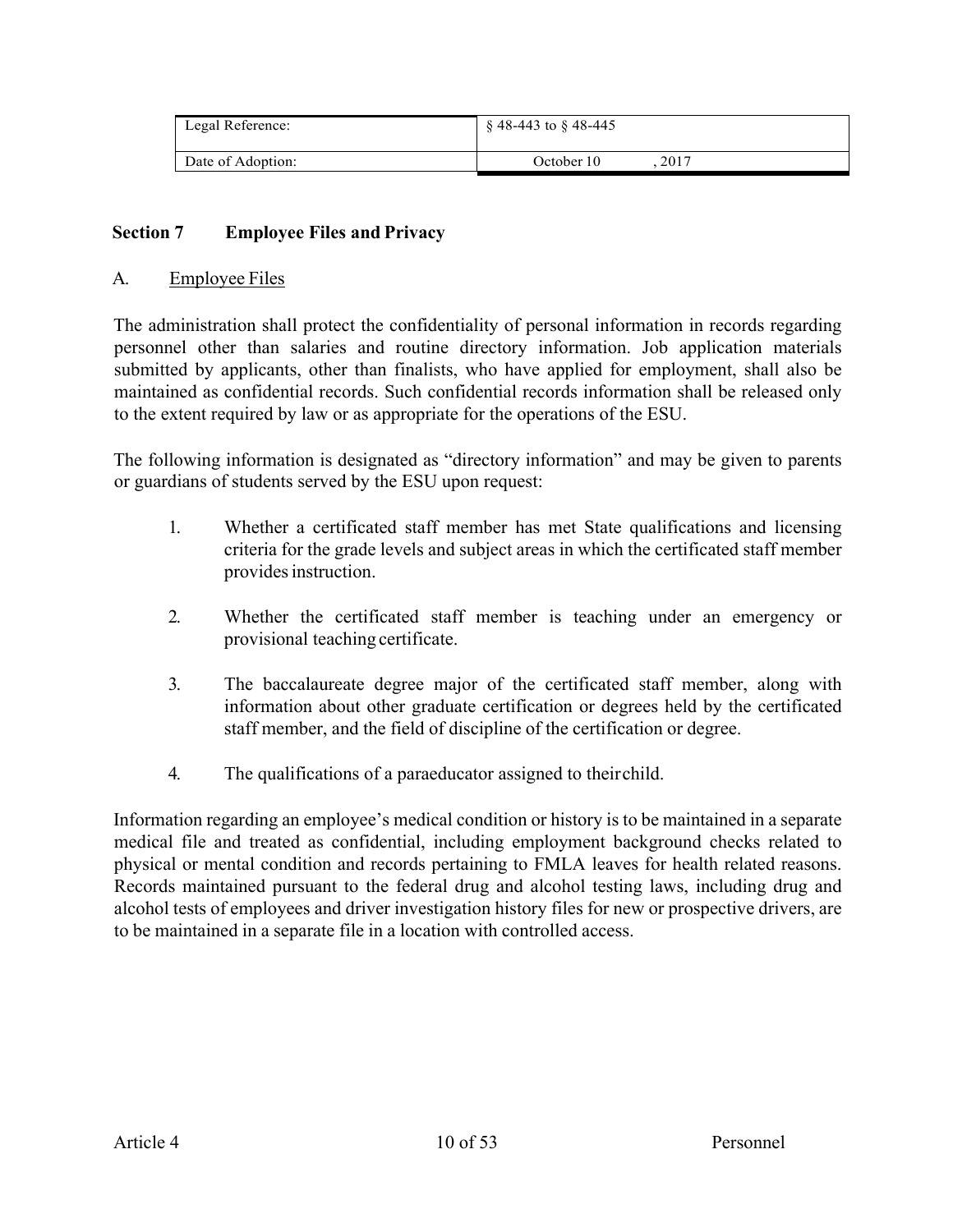To the extent the ESU conducts any functions within the purview of HIPAA, which may include group health plans or student health services, it designates the ESU as a hybrid entity as to any such functions. The administration shall develop and implement all necessary practices and procedures to comply with laws governing protected health information (PHI) to the extent applicable and to maintain the privacy of PHI that the ESU receives, obtains, or transmits. The Administrator is designated as the HIPAA privacy officer for the ESU.

| Legal Reference:  | $§ 84-712.05(7)$ and $(15)$ (Public Records Act)                                                                                                                                           |
|-------------------|--------------------------------------------------------------------------------------------------------------------------------------------------------------------------------------------|
|                   | 29 CFR $\S$ 1630.14 (ADA regulations)<br>29 CFR $\&$ 825.500 (FMLA regulations)<br>49 CFR 391.23 (Drug Testing regulations)<br>Health Insurance Portability and Accountability Act (HIPAA) |
| Date of Adoption: | October 10, 2017                                                                                                                                                                           |

### B. Social Security Numbers

Employee social security numbers shall be kept confidential to the extent required by law. Use of more than the last four digits of an employee's social security number shall be made by the ESU only for:

- 1. Legal Mandates. Compliance with state or federal laws, rules, or regulations.
- 2. Internal Administration. Internal administrative purposes, including provision of employee social security numbers to third parties for such purposes as administration of personnel benefits and employment screening and staffing. However, the internal administrative uses shall not permit use of employee social security numbers:
	- a. As an identification number for occupationallicensing.
	- b. As an identification number for drug-testing purposes except when required by state or federal law.
	- c. As an identification number for ESUmeetings.
	- d. In files with unrestricted access within theESU.
	- e. In files accessible by any temporary employee unless the temporary employee is bonded or insured under a blanket corporate surety bond or equivalent commercialinsurance.
	- f. For posting any type of ESU information.
- 3. Voluntary Transactions. Commercial transactions freely and voluntarily entered into by the employee with the ESU for the purchase of goods orservices.

The ESU will not use or require an employee to use more than the last four digits of an employee's social security number for: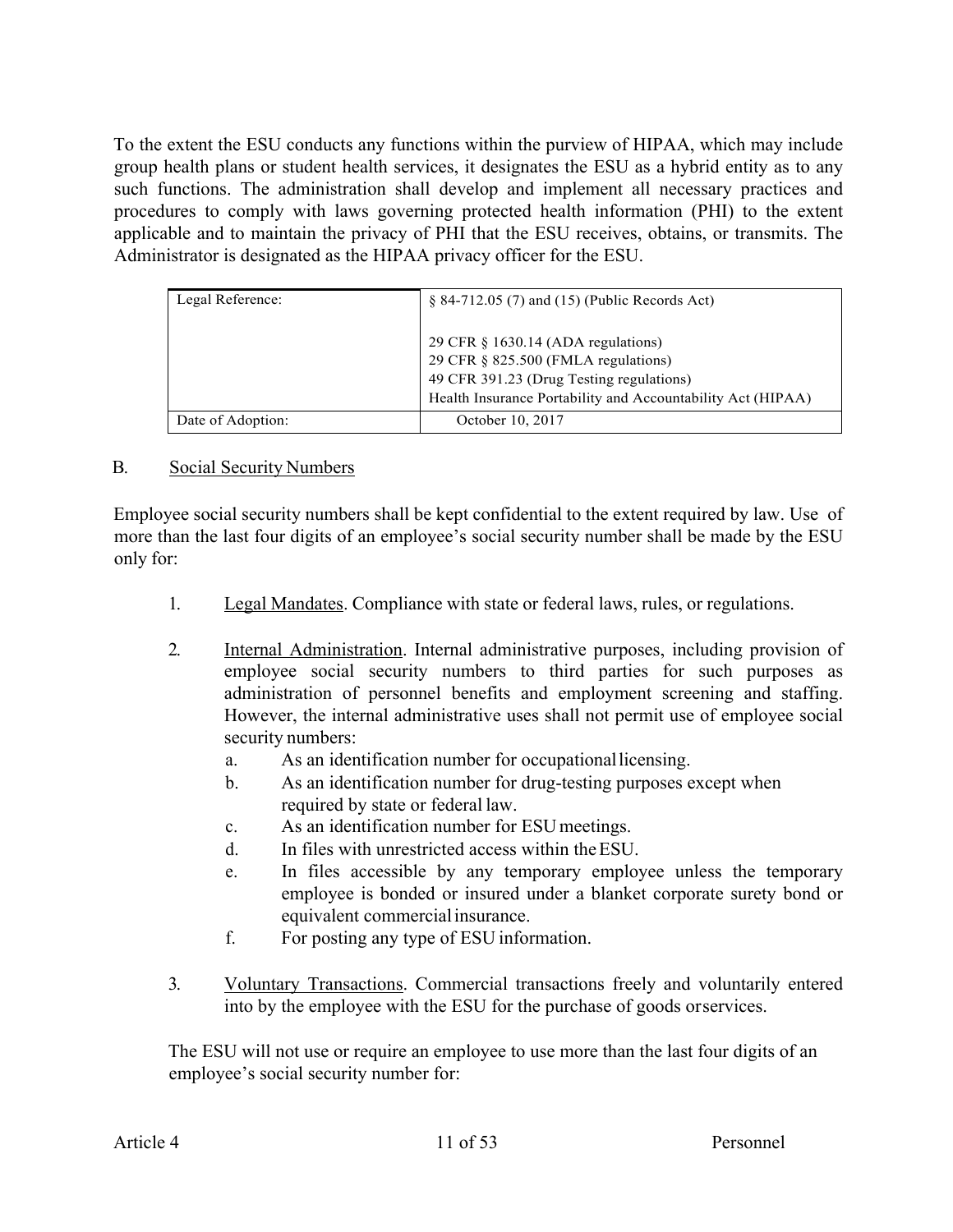- 1. Public Posting or Display. Any public posting or display available to the general public or to an employee's co-workers.
- 2. Internet Transmission. Transmission over the Internet unless the connection is secure or the information is encrypted.
- 3. Internet Access. To access an Internet web site unless a password, unique personal identification number, or other authentication device is also required to access the Internet web site.
- 4. Identifier. As an employee number for any type of employment-related activity.

| Legal Reference:  | $$48-287:$<br>5 USC $\S$ 552a (note) (Privacy Act of 1974) |
|-------------------|------------------------------------------------------------|
| Date of Adoption: | October 10, 2017                                           |

### C. Shredding Consumer Reports (Background Checks)

The administration shall take reasonable measures to protect against unauthorized access to consumer information from consumer reports.<sup>1</sup> A consumer report includes criminal background checks performed on applicants or employees by a third party. It does not include criminal checks performed by ESU staff.

Reasonable measures to protect against unauthorized access to or use of consumer information in connection with its disposal include the following examples. These examples are illustrative only and are not exclusive or exhaustive methods for complying with this directive.

- 1. Shredding of papers containing consumer information so that the information cannot practicably be read or reconstructed. Burning or pulverizing such papers are also options where appropriate.
- 2. Destruction or erasure of electronic media containing consumer information so that the information cannot practicably be read or reconstructed.
- $3.$  After due diligence,<sup>2</sup> entering into and monitoring compliance with a contract with another party engaged in the business of record destruction to dispose of material in a manner consistent with this directive.

This policy does not require that the consumer reports information be disposed of. Rather, it specifies the action to be taken whenever such disposal occurs. Questions regarding the disposal

<sup>&</sup>lt;sup>1</sup> "The term 'consumer report' means any written, oral, or other communication of any information by a consumer reporting agency bearing on a consumer's credit worthiness, credit standing, credit capacity, character, general reputation, personal characteristics, or mode of living which is used or expected to be used or collected in whole or in part for the purpose of serving as a factor in establishing the consumer's eligibility for . . . employment purposes." Fair Credit Reporting Act, 15 U.S.C. § 1681a(3).<br><sup>2</sup> The FTC rule states: "In this context, due diligence could include reviewing an independent audit of the disposal

company's operations and/or its compliance with this rule, obtaining information about the disposal company from several references or other reliable sources, requiring that the disposal company be certified by a recognized trade association or similar third party, reviewing and evaluating the disposal company's information security policies or procedures, or taking other appropriate measures to determine the competency and integrity of the potential disposal company."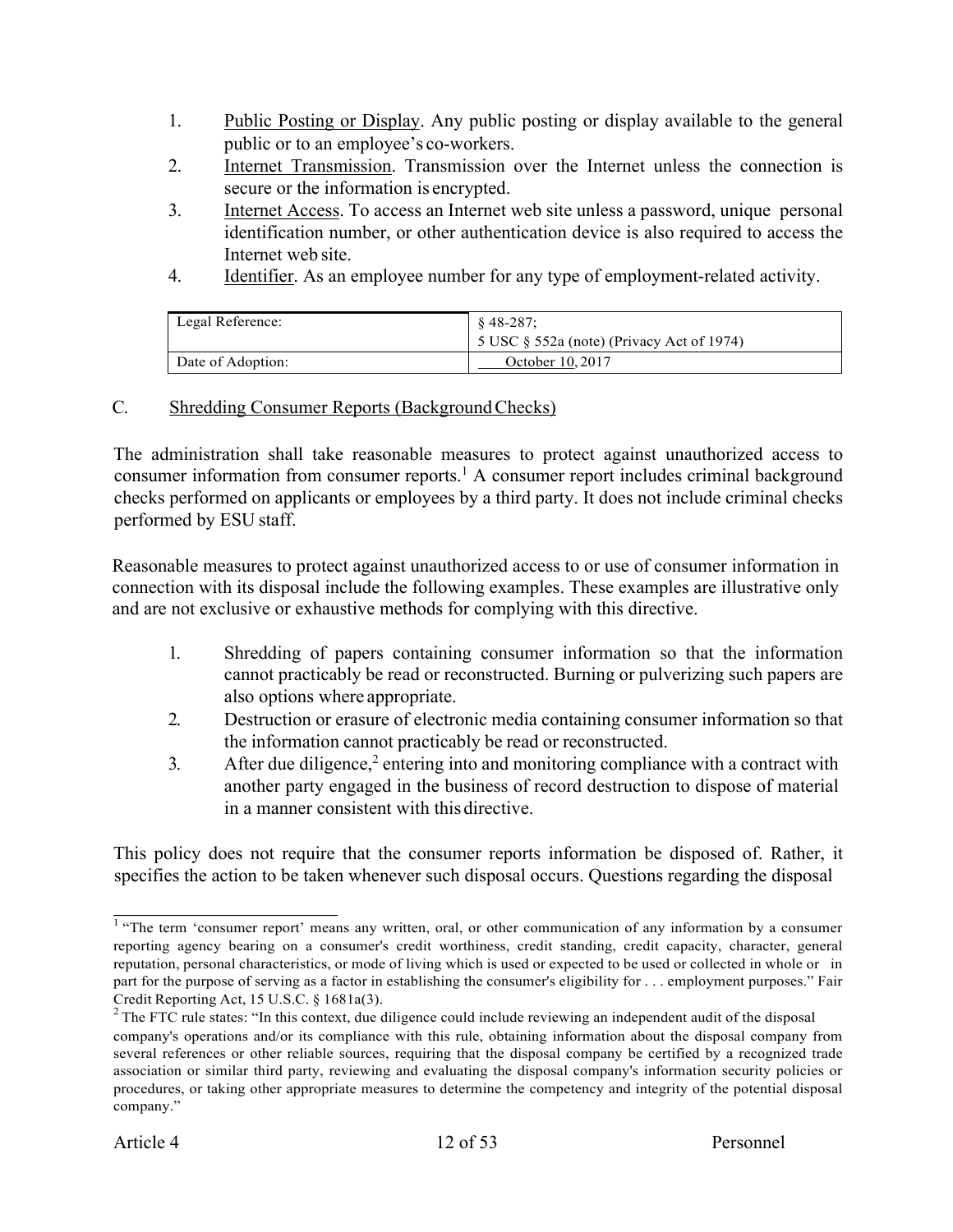of consumer reports information should be directed to the Administrator or the Administrator's designee.

| Legal Reference:  | FTC Rule on Disposal of Consumer Report Information<br>and Records, 16 CFR Part 682 |
|-------------------|-------------------------------------------------------------------------------------|
| Date of Adoption: | 2017<br>October 10.                                                                 |

### D. Prohibition on Aiding and Abetting Sexual Abuse

An employee, contractor, or agent of the ESU is prohibited from assisting another ESU employee, contractor or agent in obtaining a new job if the individual knows or has probable cause to believe, that such othe employee, contractor, or agent engaged in sexual misconduct with a minor or student in violation of the law.

"Assisting" does not include the routine transmission of administrative and personnel files.

Exceptions to giving such assistance may only be made where the exception is authorized by the Every Student Succeeds Act (for example, where the matter has been investigated by law enforcement and the person has been exonerated and approved by the Administrator or designee.)

| Legal Reference:  | ESSA sec. 8038, § 8546 |
|-------------------|------------------------|
| Date of Adoption: | October 10, 2017       |

### A. Workplace Privacy Policy

- 1. The ESU will abide by the Nebraska Workplace Privacy Act and will not:
	- a. Require or request that an employee or applicant provide or disclose any user name o password or any other related account information in order to gain access to the employee's or applicant's personal Internet account by way of an electronic communication device;
	- b. Require or request that an employee or applicant log into a personal Internet account by way of an electronic communication device in the presence of the ESU in a manner tha enables the ESU to observe the contents of the employee's or applicant's persona Internet account or provides the ESU access to the employee's or applicant's persona Internet account;
	- c. Require an employee or applicant to add anyone, including the ESU, to the list o contacts associated with the employee's or applicant's personal Internet account o require or otherwise coerce an employee or applicant to change the settings on the employee's or applicant's personal Internet account which affects the ability of others to view the content of such account;
	- d. Take adverse action against, fail to hire, or otherwise penalize an employee or applican for failure to provide or disclose any of the information or to take any of the actions prohibited by the Workplace PrivacyAct.
	- e. Require an employee or applicant to waive or limit any protection granted under the Workplace Privacy Act as a condition of continued employment or of applying for o receiving an offer of employment.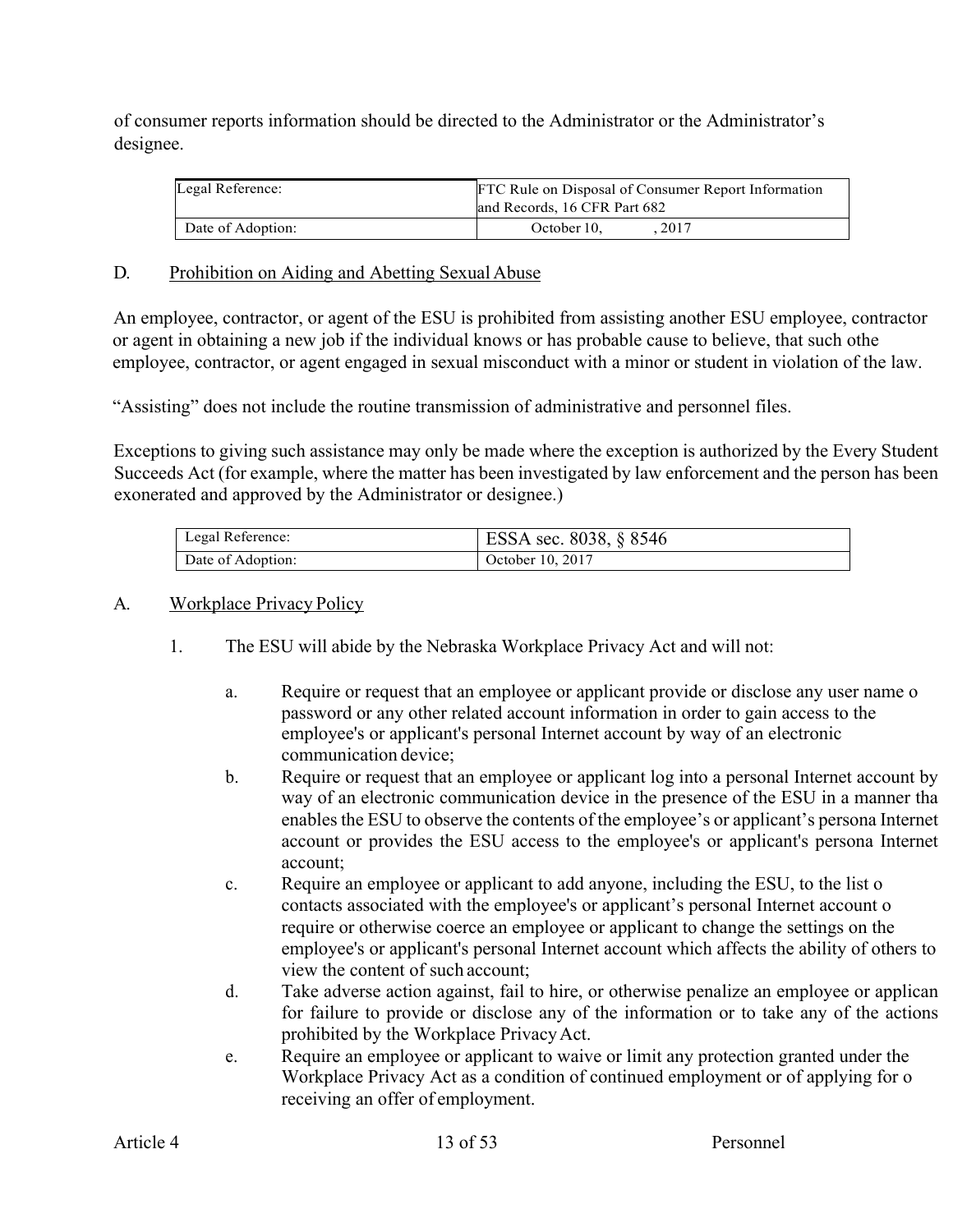Notwithstanding anything to the contrary, all employees must abide by the ESU's technology policies procedures and guidelines, including the ESU's Internet Use policy and/or practice. Pursuant to the Workplace Privacy Act, the ESU may also:

- a. Monitor, review, access, or block electronic data stored on an electronic communication device supplied by or paid for in whole or in part by the ESU or stored on the ESU's network, to the extent permissible under applicable laws;
- b. Access information about an employee or applicant that is in the public domain or is otherwise obtained in compliance with the Workplace Privacy Act;
- c. Conduct an investigation or require an employee to cooperate in an investigation if the ESU has specific information about potentially wrongful activity taking place on the employee's personal Internet account, for the purpose of ensuring compliance with applicable laws, regulatory requirements, or prohibitions against work-related employee misconduct;
- d. Any other reason permitted by the Workplace PrivacyAct.

| Legal Reference:  | 48-3501 to 48-3511 |
|-------------------|--------------------|
| Date of Adoption: | October 10, 2017   |

### **Section 8 Fair Labor Standards Act (Minimum Wage & Overtime)**

Work week: The work week for overtime purposes shall be 12:00 a.m. Sunday until 11:59 p.m. Saturday. The Administrator may establish a different 7-day period workweek from time to time for specified employees or employee groups.

#### Overtime:

Employees who are "non-exempt" under the Fair Labor Standards Act and who work more than 40 hours in a workweek will be paid at the rate of time and-one-half (1 1/2) times their regular rate of pay for all overtime hours or will be provided compensatory time. All overtime must be approved in advance by the employee's supervisor. Scheduled holidays, vacation days, time off for jury duty, and time off for sickness, emergencies or other personal reasons will not be considered hours worked for overtime purposes.

The Unit may grant compensatory time in lieu of overtime pay at a rate of one and one half  $(11/2)$  hours off for each hour of overtime the employee worked. Employees may accrue a maximum of 240 hours of compensatory time, which represents 160 hours of actual overtime worked. When an employee has accrued 240 hours of compensatory time, the Unit shall pay him/her at the rate of one and one-half (11/5) times his/her regular rate of pay for each additional hour of overtime. An employee who asks to use compensatory time shall be permitted to use it within a reasonable period after the request if its use does not unduly disrupt the Unit's operations. However, accumulated compensatory time must be used no later than 60 calendar days after earning such compensatory time. If not used with 60 calendar days, ESU 17 will make payment to the employee for the unused compensatory time.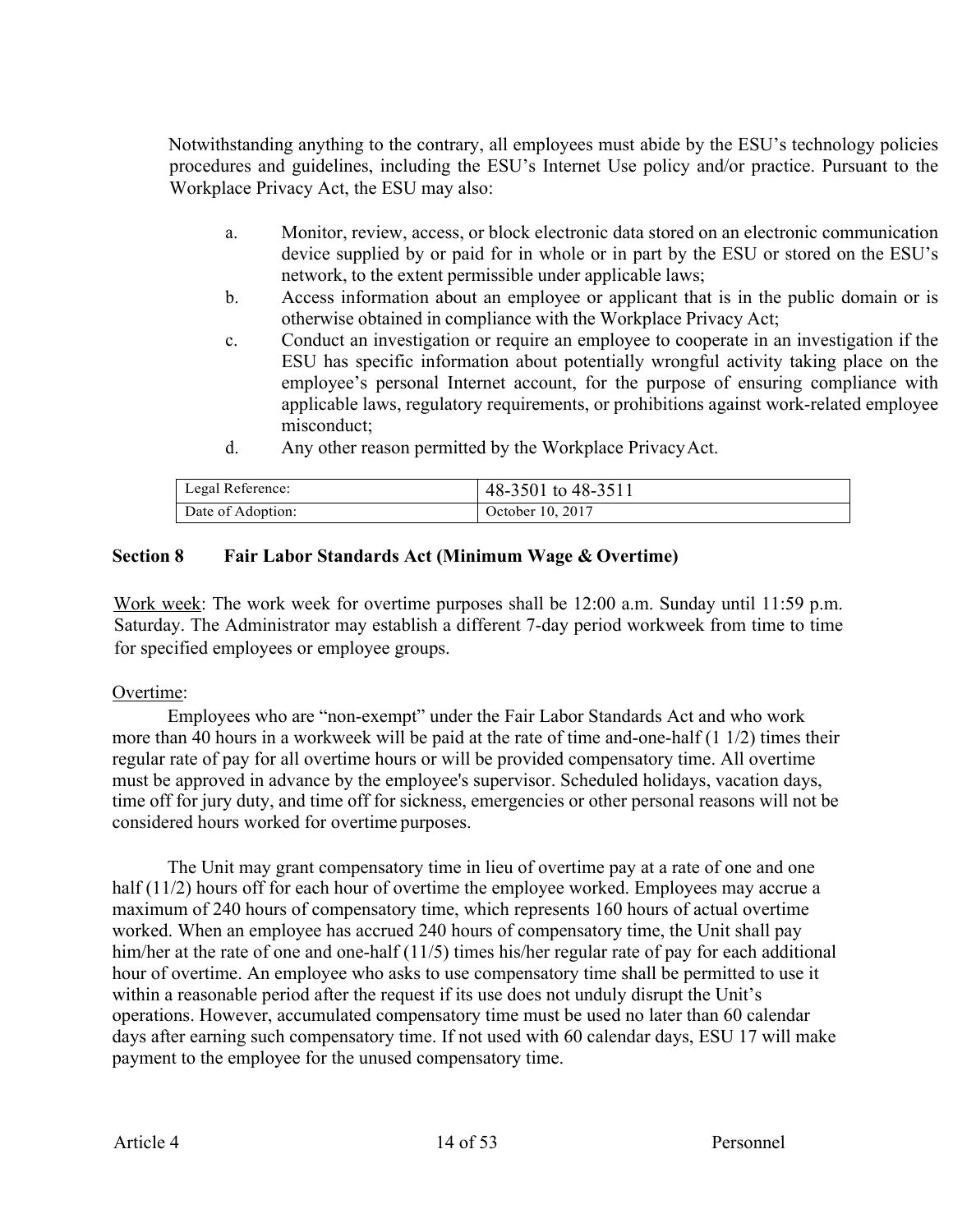Upon termination of employment, an employee shall be paid for unused compensatory time at a rate of compensation not less than: (1) the average regular hourly rate paid to the employee during the last three years of his/her employment, or (2) the final regular hourly rate paid to the employee, whichever is higher.

Payment for unused compensatory time shall be at the employee's regular rate of pay for each hour of compensatory time, not one and one-half (1/2) times the regular rate of pay.

Deductions from Salary: The ESU's policy is to not permit improper deductions from the salary of exempt employees who are required to meet a "salaried basis" test in order to be exempt from overtime. (Note: Teaching professionals are not subject to the salaried basis test). An employee who feels an improper deduction affecting exemption status has occurred may submit a complaint to the Administrator or the Administrator's designee, who shall promptly investigate the complaint. Reimbursement shall be made and a good faith commitment to comply in the future will be given in the event it is determined that an improper deduction affecting overtime exemption has been made.

Wage and Deduction Information: Within ten working days after a written request is made by an employee the Administrator or designee shall furnish the employee with an itemized statement listing the wages earned and the deductions made from the employee's wages for each pay period that earnings and deductions were made. The statement may be in print or electronic format.

The ESU's policy is to authorize unpaid disciplinary suspensions of a full day or more for infractions of workplace conduct rules and to apply such policy uniformly to all similarly situated employees, including exempt employees who are required to meet a "salaried basis" test in order to be exempt from overtime. Unpaid disciplinary suspensions of a partial day or of a full day or more may be implemented for infractions of safety rules of major significance. Deductions of pay of a partial day or of a full day or more may be made for FMLA leaves and in the first and last weeks of employment. In addition, based on principles of public accountancy, deductions from pay of a partial day or of a full day or more will be made for absences for illness, injury or personal reasons when accrued leave is not used or not available, and for absences due to any budgetrequired furlough.

The ESU will not terminate or retaliate against any employee for inquiring about or sharing compensation information for the purpose of determining whether the ESU gives equal pay for equal work. However, an employee with authorized access to wage information as part of their job function, who discloses the wages of other employees to those who do not have authorized access to other employees' compensation information, may be disciplined for such disclosure, up to and including termination, unless the disclosure is made in response to a complaint or investigation proceeding, hearing or other similar action.

| Legal Reference:  | Fair Labor Standards Act, 29 U.S.C. § 201 et seq.;<br>29 CFR §§ 541.303; 541.602-03; 541.710; 553.20-.28; 771.105<br>Neb. Rev. Stat. § 48-1230 |
|-------------------|------------------------------------------------------------------------------------------------------------------------------------------------|
| Date of Adoption: | October 8.<br>2019                                                                                                                             |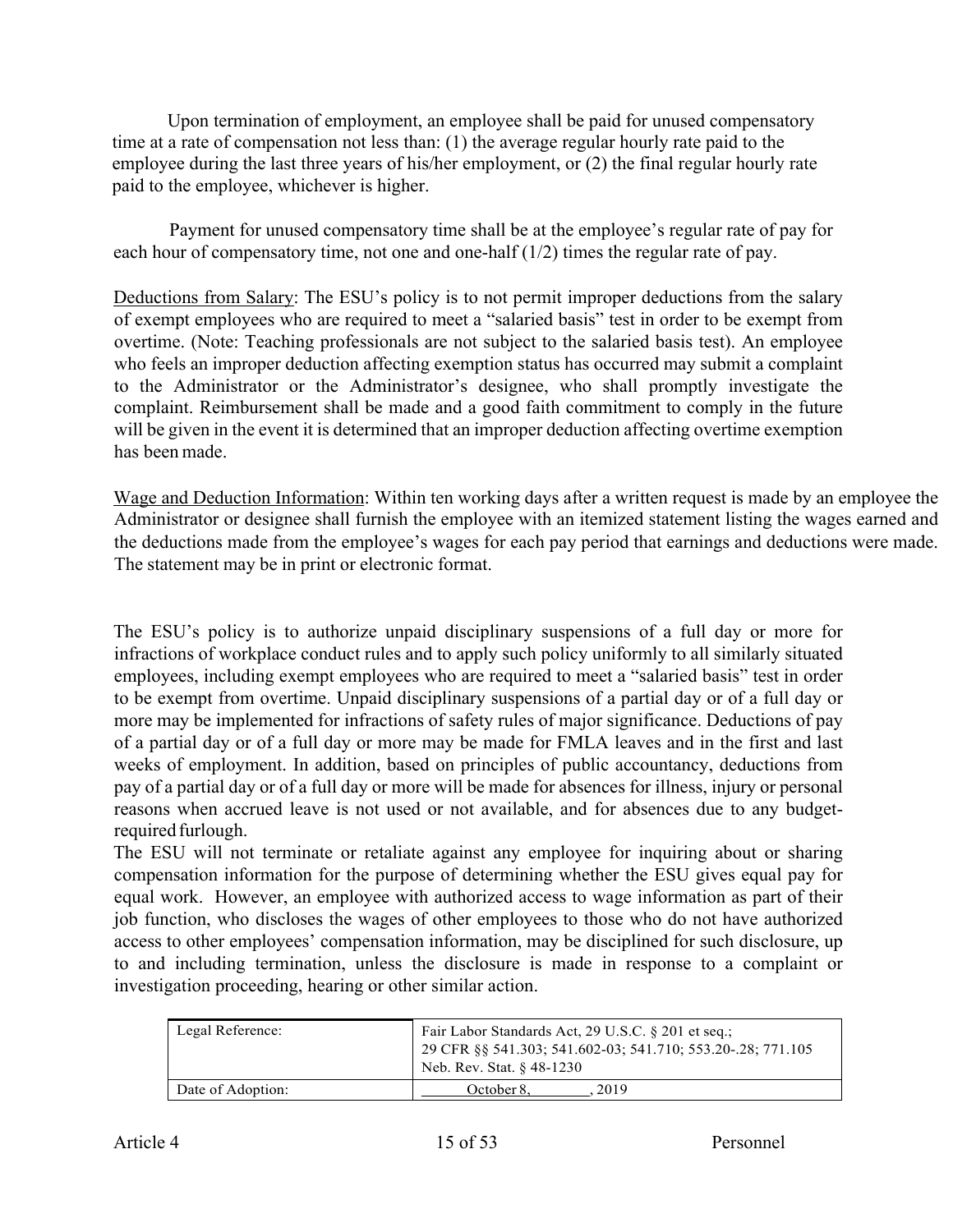# **Section 9 Attendance and Leaves of Absence--Generally**

### A. Attendance

The ESU depends on each employee to be reliable and punctual in reporting for work in order to provide its services and programs safely and efficiently. Regular, dependable, in-person attendance at work is an essential function of each employment position.

Employees are to be absent from scheduled work only to the extent reasonably unavoidable. Appointments are to be scheduled for non-work hours whenever possible.

Leaves are to be used for the purpose intended. Abuse of leave privileges will not be tolerated. Such abuse may result in disciplinary action, up to and including termination of employment.

| Legal Reference:  |            |      |  |
|-------------------|------------|------|--|
| Date of Adoption: | October 10 | 2017 |  |

### B. Reporting Absences and Making Leave Requests

Employees are to utilize the appropriate notification and approval procedures for all absences. It is important to give as much advance notice of the need to take a leave as possible.

- 1. *Requesting Use of Leave Days*. An employee who wants to use available leave is to submit a Request for Leave form to the employee's supervisor. The request is to be submitted at least 5 duty days prior to the leave. The supervisor may require that more advance notice be given depending on the nature of the employee's duties or the need to schedule a substitute. Leave requests should be made as soon as practicable under the circumstances.
- 2. *Giving Notice of Unscheduled Absences*. An employee who is unable to request prior advance approval for an absence because of the nature of the circumstance requiring the absence (such as personal illness or unforeseen emergency) is to report the need to be absent as soon as the situation is known. Before the end of the day on the first day of the absence, and on each subsequent day of absence, the employee is to report whether the employee will be able to return to work on the next duty day.

| Legal Reference:  |            |      |  |
|-------------------|------------|------|--|
| Date of Adoption: | October 10 | 2017 |  |

# C. Returning from Absences

1. *Justification for Absences Taken Without Prior Approval*. If an employee is absent without prior approval either the day immediately preceding or immediately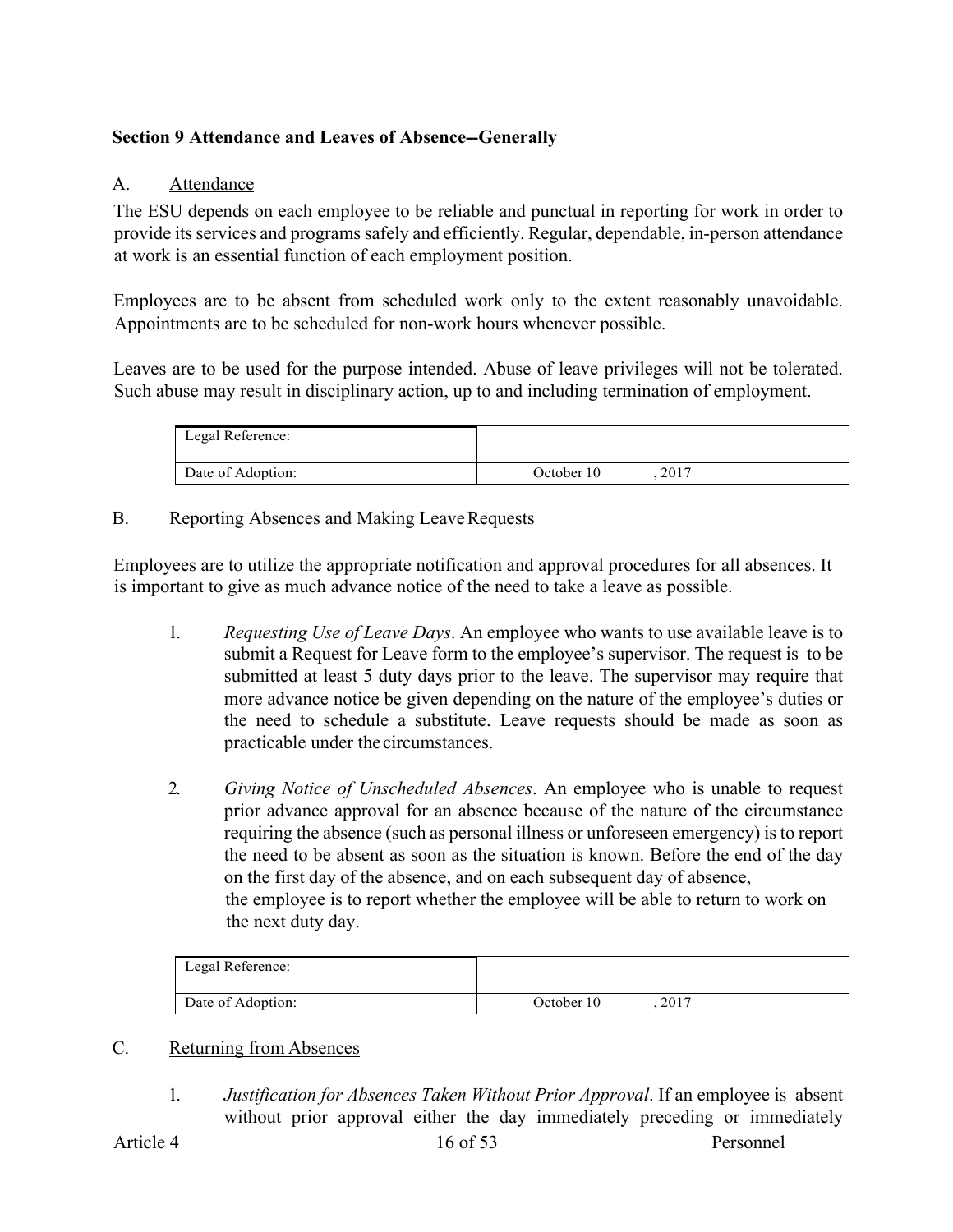following a regularly scheduled school break (such as winter break, spring break, and quarter or semester breaks) the employee will be required to give verification (for example, a doctor's note) to establish that the employee was unable to work for an excusable condition orreason.

2. *Establishing Fitness for Duty*. Employees must present a written statement from their physician or health care provider to their supervisor when the employee is absent for any period of time because of injury requiring care from a physician or health care provider, or absent from work for 10 days or more due to a personal health condition. The statement is to clearly verify that the employee is mentally and physically able to return to duty. This statement is to be presented in person to the employee's supervisor before the employee returns to duty in order that the readiness to perform work can be observed anddiscussed.

Employees are required to disclose any medical restrictions that limit their ability to perform the essential functions of their position to their supervisor and to request a meeting with the Americans with Disabilities Act (ADA) Coordinator to discuss the provision of reasonable accommodations. The ESU will not discriminate against any employee due to disability and will provide reasonable accommodations. Information provided about medical conditions or disabilities shall be treated as confidential, as required by state and federal statutes, and will be divulged only to the extent necessary to provide reasonable accommodations.

| Legal Reference:  |            |        |  |
|-------------------|------------|--------|--|
| Date of Adoption: | October 10 | . 2017 |  |

### D. Paid Leaves

- 1. *Paid Leaves Available*. ESU 17 makes the following forms of paid leaves available: Sick Leave, Personal Leave, Bereavement Leave, and Professional Leave. In addition, ESU 17 complies with laws that require leaves to be allowed without loss of pay, such as for military service and juryduty.
- 2. *Negotiated Agreement*. Paid leaves are provided for in the negotiated agreement with the designated association of certified employees. The negotiated agreement will control where there is any direct conflict with thispolicy.
- 3. *Nature of Paid Leave*. Paid leave is available to employees when the following specific conditions are met: (1) the employee is currently employed by the ESU; (2) the paid leave day is taken on a day the employee would otherwise be expected to be at work; and (3) the employee has met the conditions that are applicable to the type of paid leave that has been requested.
- 4. *Leave Year*. The leave year for paid leaves begins at the employee's contract date.
- Article 4 2012 17 of 53 5. *Leave Days*. Paid leave days are provided based on the same number of hours the employee is scheduled to work on the day the leave is taken, except for any day in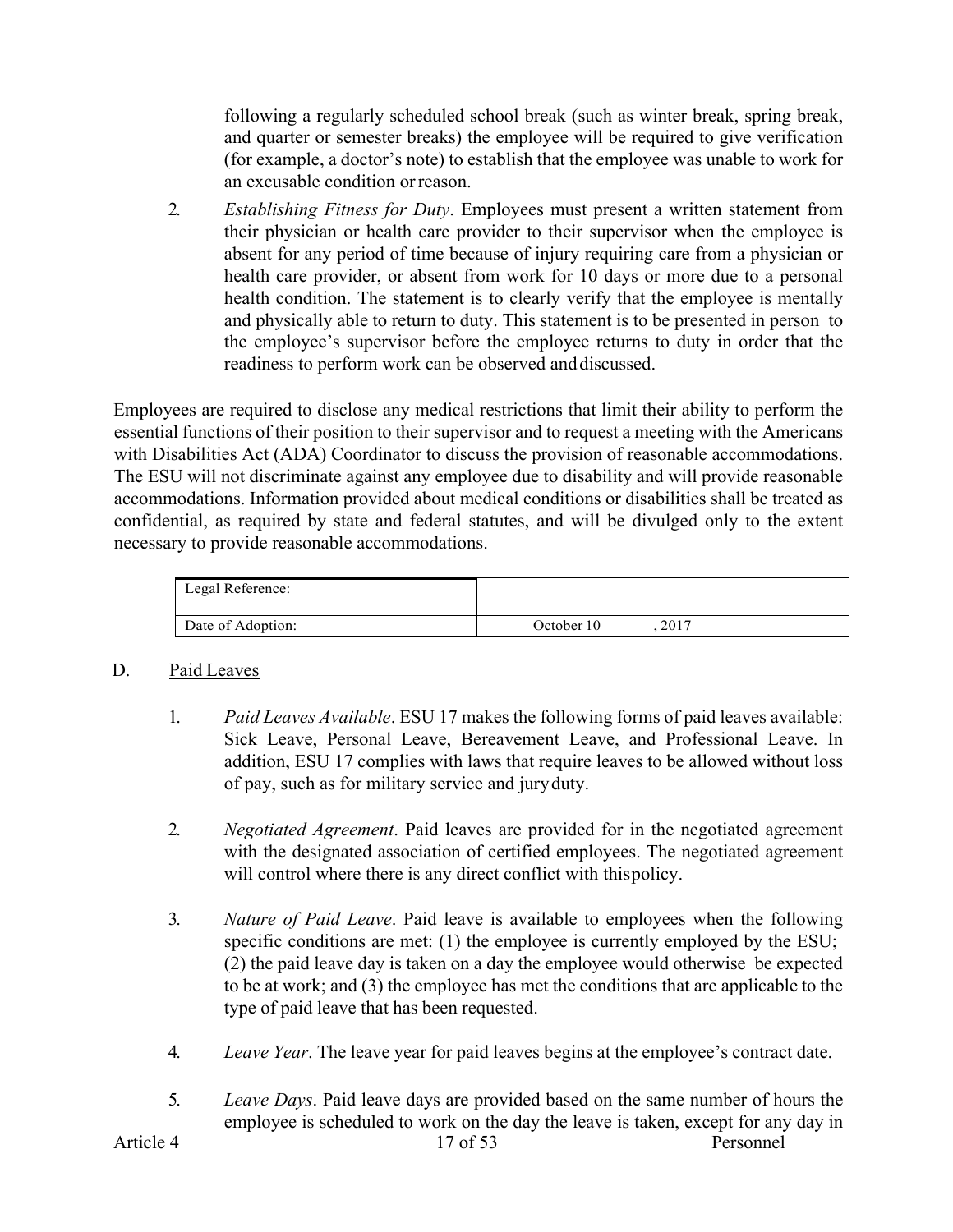which premium pay may be paid. For example, if an employee is scheduled to work 6 hours on a day that sick leave is used, the use of the sick leave on that day constitutes the use of 1 full sick day. Paid leave days may not be used in increments of less than one-fourth day unless otherwise specified or approved.

- 6. *Eligibility Based on Employment Status*. For purposes of eligibility for paid leave days, employees are identified as:
	- i. *Full-Time Employees*—Employees scheduled to work in one position at least 1,250 hours per leave year. Eligibility for full-time status treatment based on combinations of positions is subject to prior written approval of the Administrator.
	- ii. *Part-Time Employees*—Employees who are contracted to work at least 9 months in the leave year and who are scheduled to work at least 17.5 hours per week. Except as otherwise specified, Part-Time Employees are provided paid leaves on a pro rata basis measured against a 1,480 hour work year (185 days x 8 hours).
	- iii. *Ineligible Employees*—Employees who are not Full-Time or Part Time Employees, as defined above, including any employees employed on a substitute or temporary basis. Ineligible Employees are not eligible for any paid leaves.
	- iv. *New Classified Employees*—Employees who have been employed with the ESU less than 4 months and who are employed in a position that does not require an NDE or Department of Health certificate or license. New Classified Employees are not eligible for paid leaves. Upon reaching the 4 month employment anniversary, the employee becomes eligible for paid leaves for the remainder of the leave year on a pro ratabasis.
- 7. *Unused Days*. There is no pay for unused paid leave either during or upon ending of employment except as may be provided in the negotiated agreement with the designated association of certified employees or in written employment contracts approved by the Board, and except as required by law. A condition of paid leave being available is that the employee not engage in misconduct warranting termination. Accordingly, in the event the Administrator or the Board determines that an employee has engaged in misconduct, there shall be no pay for unused leave days. In the event unused leave days are required to be paid, the employee will be paid at the employee's daily rate of pay at the time the unused paid leave days first became available.

| Legal Reference:  | §§ 48-1228 to 48-1232 (Wage Payment and Collection<br>Act) |
|-------------------|------------------------------------------------------------|
| Date of Adoption: | October 10, 2017                                           |

#### E. Sick Leave

1. *Days Per Leave Year*. Employees have 9 days sick leave available per leave year.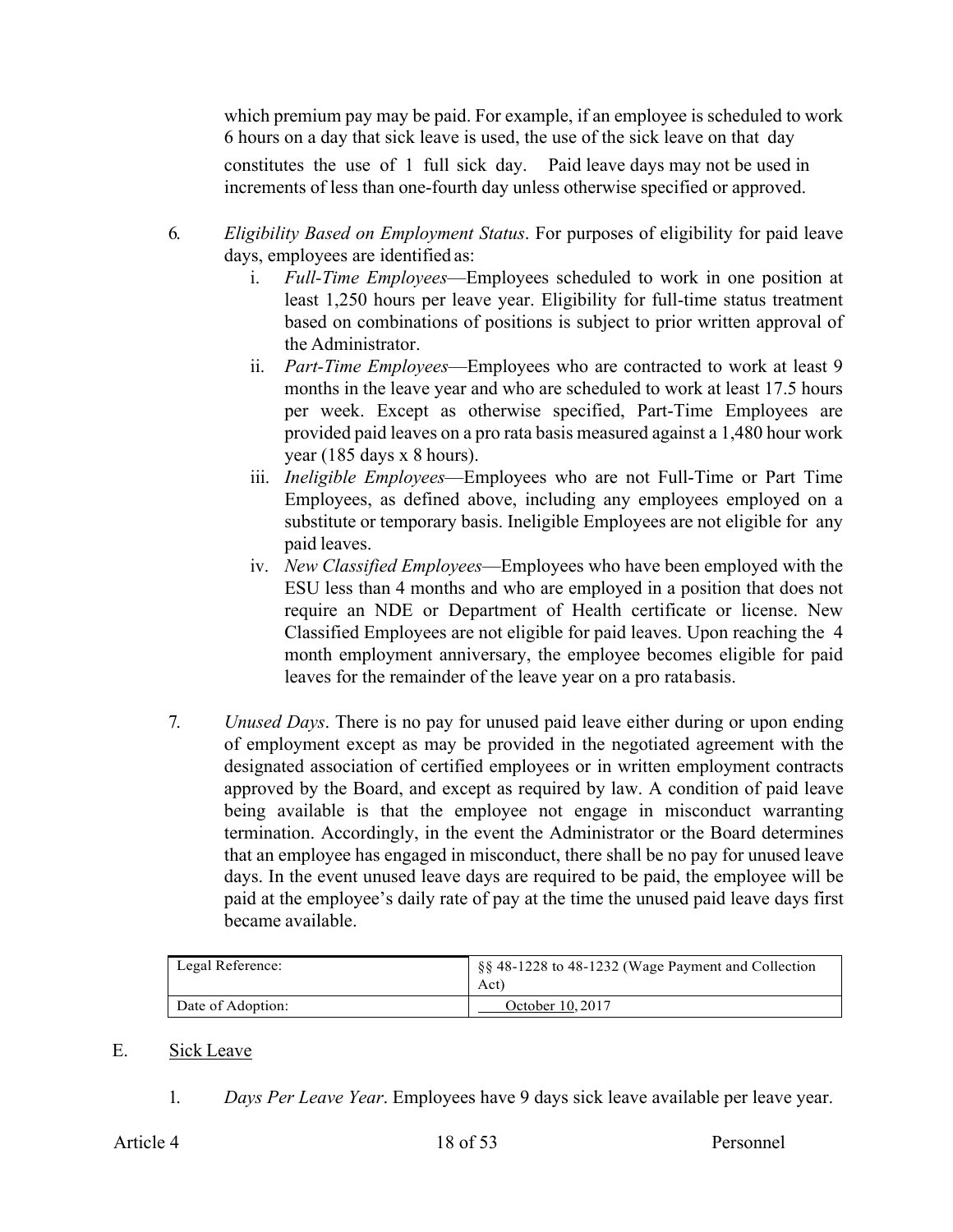- 2. *Availability*. Sick leave is a paid work day when the employee may be absent from duties. Sick days are only available when the employee is unable to perform assigned duties due to the illness or temporary disability of the employee or due to the employee needing to care for a member of the employee's immediate family who is ill or has a serious health condition. Immediate family for purposes of sick leave means the employee's spouse, child, parent, grandparent, sibling, and the employee's spouse's parent. Employees are to use sick leave when unable to work. Activities other than caring for their own health or that of an immediate family member reflect an abuse of sickleave.
- 3. *Carry-over and Accumulation*. Unused sick leave may be carried over from one leave year to the next succeeding leave year to a maximum of 60 sick leave days. Once the maximum is accumulated, no further sick leave days will be available or granted for the ensuing leave year or years until the accumulated number of days is less than 60, and then only to the extent necessary to restore the total number of available sick leave days to the maximum of 60days.

| Legal Reference:  |                    |
|-------------------|--------------------|
| Date of Adoption: | October 10<br>2017 |

### F. Personal Leave

- 1. *Days Per Leave Year*. Employees have 3 days of personal leave available per leave year.
- 2. *Availability.* Personal leave is available when all other forms of paid leave have been exhausted. The availability of personal leave is to be determined in the discretion of the Administrator.
- 3. *Carry-over and Accumulation*. There is no carry-over or accumulation of unused personal leave.

| Legal Reference:  |                    |
|-------------------|--------------------|
| Date of Adoption: | 2017<br>October 10 |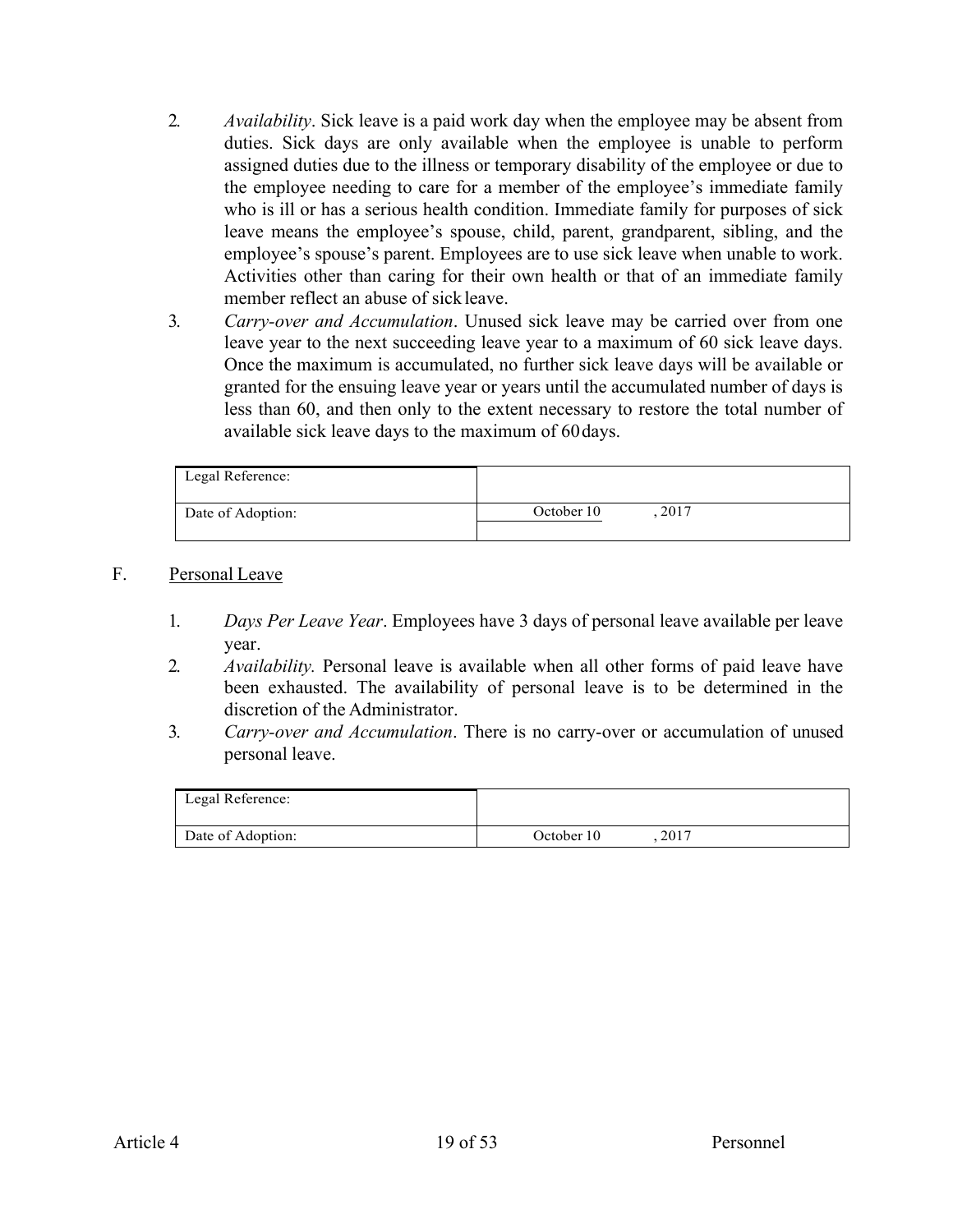### G. Bereavement Leave

- 1. *Immediate Family*. Paid family bereavement leave of 3 consecutive days is available in the event of the death of an immediate family member. The term "immediate family" for this purpose means the employee's spouse, child, parent, grandparent, grandchild and sibling; and family members standing in the same relation to the employee's spouse (in-laws). Family bereavement leave of 3 days is available for each such death, provided that the total paid family bereavement taken in a leave year not exceed 10 days.
- 2. *Non-Immediate Family*. Non-family bereavement leave of 1 day is available for the death of a person who is not an immediate family member, but with whom the employee was so close that the employee would be expected to attend the person's funeral. Non-family bereavement leave requires advance approval of the employee's supervisor. The combination of family and non-family bereavement leave may not exceed 10 days in the leaveyear.
- 3. *Use of Bereavement Leave*. Bereavement leave is to be used for purposes of addressing issues related to the death and to attend funeral services. The taking of a bereavement leave without attending funeral services would be an abuse of bereavement leave, except in the case of the death of the employee's parent, child or spouse, where grief would be expected to impair the employee's ability to function at work.
- 4. *Carry-over and Accumulation*. There is no carry-over or accumulation of unused bereavement leave.

| Legal Reference:  |            |      |  |
|-------------------|------------|------|--|
| Date of Adoption: | October 10 | 2017 |  |

### H. Professional Leave

- 1. *Availability*. Professional leave is available for attendance at local, regional, state, or national functions provided attendance is judged by the Administrator or designee to be for professional development of the employee in an aspect of the employee's employment duties or of potential benefit to the ESU or schools served by the employee. Attendance at such functions is to be determined in the discretion of the Administrator. Expenses for attendance, including transportation, meals, registration fees, and other function-related expenses deemed necessary and approved by the Administrator will be paid by in accordance with the Coffee Act Policy.
- 2. *Carry-over and Accumulation*. There is no carry-over or accumulation of unused professional leave.

| $\sqrt{1}$<br>Legal Reference: |  |
|--------------------------------|--|
|                                |  |
|                                |  |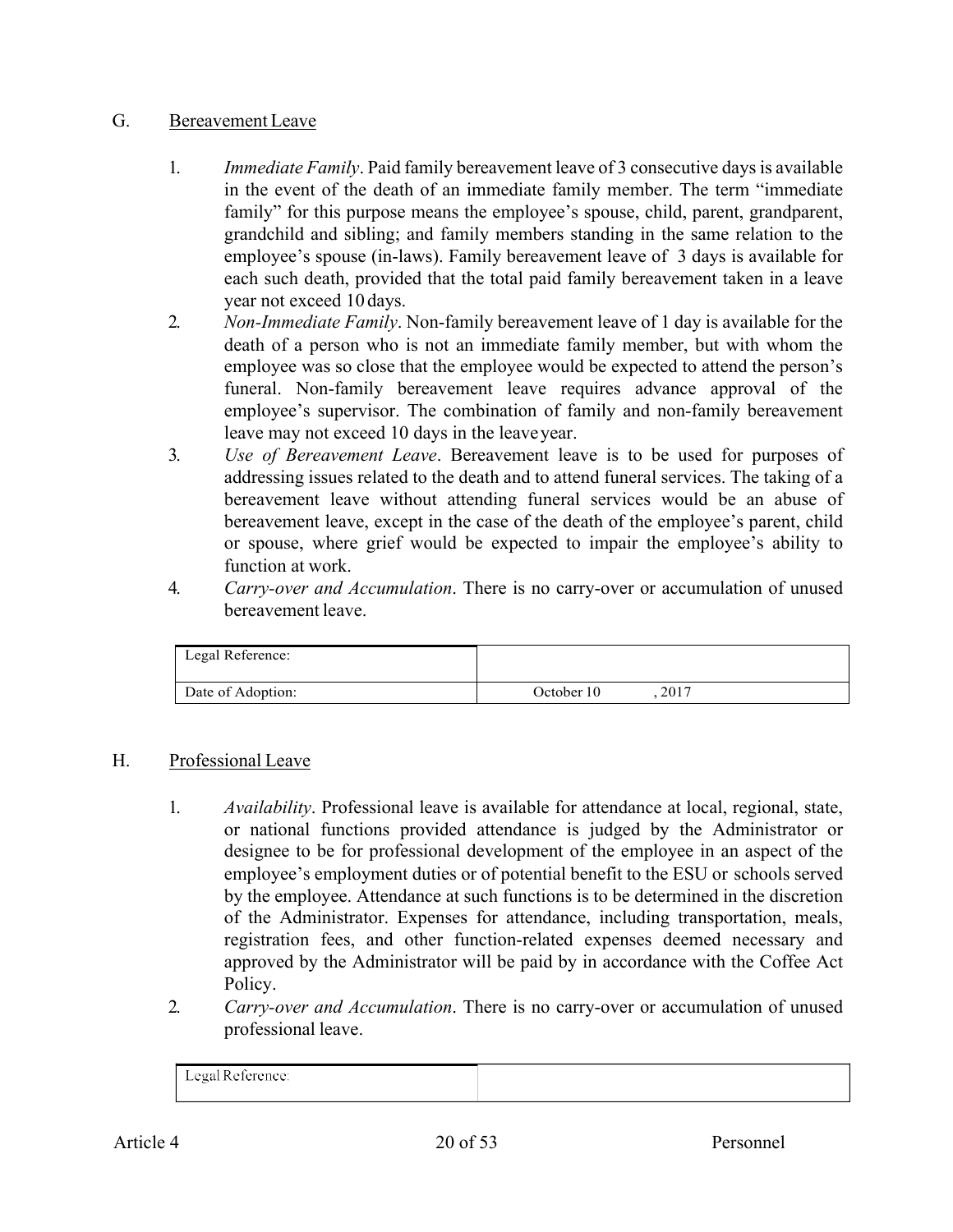| <b>Related Policy:</b> |                    |
|------------------------|--------------------|
| Date of Adoption:      | 2017<br>October 10 |

#### J. Unpaid Leaves

Should an employee be absent from work in excess of the employee's available paid leaves, the absence will be an unpaid leave. The employee's salary and fringe benefits (including the cost of premiums for group health insurance) will be subject to reduction for the day or days of work missed.

| Legal Reference:  |            |      |  |
|-------------------|------------|------|--|
| Date of Adoption: | October 10 | 2017 |  |

#### K. Discretionary Leave of Absence

An employee may apply to the Board for a leave of absence from duties. The Board will consider such requests on a case-by-case basis. No leave of absence shall extend beyond one leave year. All discretionary leaves shall be without pay except as may be individually negotiated.

| Legal Reference:  |                    |
|-------------------|--------------------|
| Date of Adoption: | 2017<br>October 10 |

### L. FMLA

Family and medical leaves shall be allowed under the terms and conditions of the Family and Medical Leave Act of 1993, as amended (FMLA).

The "leave year" for purposes of the FMLA shall be a "rolling" twelve-month period, measured backward from the date an employee uses any FMLA leave.

Substitution of accrued paid leaves for otherwise unpaid FMLA leaves may be required in the discretion of the Administrator or the Board. The employee may also have paid leave run concurrently with unpaid FMLA leave entitlement, provided the employee meets applicable requirements of the leave policy.

Employees shall be required to submit medical certifications to support a request for FMLA leave because of a serious health condition, or a sick leave, when such leave is for a duration in excess of five successive days, and in such other cases as deemed appropriate by the Administrator or the Board based on the nature of the illness or other circumstances surrounding the leave. Second and third medical opinions may, in the Administrator or the Board's discretion, be required. Employees shall be required to report periodically, at such times as requested by the Administrator or the Board, on their intent to return to work from FMLA leaves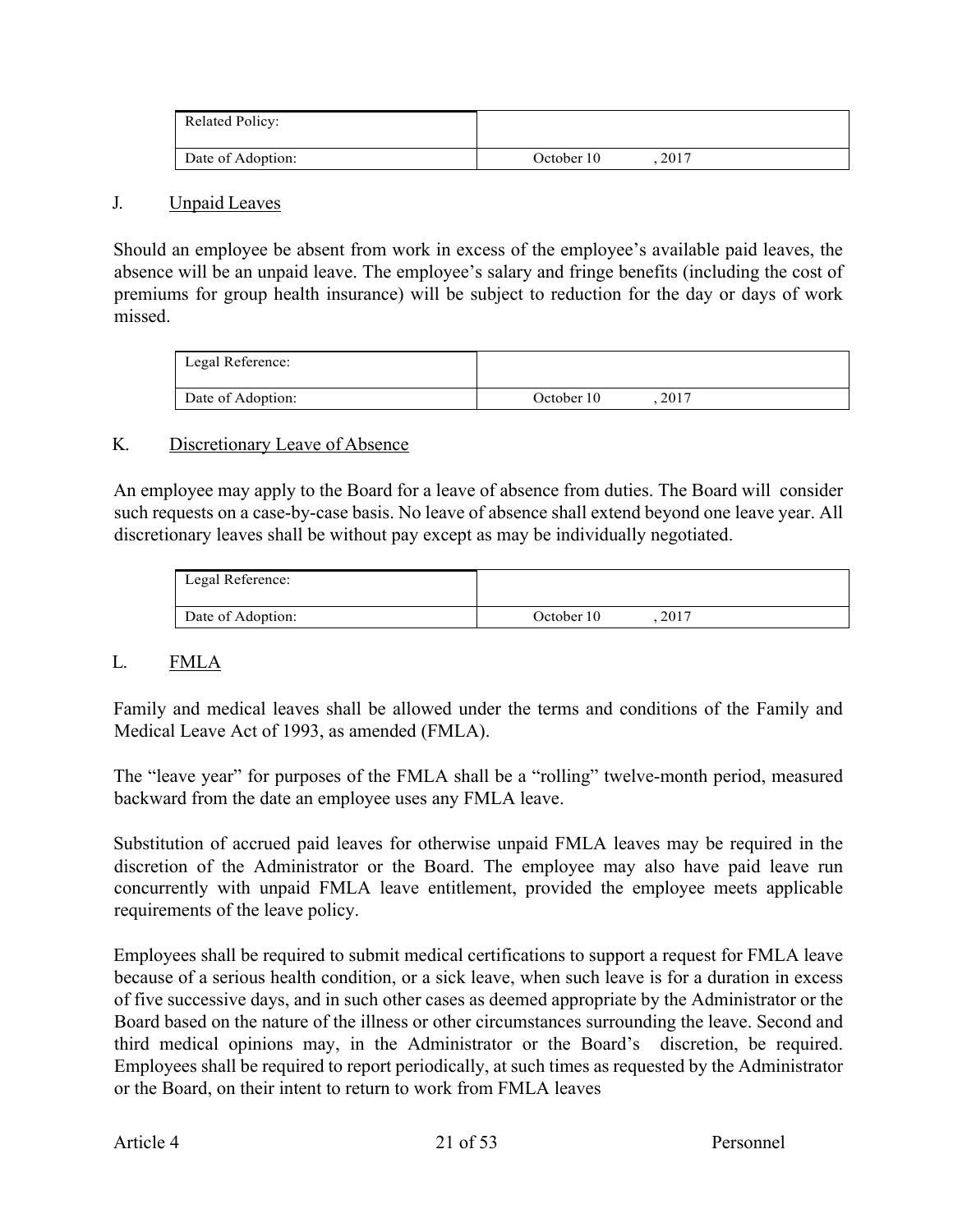and other leaves. Employees shall be required to submit a fitness-for-duty certification from their health care provider as a condition of returning to work from a FMLA leave taken because of the employee's serious health condition, or from a sick leave taken by reason of the employee's illness, when such leave was of a duration in excess of five successive days, and upon request of the Administrator or the Board when such is deemed appropriate by the Administrator or the Board based upon the nature of the illness or other circumstances surrounding the leave.

"equivalent position" for FMLA restoration purposes shall, in the case of certificated employees, be any administrative, teaching, or instruction related position for which the employee is qualified by reason of endorsement, college preparation, or experience, or other indicia. In the case of coaching or other simila extracurricular duty assignments, "equivalent position" can be any extracurricular duty assignment. In the case of other employees or positions, "equivalent position" can be one with or at equivalent pay, benefits, and working conditions, involving similar or related duties, as determined by the Administrator or the Board.

By law, FMLA leave is available only to employees who meet certain conditions. One of the conditions is that the employee "is employed at a worksite where 50 or more employees are employed by the employe within 75 mile of that worksite."

The ESU will allow employees who do not meet this condition due to the location of their worksite to take unpaid leaves on the same terms and conditions as other ESU employees are allowed to take FMLA leaves. Such unpaid leaves will be allowed as an ESU provided benefit and not as an FMLA protected leave.

| Legal Reference:  | 29 USC Sections 2611 to 2618 and 29 CFR Part 82 |
|-------------------|-------------------------------------------------|
| Date of Adoption: | October 10, 2017                                |

# M. Military and Family Military Leave

Military leave and family military leave will be granted to the extent required by state and federal law.

Employees requesting military leave must notify the Administrator as soon as they receive notification of activation. Employees are to attach a copy of their orders to a leave request form when they prepare the request for military leave.

Employees requesting to take family military leave under the Nebraska statutes must notify the Administrator at least 14 days in advance of taking such a leave if the leave will be for 5 or more consecutive days, consult with their supervisor to schedule the leave so as to not unduly disrupt operations of the ESU. For leaves of less than 5 days, the employee is to notify the Administrator of the leave request as soon aspracticable.

Family military leave under the FMLA will be provided in accordance with that law and subject to the provisions of the Board policy pertaining to FMLA leave.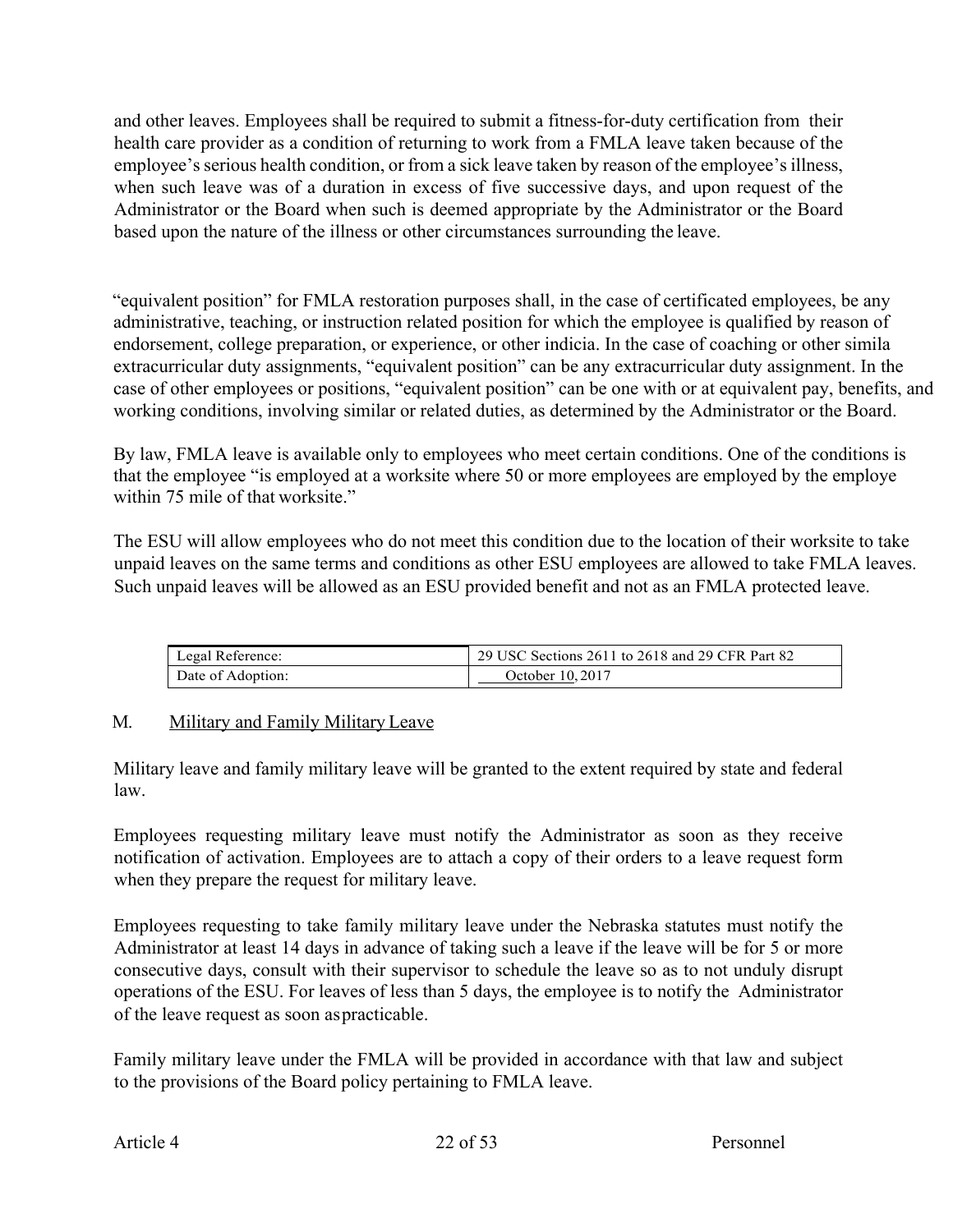| Legal Reference:  | Neb. Rev. Stat. §§ 55-160 to 55-166                |
|-------------------|----------------------------------------------------|
|                   | Neb. Rev. Stat. §§ 55-501 to 55-507                |
|                   | 29 U.S.C. §§ 2611, et seq.; 29 CFR Part 825 (FMLA) |
|                   | 38 U.S.C. §§ 4301 to 4333;20 CFR Part 1002         |
|                   | (USERRA)                                           |
| Date of Adoption: | October 10, 2017                                   |

#### N. Adoption Leave

Adoption leave will be permitted to be taken by an adoptive parent for the same time and on the same terms as an employee is permitted to take a leave of absence upon the birth of the employee's child.

The adoptive parent leave of absence begins following the commencement of the parent-child relationship. The parent-child relationship commences, for purposes of adoption leave, when the child is placed with the employee for purposes of adoption. The employee shall be deemed to have waived any adoptive leave days not taken following the commencement of the parent-child relationship, except as the Administrator and the employee may otherwise agree. Advance notice of an anticipated adoption shall be provided by the employee to the Administrator as early as possible.

| Legal Reference:  | $$48-234$          |
|-------------------|--------------------|
| Date of Adoption: | 2017<br>October 10 |

### O. Jury Duty Leave

An employee who is summoned for jury service must promptly notify the employee's immediate supervisor. The employee will be allowed time off for jury duty.

There will be no loss of salary or deduction in leave time for time spent in jury service, except the ESU will reduce salary by an amount equal to any compensation, other than expenses, paid by the court for jury duty. Employees are to notify the employee's immediate supervisor of the amount received for such jury duty.

If an employee reports for jury duty in the morning and is then dismissed from jury duty for the remainder of the day, the employee is to report for work and resume duties for the balance of the day, except as may be otherwise arranged by the employee's immediate supervisor.

| Legal Reference:  | $$25-1640$ |      |
|-------------------|------------|------|
| Date of Adoption: | October 10 | 2017 |

### P. Subpoena to Testify Leave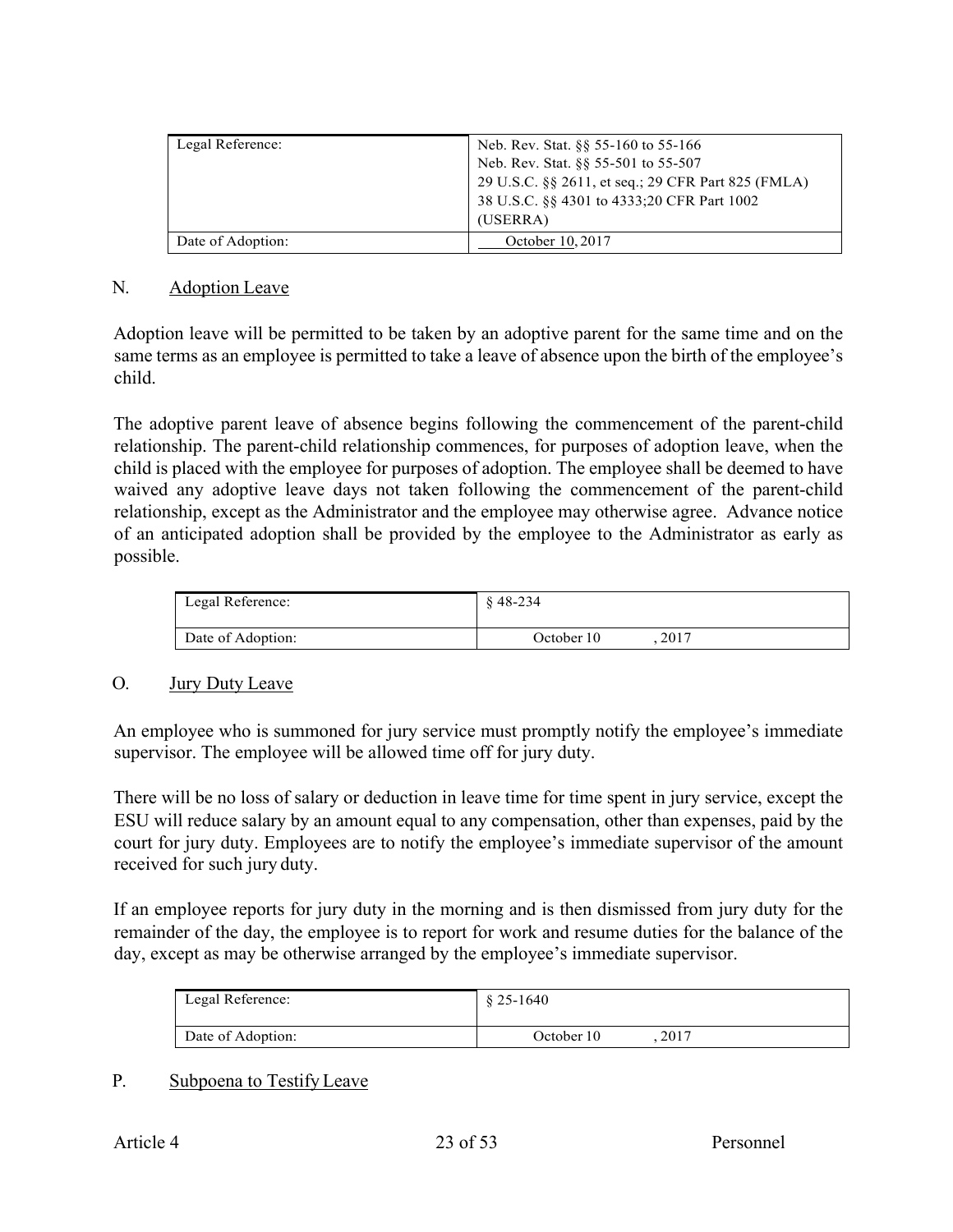An employee must promptly notify the employee's immediate supervisor when the employee receives a lawfully issued subpoena to testify in court or to give a deposition that may require an absence from duty.

In the event the subpoena involves a job-related matter in which the employee is testifying on behalf of the ESU, the absence will be treated similar to a jury duty leave.

In the event the subpoena involves a personal matter, the employee will be required to use available leave days. A subpoena will be considered to involve a personal matter whenever the employee or a family member or friend of the employee is a party to the legal proceeding, unless the employee's involvement in the legal matter is solely due to actions taken in connection with the employee's work duties, the actions of the employee were not inappropriate, and the ESU is not an opposing party in the legal matter.

| Legal Reference:  |            |      |  |
|-------------------|------------|------|--|
| Date of Adoption: | October 10 | 2017 |  |

### Q. Voting Leave

Employees will be allowed paid time off to vote in an election if the employee: (a) is a registered voter; (b) does not have 2 consecutive hours during which the employee is not required to be present at work in the period between the time of the opening and closing of the polls; and (c) applies for voting leave prior to or on election day.

Voting leave will not be available to most employees because elections are typically scheduled for 8 a.m. to 8 p.m. Most employees are off duty on or before 6 p.m. If not off work by 6 p.m., the employee is usually not on duty before 10a.m.

When voting leave is available, an employee will be entitled to be absent from work on election day for such period of time as will, when considering the employee's non-working time, total 2 consecutive hours between the time of the opening and closing of the polls. When voting leave is used, no deduction shall be made from the employee's salary or wages on account of such absence. The employee's supervisor may specify the hours during which the employee may be absent for voting leave.

| Legal Reference:  | $$32-922$          |  |
|-------------------|--------------------|--|
| Date of Adoption: | 2017<br>October 10 |  |

# **Section 10 Certificated Employees**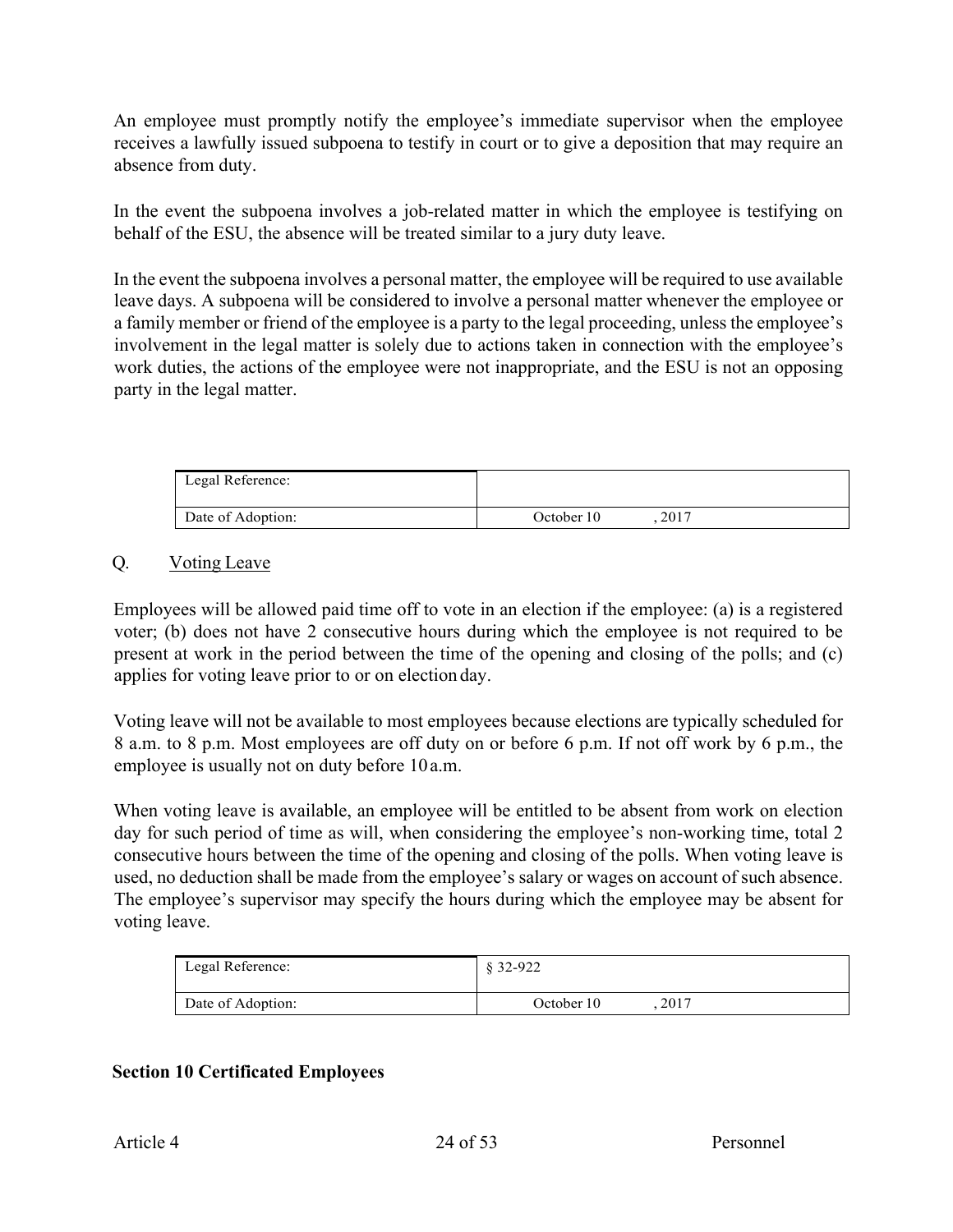### A. Certificated Employee Defined

Certificated employee, for purposes of the Board policies, means any teacher, nurse, or other employee in a position or assignment which requires a certificate issued by the Commissioner of Education.

| Legal Reference:  | $$79-1234(2)$ |      |
|-------------------|---------------|------|
| Date of Adoption: | October 10    | 2017 |

### B. Qualifications and Assignment

All ESU staff who have teaching responsibilities for students shall hold valid Nebraska teaching certificates pursuant to 92 NAC 21. Teaching assignments shall be made only to ESU teachers who hold valid Nebraska teaching certificates having appropriate endorsements, provided such endorsements are being offered by a Nebraska standard institution of higher education.

Special service certificate holders shall be limited to providing those services specified on their Nebraska Special Services Certificate.

| Legal Reference:  | NDE Rule 84, sections 5.02-.04 |
|-------------------|--------------------------------|
| Date of Adoption: | October 10, 2017               |

### C. Supervision, Assignment and Evaluation When ServingSchools

The policies governing the supervision, assignment and evaluation of ESU employees when they are serving on the instructional or service faculty of a school are as follows:

- 1. Supervision. Employees assigned to serve a school remain responsible for adhering to the policies of the ESU and to the directives of their ESU supervisor. Employees must further adhere to the policies of the school applicable to their assignment and duties and to the directives of the school's Administrator or designated administrator of the school; provided such are consistent with ESU policies and directives and with the employee's assignment. The employee's supervisor is to coordinate and communicate with the employee and with the school's administration and make such personal visits to the employee at the school as needed to ensure that the employee is adhering to such responsibilities and receiving the necessary resources and proper treatment. The employee's supervisor is to establish a protocol to ensure that the employee is at the school at the times the employee is responsible to be at theschool.
- 2. Assignment. In making assignments of employees to serve schools, consideration will be given to the wishes of the employee and the schools. However, the ESU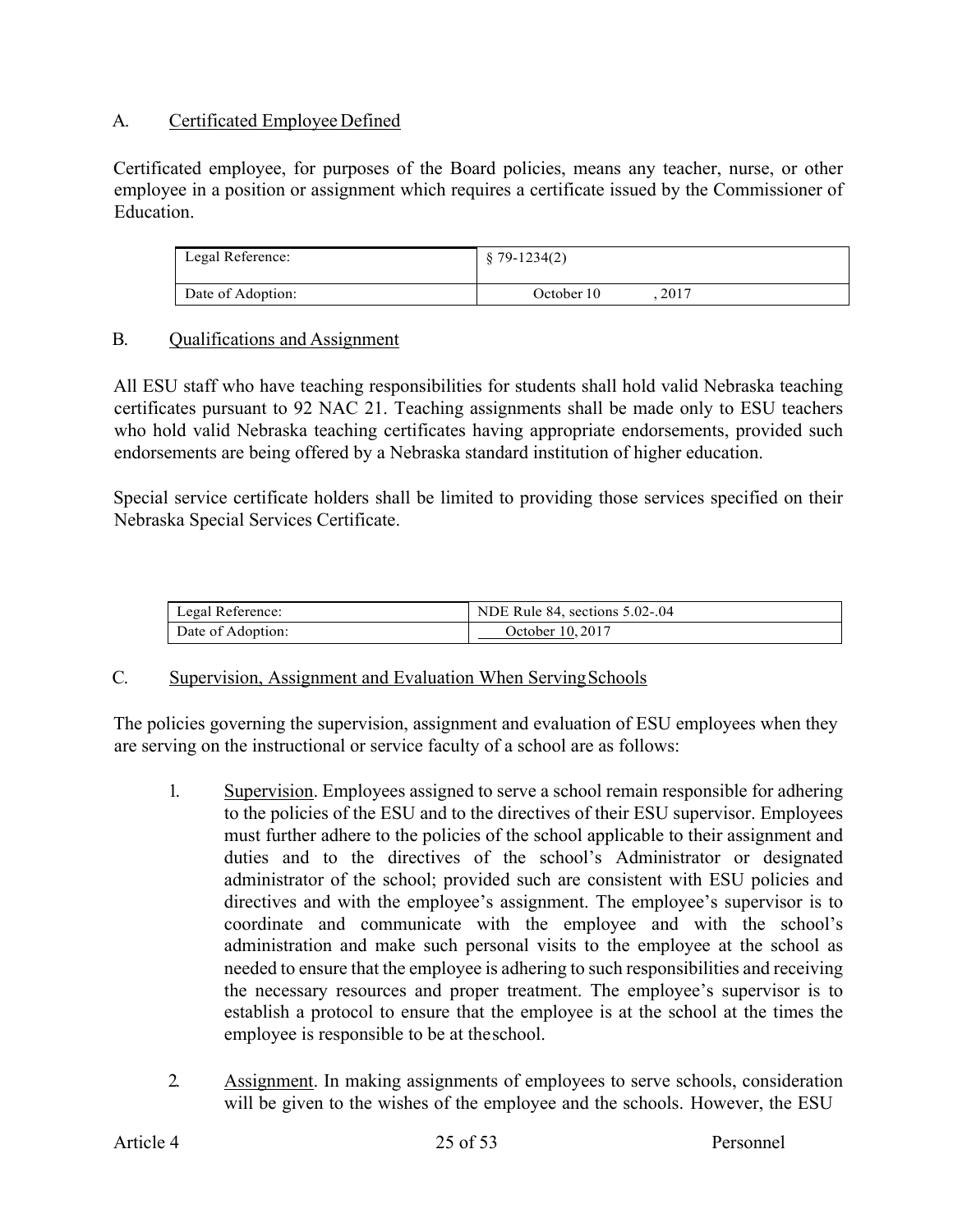reserves the right to assign and reassign in the best interests of ESU as determined by the Administrator.

3. Evaluation. When evaluating the performance of an employee assigned to serve a school, the evaluator is to consider, and solicit as needed, information from the school administration related to the performance of the employee while performing duties at schools. Observations of performance of the employee at the school should be made as appropriate to complete the evaluation.

| Legal Reference:  | NDE Rule 84, section 3.04C |
|-------------------|----------------------------|
| Date of Adoption: | October 10.2017            |

### D. Professional Development

The equivalent of at least two days of professional growth shall be provided to all ESU professional staff annually. The equivalent of two days means professional growth activities over a period of hours equaling the total number of hours in two regular days of employment.

| Legal Reference:  | NDE Rule 84, section 3.04E |
|-------------------|----------------------------|
| Date of Adoption: | October 10, 2017           |

# E. Standards of Ethical and Professional Performance for Certificated Staff

The State of Nebraska and the Board of ESU 17 recognize that teaching and its related services, including administrative and supervisory services, are a profession with all of the rights, responsibilities, and privileges accorded other recognized professions. The Board recognizes and endorses the Standards of Ethical and Professional Performance as established by the Nebraska Department of Education.

As a minimal performance expectation, all certificated staff shall comply with the ethics standards set forth by the Nebraska Department of Education as such standards may be modified from time to time. The ethics standards which certificated staff shall follow shall further include the standards set forth in this policy. References to "educator" includes all certificated employees of the ESU. Preamble to Certificated Employees' Code of Ethics

The educator shall believe in the worth and dignity of human beings. Recognizing the supreme importance of the pursuit of truth, the devotion to excellence and the nurture of democratic citizenship, the educator shall regard as essential to these goals the protection of the freedom to learn and to teach and the guarantee of equal educational opportunity for all. The educator shall accept the responsibility to practice the profession to these ethical standards.

The educator shall recognize the magnitude of the responsibility he or she has accepted in choosing a career in education, and engages, individually and collectively with other educators,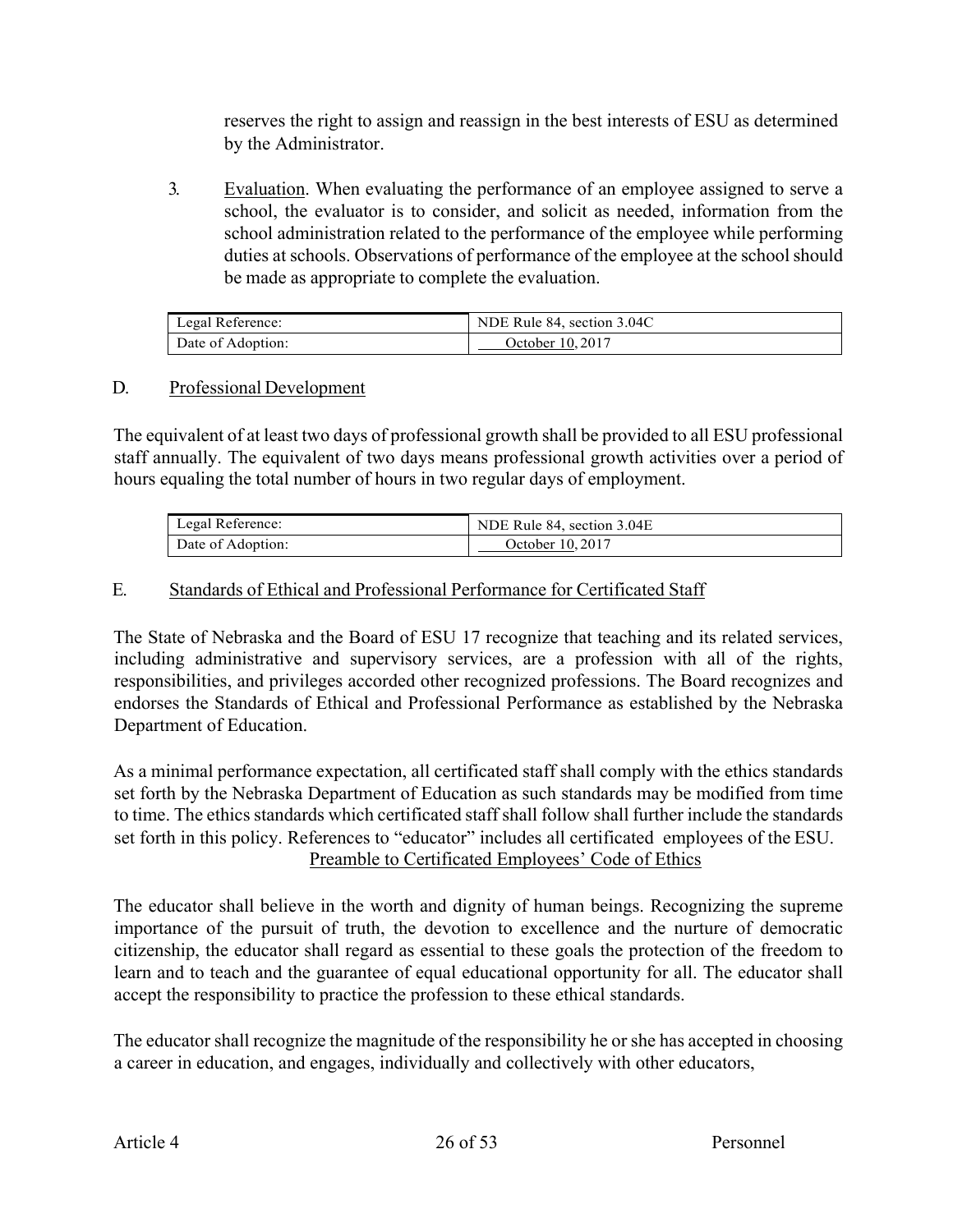to judge his or her colleagues, and to be judged by them, in accordance with the provisions of this code of ethics.

The standards listed in this section are held to be generally accepted minimal standards for all educators with respect to ethical and professional conduct.

# *Principle I - Commitment as a Professional Educator*:

Fundamental to the pursuit of high educational standards is the maintenance of a profession possessed of individuals with high skills, intellect, integrity, wisdom, and compassion. The educator shall exhibit good moral character, maintain high standards of performance and promote equality of opportunity.

In fulfillment of the educator's contractual and professional responsibilities, the educator:

- 1. Shall not interfere with the exercise of political and citizenship rights and responsibilities of students, colleagues, parents, patrons, or ESU board members.
- 2. Shall not discriminate on the basis of sex, disability, race, color, religion, veteran status, national or ethnic origin, age, marital status, pregnancy, childbirth or related medical condition, or other protected status in its programs and activities..
- 3. Shall not use coercive means, or promise or provide special treatment to students, colleagues, patrons, or ESU board members in order to influence professional decisions.
- 4. Shall not make any fraudulent statement or fail to disclose a material fact for which the educator is responsible.
- 5. Shall not exploit professional relationships with students, colleagues, parents, patrons, or ESU board members for personal gain or private advantage.
- 6. Shall not sexually harass students, parents or patrons, employees, or ESU board members.
- 7. Shall not have had revoked for cause in Nebraska or another state a teaching certificate, administrative certificate, or any certificate enabling a person to engage in any of the activities for which an educator's certificate is issued in Nebraska.
- 8. Shall not engage in conduct involving dishonesty, fraud, deceit, or misrepresentation in the performance of professionalduties.
- 9. Shall promptly report to the Administrator any known violation of these standards.
- 10. Shall seek no reprisal against any individual who has reported a violation of these standards.

# *Principle II - Commitment to the Student*:

Mindful that a profession exists for the purpose of serving the best interests of the client, the educator shall practice the profession with genuine interest, concern, and consideration for the student. The educator shall work to stimulate the spirit of inquiry, the acquisition of knowledge and understanding, and the thoughtful formulation of worthy goals.

In fulfillment of the obligation to the student, the educator: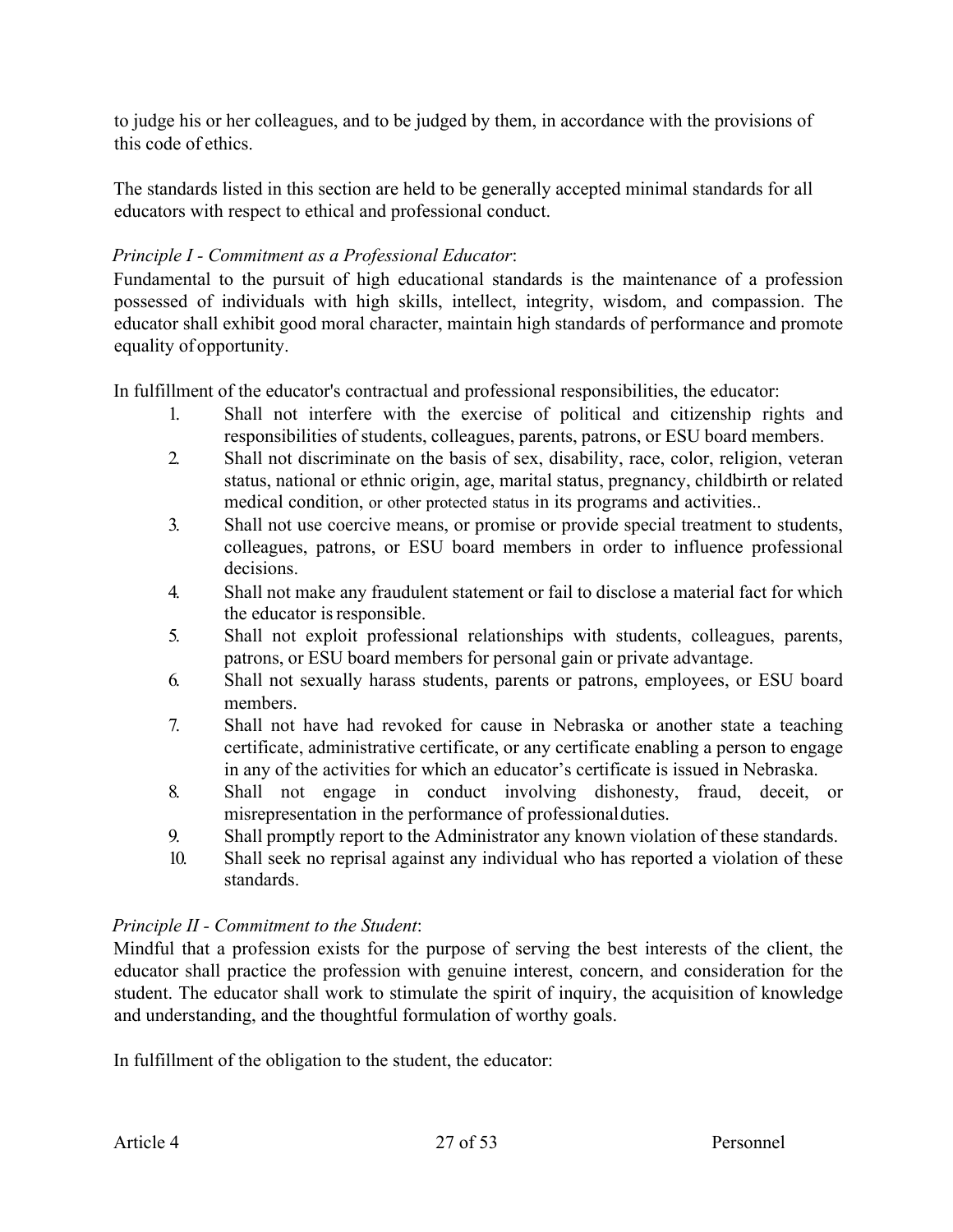- 1. Shall permit the student to pursue reasonable independent scholastic effort, and shall permit the student access to varying points ofview.
- 2. Shall not deliberately suppress or distort subject matter for which the educator is responsible.
- 3. Shall make reasonable effort to protect the student from conditions which interfere with the learning process or are harmful to health or safety.
- 4. Shall conduct professional educational activities in accordance with sound educational practices that are in the best interest of the student.
- 5. Shall keep in confidence personally identifiable information that has been obtained in the course of professional service, unless disclosure serves professional purposes, or is required by law.
- 6. Shall not tutor for remuneration students assigned to his or her classes unless approved by the ESU Board.
- 7. Shall not discipline students using corporalpunishment.
- 8. Shall not engage in physical or sexual abuse of students, including engaging in inappropriate sexual behaviors withstudents.

# *Principle III - Commitment to the Public*:

The magnitude of the responsibility inherent in the education process requires dedication to the principles of our democratic heritage. The educator bears particular responsibility for instilling an understanding of the confidence in the rule of law, respect for individual freedom, and a responsibility to promote respect by the public for the integrity of the profession.

In fulfillment of the obligation to the public, the educator:

- 1. Shall not misrepresent an institution with which the educator is affiliated, and shall take added precautions to distinguish between the educator's personal and institutional views.
- 2. Shall not use institutional privileges for private gain or to promote political candidates, political issues, or partisan politicalactivities.
- 3. Shall neither offer nor accept gifts or favors that will impair professional judgment.
- 4. Shall support the principle of due process and protect the political, citizenship, and natural rights of all individuals.
- 5. Shall not commit any act of moral turpitude, nor commit any felony under the laws of the United States or any state orterritory.
- 6. Shall, with reasonable diligence, attend to the duties of his or her professional position.

# *Principle IV - Commitment to the Profession*:

In belief that the quality of the services to the education profession directly influences the nation and its citizens, the educator shall exert every effort to raise professional standards, to improve service, to promote a climate in which the exercise of professional judgment is encouraged, and to achieve conditions which attract persons worthy of the trust to careers in education. The educator shall believe that sound professional relationships with colleagues are built upon personal integrity, dignity, and mutual respect.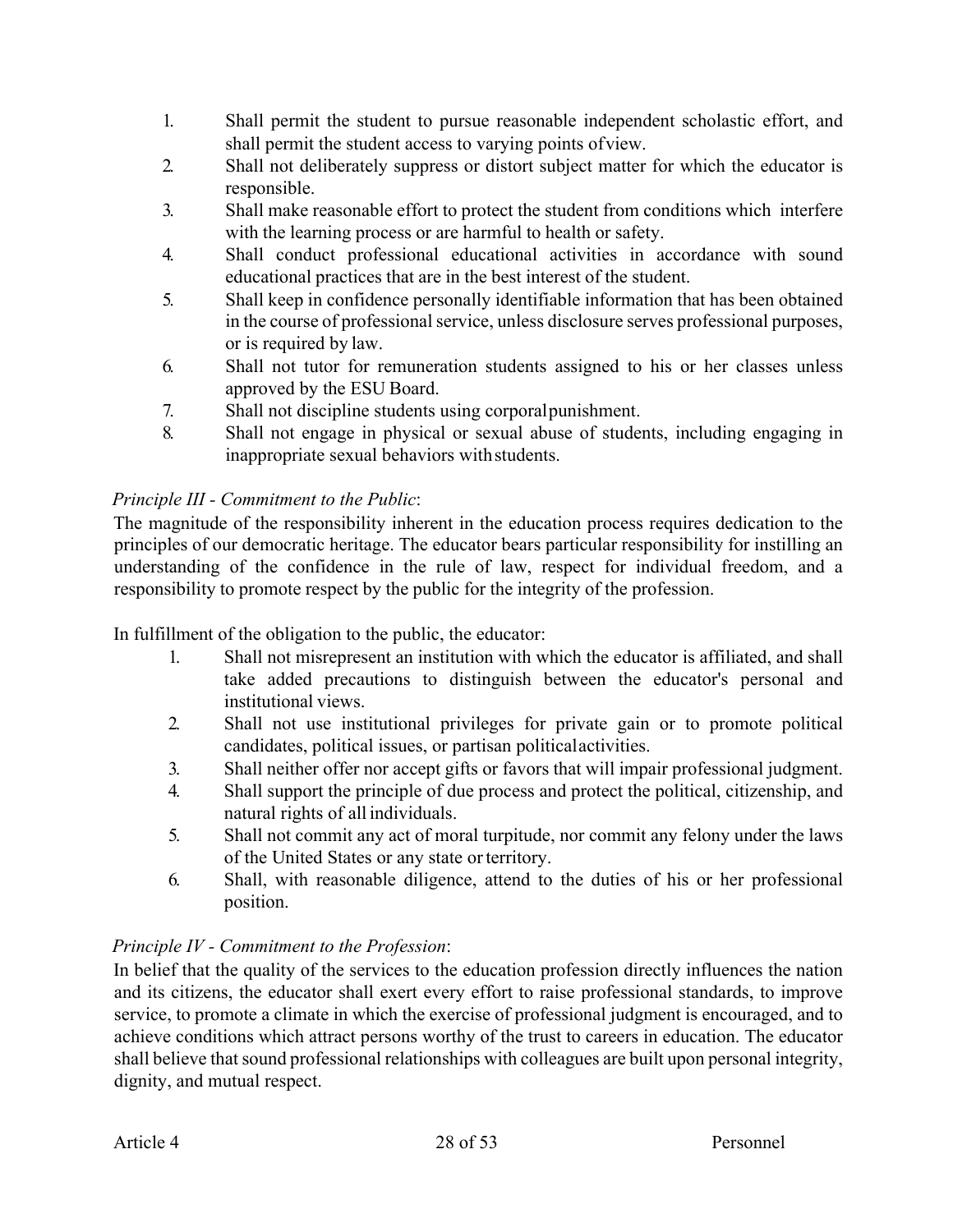In fulfillment of the obligation to the profession, the educator:

- 1. Shall provide upon the request of an aggrieved party, a written statement of specific reasons for recommendations that lead to the denial of increments, significant changes in employment, or termination of employment.
- 2. Shall not misrepresent his or her professional qualifications, nor those of colleagues.
- 3. Shall practice the profession only with proper certification, and shall actively oppose the practice of the profession by persons known to beunqualified.

# *Principle V - Commitment to Professional Employment Practices*:

The educator shall regard the employment agreement as a pledge to be executed both in spirit and in fact. The educator shall believe that sound personnel relationships with governing boards are built upon personal integrity, dignity, and mutualrespect.

In fulfillment of the obligation to professional employment practices, the educator:

- 1. Shall apply for, accept, offer, or assign a position or responsibility on the basis of professional preparation and legalqualifications.
- 2. Shall not knowingly withhold information regarding a position from an applicant or employer, or misrepresent an assignment or conditions of employment.
- 3. Shall give prompt notice to the employer of any change in availability of service.
- 4. Shall conduct professional business through designated procedures, when available, that have been approved by the ESUBoard.
- 5. Shall not assign to unqualified personnel tasks for which an educator is responsible.
- 6. Shall permit no commercial or personal exploitation of his or her professional position.
- 7. Shall use time on duty and leave time for the purpose for whichintended.

# *Competent Professional Performance*

Educators must possess the abilities and skills necessary to accomplish the designated task. Therefore, each educator shall:

- 1. Keep records for which he or she is responsible in accordance with law and policies of the school system;
- 2. Supervise others in accordance with law and policies of theESU;
- 3. Recognize the role and function of community agencies and groups as they relate to the ESU and to his or her position, including but not limited to health and social services, employment services, community teaching resources, cultural opportunities, educational advisory committees, and parent organizations.

Each teacher and special services provider shall:

- 1. Utilize available instructional materials and equipment necessary to accomplish the designated task;
- 2. Adhere to and enforce written and dated administrative policy of the ESU which has been communicated to the teacher or special services provider;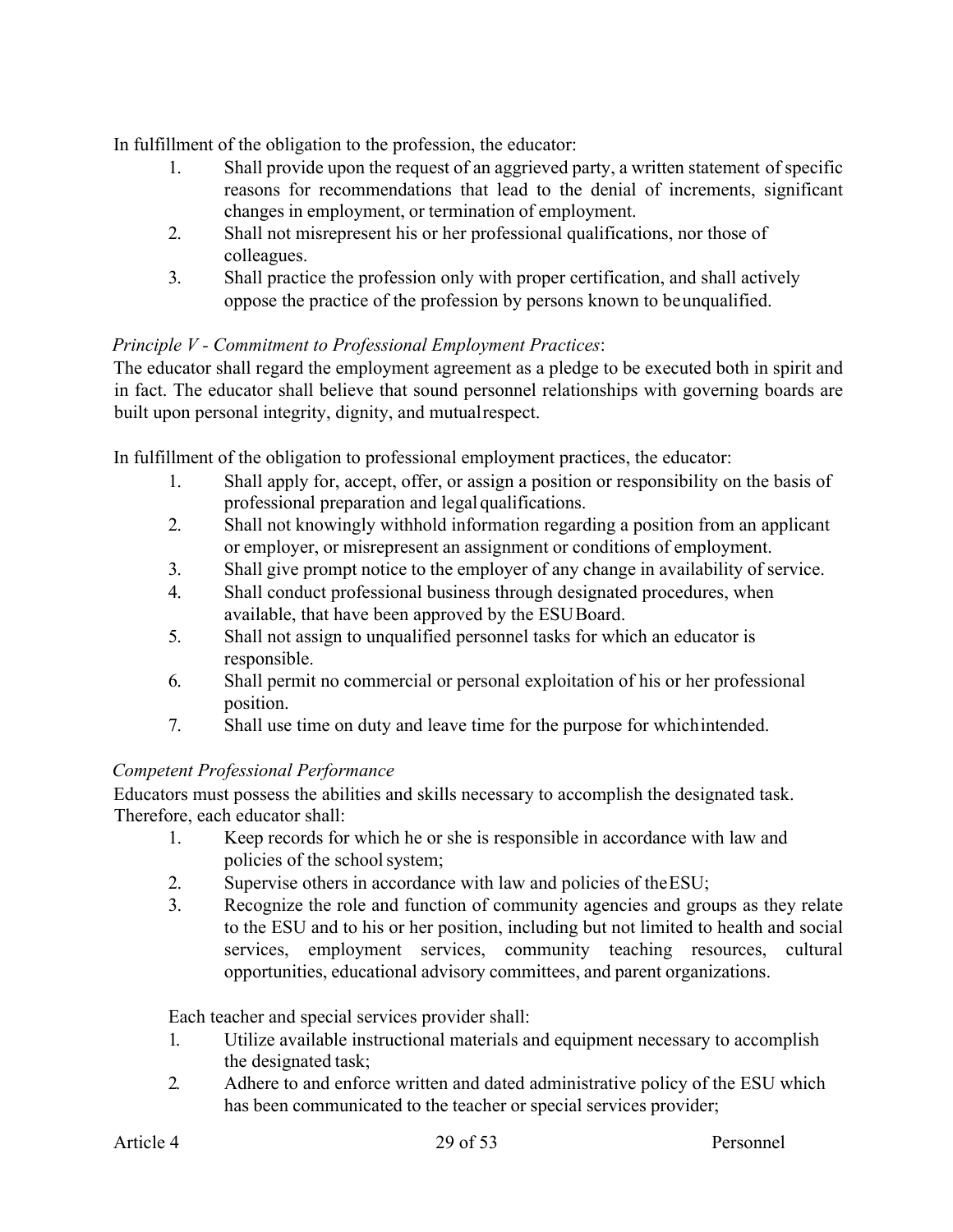3. Use channels of communication when interacting with administrators, community agencies, and groups, in accordance with policy.

Each administrator shall:

- 1. Use available instructional personnel, materials and equipment necessary to accomplish the designated task;
- 2. Adhere to and enforce school law, state board regulation, and written and dated board policy which has been communicated to the administrator;
- 3. Use channels of communication when interacting with teachers, community agencies and groups in accordance with policy.

*Individual Needs and Individual Potential*: The educator shall utilize or promote the utilization of diagnostic techniques to analyze the needs and the potential of individuals. These may include but need not necessarily be limited to:

- 1. Personal observation;
- 2. Analysis of individual performance andachievement;
- 3. Specific performance testing.

*Instructional Procedures*: Each educator shall seek accomplishment of the designated task through selection and utilization of appropriate instructional procedures. Therefore, each educator shall:

- 1. Create an atmosphere which fosters interest and enthusiasm for learning and teaching;
- 2. Use procedures appropriate to accomplish the designated task; 3. Encourage expressions of ideas, opinions andfeelings.

Each teacher shall:

- 1. Create interest through the use of materials and techniques appropriate to the varying abilities and background of students;
- 2. Consider individual student interests and abilities when planning and implementing instruction.

Each administrator shall:

- 1. Support the creation of interest by providing the materials, equipment and encouragement necessary for the teacher to accomplish the designated task;
- 2. Make reasonable assignment of tasks and duties in light of individual abilities and specialties and available personnel resources.

*Communication Skills*: In communicating with students and other educators, each educator, within the limits prescribed by his or her assignment and role, shall:

- 1. Utilize information and materials that are relevant to the designated task;
- 2. Use language and terminology which are relevant to the designated task;
- 3. Use language which reflects an understanding of the ability of the individual or group;
- 4. Assure that the designated task isunderstood;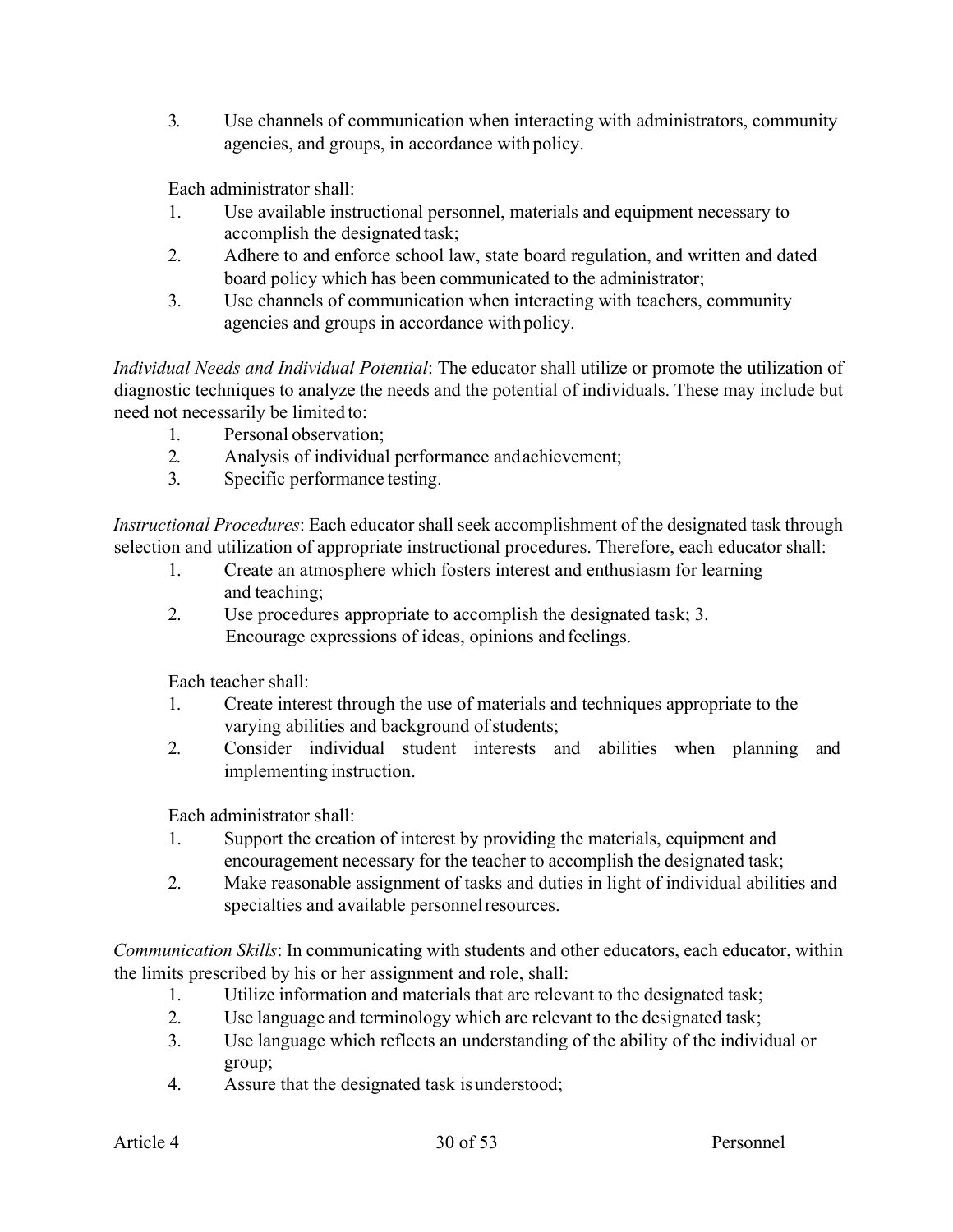- 5. Use feedback techniques which are relevant to the designated task;
- 6. Consider the entire context of the statements of others when making judgments about what others have said;
- 7. Encourage each individual to state his ideasclearly.

*Management techniques*: The educator shall:

- 1. Resolve discipline problems in accordance with law, board policy, and administrative regulations and policies;
- 2. Maintain consistency in the application of policy andpractice;
- 3. Use management techniques which are appropriate to the particular setting such as group work, seat work, lecture, discussion, individual projects andothers;
- 4. Develop and maintain positive standards of conduct.

*Competence in Specialization*: Each educator shall:

- 1. Possess knowledge, within his or her area of specialization, consistent with his or her record of professional preparation;
- 2. Be aware of current developments in his or herfield;
- 3. Possess knowledge of resources which may be utilized in improving instruction in his or her area of specialization.

*Evaluation of Learning and Goal Achievement*: An educator shall accept responsibility commensurate with delegated authority to evaluate learning and goals achievement. Each educator shall:

- 1. Utilize several types of evaluation techniques;
- 2. Provide frequent and prompt feedback concerning the success of learning and goal achievement efforts;
- 3. Analyze and interpret effectively the results of evaluation for judging instruction, the achievement of stated goals, or the need for furtherdiagnosis;
- 4. Utilize the results of evaluation for planning, counseling and program modification;
- 5. Explain methods and procedures of evaluation to thoseconcerned.

*Human and Interpersonal Relationships*: Educators shall possess effective human and interpersonal relations skills and therefore:

- 1. Shall allow others who hold and express differing opinions or ideas to freely express such ideas;
- 2. Shall not knowingly misinterpret the statement ofothers;
- 3. Shall not show disrespect for or lack of acceptance ofothers;
- 4. Shall provide leadership and direction for others by appropriate example;
- 5. Shall offer constructive criticism whennecessary;
- 6. Shall comply with reasonable requests and orders given by and with proper authority;
- 7. Shall not assign unreasonable tasks;
- 8. Shall demonstrate self-confidence and self-sufficiency in exercising authority.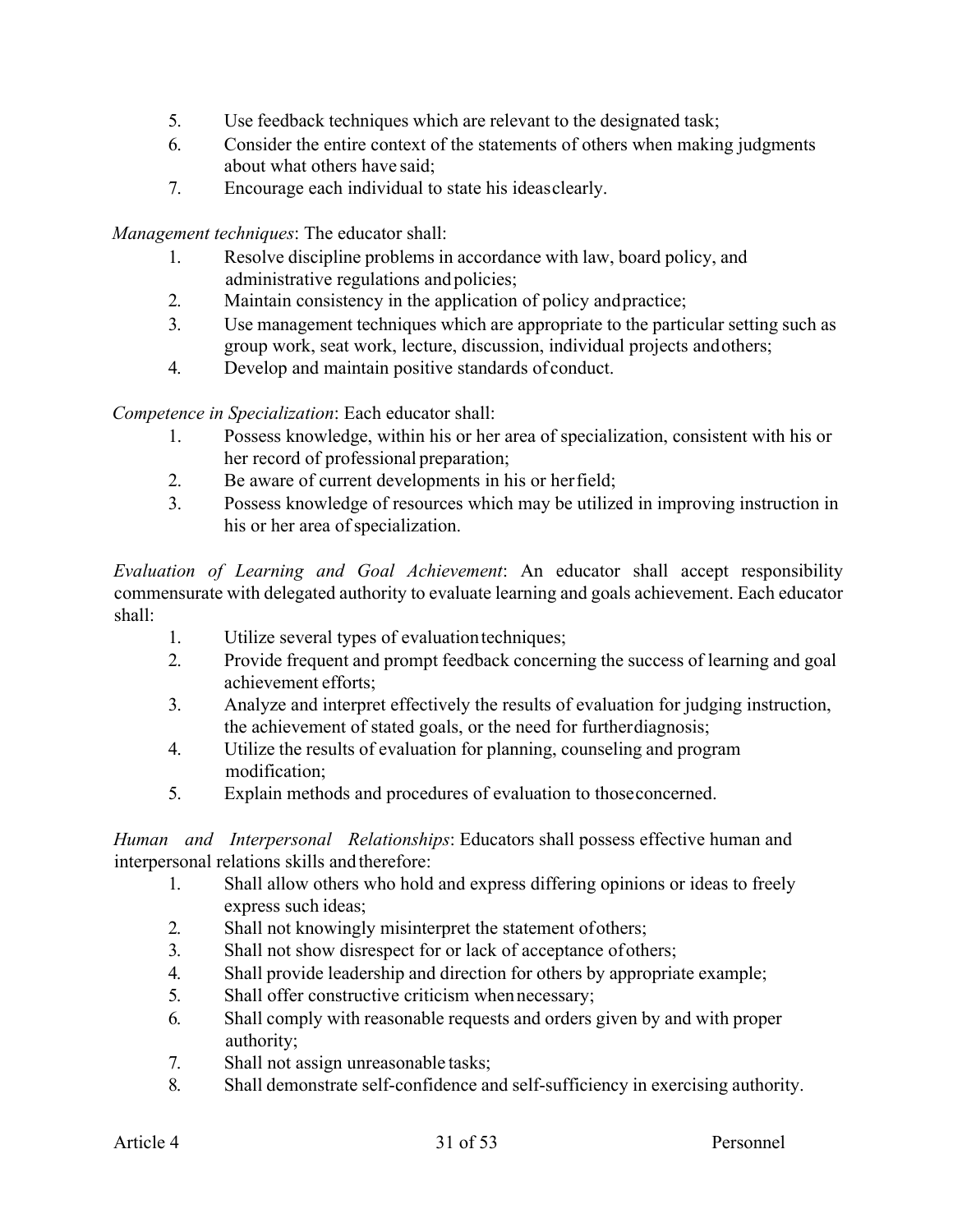*Personal Requirements*: Each educator within the scope of delegated authority shall:

- 1. Be able to engage in physical activity appropriate to the designated task exceptfor temporary disability;
- 2. Be able to communicate so effectively as to accomplish the designated task;
- 3. Appropriately control his or her emotions;
- 4. Possess and demonstrate sufficient intellectual ability to perform designated tasks.

*Continuance in Professional Service*: Continuance in professional service requires the maintenance of a valid teaching, administrative, or special services certificate in accordance with the laws of the State of Nebraska.

*Contractual Obligations*: Educators shall adhere fully to the terms of a contract or appointment.

| Legal Reference:  | NDE Rule 27 |      |  |
|-------------------|-------------|------|--|
| Date of Adoption: | October 10  | 2017 |  |

# F. Private Tutoring or Services

A certificated employee may not provide private tutoring or professional services in exchange for compensation from a source other than the ESU or an ESU member school without advance approval of the Administrator:

- 1. to a child that the certificated employee teaches or provides professional services in the course and scope of the employee's duties to the ESU;or
- 2. in an ESU facility or in an ESU member school facility;or
- 3. during the certificated employee's duty hours.

Certificated employees who accept engagements to provide private tutoring or professional services are to make clear that the services are not being provided on behalf of the ESU to the extent the recipient of the services may in any way otherwise be caused to believe the services are provided through the ESU.

| Legal Reference:  | NDE Rule 27, sections 27.402E, 27.403F and 27.404B |
|-------------------|----------------------------------------------------|
| Date of Adoption: | October 10, 2017                                   |

# G. Evaluations

The Board delegates to the Administrator the responsibility of developing, organizing and implementing a system-wide program for evaluating certificated employees. The Administrator shall develop effective evaluation procedures and instruments. The evaluation process is to be conducted in such a manner as to be consistent with and advance the mission and goals of ESU.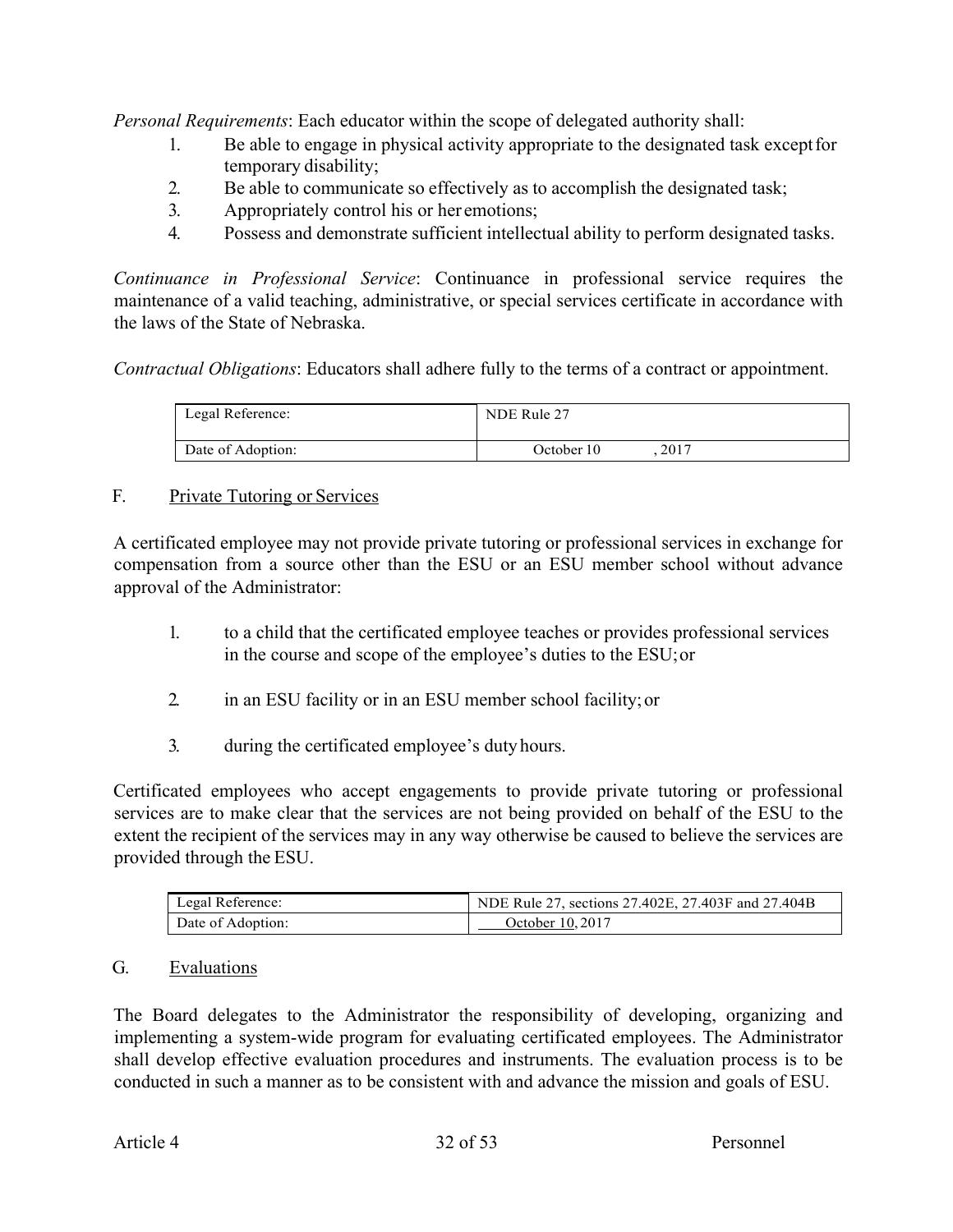This evaluation policy is intended to set forth expectations for the administration and not to give rights to employees. As such, a failure to complete observations or evaluations of the designated duration and frequency shall not give the certificated employee rights with regard to continued employment. Such failures, however, are to be considered in evaluating the responsible evaluator's performance.

# 1. Communication of Evaluation Process.

Annual written communication of the evaluation process to those being evaluated shall be made by distributing a copy of the evaluation instrument to the certificated staff at the beginning of each evaluation year.

# 2. Duration and frequency of observations and writtenevaluations

The duration and frequency of observations and written evaluations are to be as follows:

- a. Probationary Employees.
	- i. Formal observations of probationary teachers are to be based upon actual classroom observations for an entire instructional period. For probationary employees other than teachers, the formal observations shall consist of inperson observations comparable to that forteachers.
	- ii. Probationary employees are to be formally observed and evaluated at least once each semester.
	- iii. The responsible evaluator is expected to complete the second semester evaluations of probationary teachers prior to April 15 of each year.

# b. Permanent Employees.

- i. Formal observations and evaluations of permanent teachers are to be based upon actual classroom observations for an entire instructional period. For permanent employees other than teachers, the formal observations shall consist of in-person observations comparable to that for teachers. ii. Permanent employees are to be formally observed and evaluated at least once every three years.
- c. Employees' Responsibility. Employees are expected to inform the responsible evaluator of instructional periods that would be conducive to an evaluation and to make themselves readily available forevaluations.
- d. Informal Observations and Evaluations. Informal observations and evaluations may be conducted as the administration determines to be appropriate.
- e. Additional Observations and Evaluations. The duration and frequency of observations and written evaluations is specified as a minimum expectation for the evaluators. Observations and evaluations of greater frequency or number than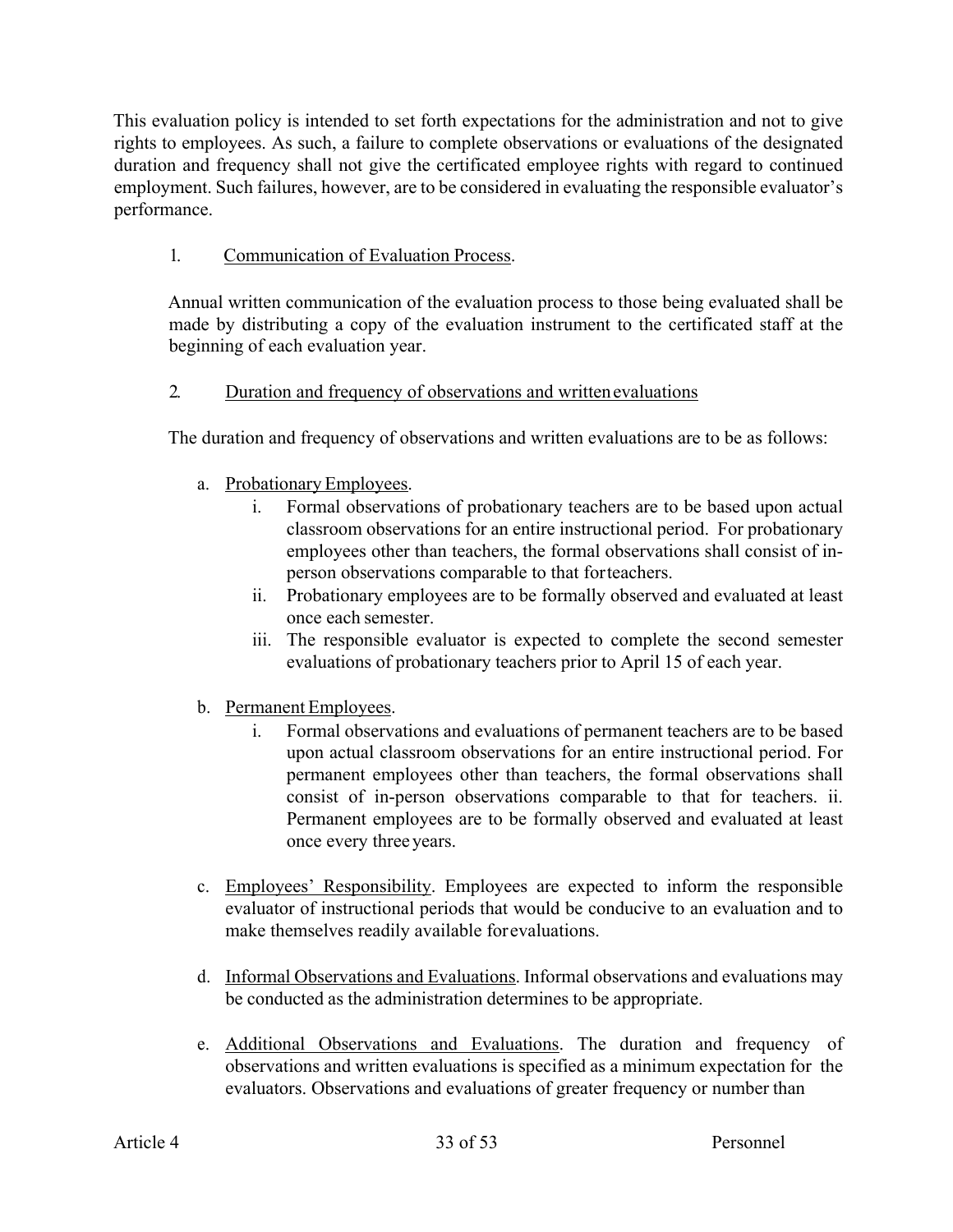required may be conducted and made at the request of the employee or in the discretion of the evaluator. 3. Evaluation Criteria

Certificated staff performing instructional duties shall be evaluated based upon the following evaluation criteria:

- Instructional Performance
- Classroom Organization and Management
- Personal and Professional Conduct

For certificated staff in non-instructional capacities, the Administrator shall establish such other evaluation criteria as the Administrator determines appropriate given the duties of the employee; provided that personal and professional conduct be included.

In preparing summative evaluations, evaluators are to consider not only the formal observations conducted, but also informal observations and other relevant information concerning the performance of the employee in each of the evaluation criteria. Further, evaluators are to consider the input of administrators and other professional staff of the schools served by the employee, as applicable.

### 4. Communication of Deficiencies

The evaluation process is to include written communication and documentation to the evaluated employee specifying deficiencies, specific means for the correction of the noted deficiency, and an adequate timeline for implementing the concrete suggestions for improvement.

As professionals, certificated employees may be assigned responsibility to provide suggestions for improvement plans or job growth strategies and shall have the duty of complying with such requests. Further, in the event improvement plans or other similar performance measures are implemented, certificated employees shall have the duty to comply with such plans. Certificated employees are expected to be cooperative, professional, and to exhibit a willingness to improve performance and to accept the constructive criticisms and suggestions of the evaluator.

# 5. Responses to Evaluations

Certificated employees will be given seven calendar days from receipt of an evaluation in which to give a written response to the evaluation.

# 6. Plan for Training Evaluators

All evaluators shall possess a valid Nebraska Administrator's Certificate and be trained to use the evaluation system. Training sessions in the use of the evaluation system will be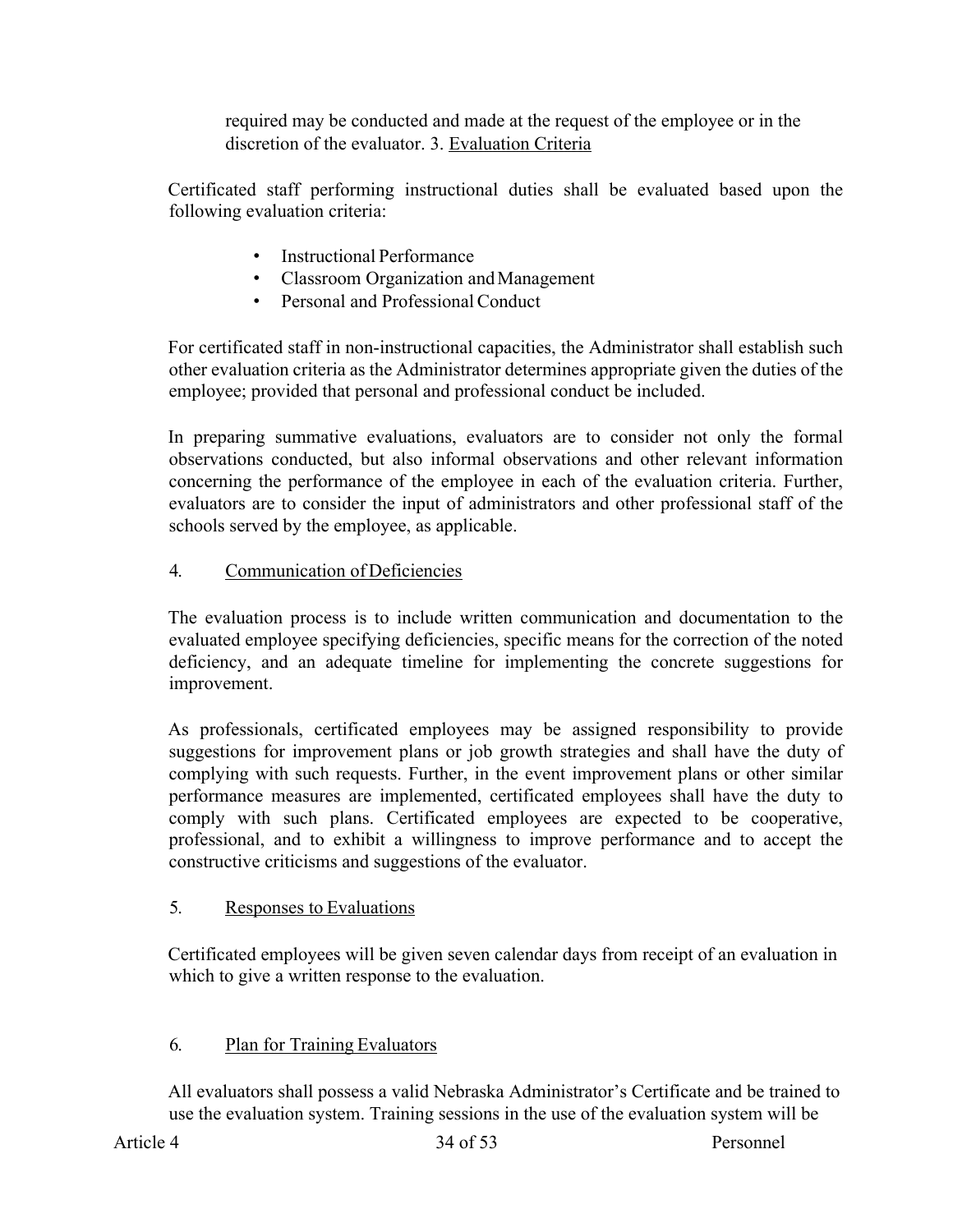provided by the Administrator or designee to all evaluators prior to their participation in evaluations. Refresher training is to be conducted as the Administrator determines to be needed.

| Legal Reference:  | NDE Rule 10 (as guidance only; not directly applicable<br>to the ESU) |
|-------------------|-----------------------------------------------------------------------|
| Date of Adoption: | October 10, 2017                                                      |

#### H. Grievance Procedure

The purpose of this grievance procedure is to secure, at the lowest possible level, equitable solutions to problems that may from time to time arise concerning the terms and conditions of employment that are set forth in the negotiated agreement with the recognized bargaining unit(s) within the ESU (the "Association").

#### Step One (Informal to Supervisor)

- a. If the Association or an employee has a grievance, the Association representative is to first discuss the matter with the administrator at the most-direct level or, in the case of an employee-grievant, the employee's immediate supervisor.
- b. Step One is to be taken within 20 business days of the occurrence of the circumstance or action that creates the basis for the grievance.
- c. An employee-grievant may have a local representative present.
- d. The administrator or immediate supervisor to whom the grievance is presented is to give an oral or written response within 5 business days.

### Step Two (Written to Supervisor)

- a. If the Association or the employee-grievant feels that the grievance is not satisfactorily resolved at Step One, the Association or the employee-grievant is to prepare a written grievance statement and give the statement to the administrator or immediate supervisor to whom the oral grievance was submitted.
- b. Step Two is to be taken within 5 business days of the immediate supervisor's response, or the passage of the response deadline in the event of a failure to respond at Step One.
- c. The administrator or immediate supervisor is to give a written response within 5 business days.

#### Step Three (Written to Administrator)

a. If the grievance is not resolved at Step Two to the satisfaction of the Association or the employee-grievant, the Association or the teacher-grievant is to give the written grievance statement to the Administrator and request a response to the grievance from the Administrator.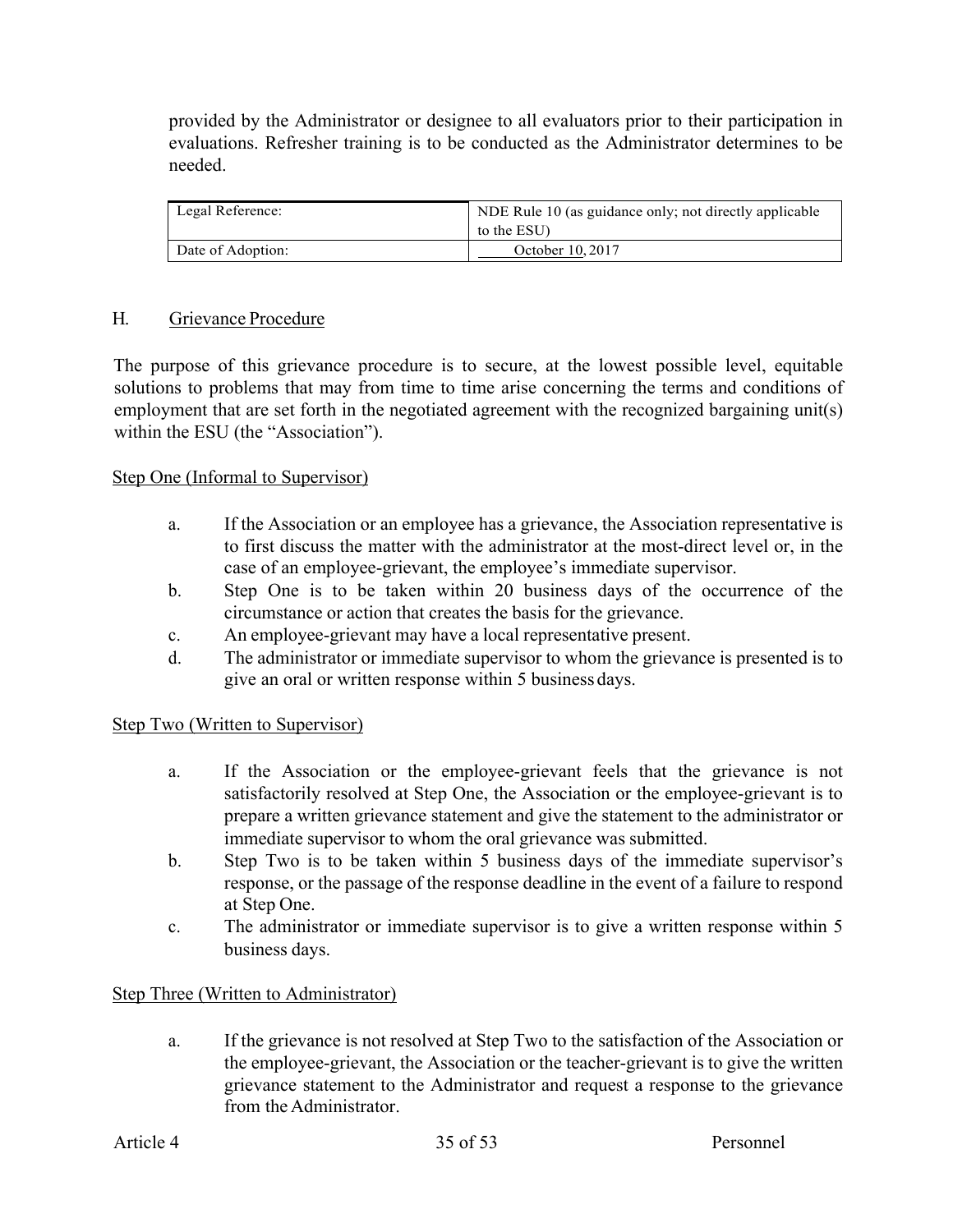- b. Step Three is to be taken within 5 business days of the Step Two response, or the passage of the response deadline in the event of a failure to respond at Step Two.
- c. The Administrator may request that the Association or the employee-grievantgive additional information in support of thegrievance.
- d. The Administrator is to give a written response within the 5 business days of receipt of any information requested by the Administrator.

### Step Four (To Board)

- a. If the grievance is not resolved at Step Three to the satisfaction of the Association or the employee-grievant, the Association or the employee-grievant is to give the Administrator or the Board President a written grievance statement and request a response from the Board.
- b. Step Four is to be taken within 5 business days of the Administrator's response, or the passage of the response deadline in the event of a failure to respond, at Step Three.
- c. The Association or the employee-grievant and the administrators may provide Board members with written information concerning the grievance dispute in advance of the meeting at which the Board or a committee of the Board will consider the grievance.
- d. The Board or a committee of the Board is to give a decision on the grievance. If the grievance is submitted to the Board at least 2 weeks prior to the next regularly scheduled Board meeting, the decision is to be given at (or if a committee is used, on or before the date of) that Board meeting. If the grievance is submitted to the Board within 2 weeks of the next regularly scheduled Board meeting, the decision on the grievance is to be given at (or if a committee is used, on or before the date of) the next following regularly scheduled Board meeting. The Board may give its decision at a special meeting so long as the decision is given within the foregoing time frames.
- e. The decision at Step Four shall be final.

### Conditions of Grievance Procedures

- a. Time limits herein are provided in business days, which excludes time periods when the business office of the ESU are closed for regularoperations.
- b. Time limits may be extended by agreement of the grievant and the ESU administrator responsible at each particular grievanceStep.
- c. Failure of a grievant to comply with the time limits shall constitute a waiver of right to proceed to the next step.
- d. Failure of an administrator to comply with the time limits at any level shall permit the grievant to proceed to the nextstep.
- e. Administrators and employees shall not retaliate against the Association or a employee-grievant for good-faith use of the grievance procedure.

|--|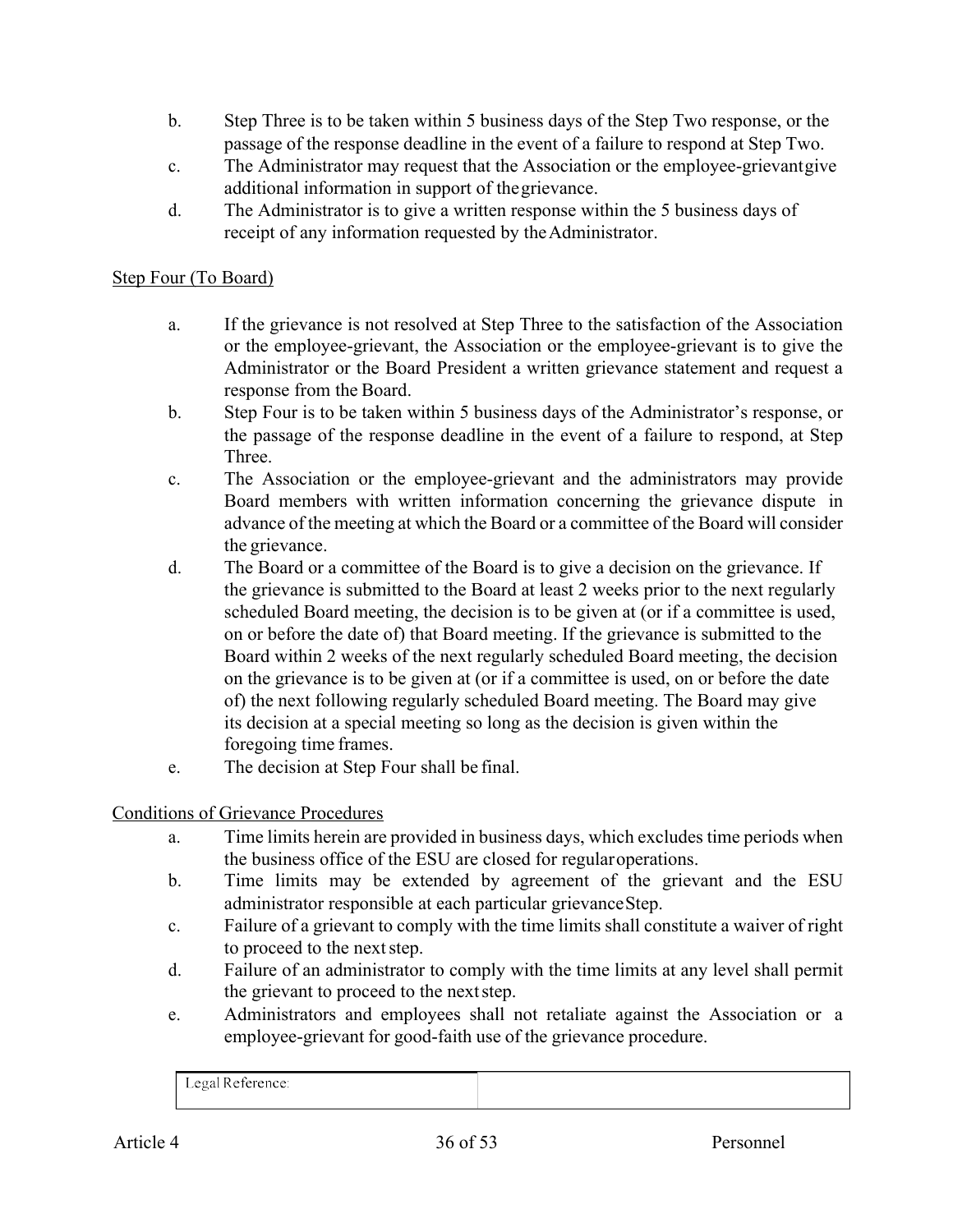| <b>՝ ԿԼՕ</b> հ․<br>the contract of the contract of | $ -$<br>$\sim$<br>л. |  |
|----------------------------------------------------|----------------------|--|
|                                                    |                      |  |

#### I. Reduction in Force

Reductions-in-force of certificated staff may occur due to decreasing enrollments in schools served, limited financial support, changes in financial support, budget restrictions, changes in programs, changes in services provided, changing needs for services by school ESUs, changes in full time equivalencies, or other changes in circumstances. If a change in circumstances occurs necessitating a reduction in force, the Administrator or designee shall recommend to the Board those certificated employees to be reduced, and the Board shall take action thereon, in accordance with applicable laws.

Reductions in force may include termination of an employee's contract, amendment of an employee's contract to reduce the employee's full time equivalency from full-time to part-time or from part-time to a lesser part-time, amendment of an employee's contract to eliminate positions or assignments and compensation related to such positions or assignments, and any other change that is a termination, non-renewal, or amendment of an employee's contract under the continuing contract laws.

The criterion for determining the employee or employees to be reduced in force are as follows (not listed in order of importance):

- 1. Areas of certification and endorsement. It shall be the responsibility of all certificated employees to file with the Administrator a copy of their teaching certificate or administrative and supervisory certificate or other license, including endorsements, upon initial employment with the ESU. On or before March 15th of each year thereafter, for so long as the employee is employed in the ESU or has rights of recall, the employee shall file with the Administrator evidence of any changes in the employee's certification, endorsements, or licensure which have occurred since March 15th of the previous year or which are pending.
- 2. Special qualifications that may require specific training and/or experience.
- 3. Existing school assignment.
- 4. Staffing requests from schools.
- 5. Location of schools and assignments.
- 6. Programs to be offered.
- 7. State and federal regulations which may mandate certain employment practices.
- 8. Contributions beyond the standard duties of the certificated employee's position, including contributions to activity programs of theschools.
- 9. Qualifications based on past performance and competence as determined by the Administrator or the evaluator of the affected employees through employee evaluation procedures. The criteria for employee evaluations (including frequency of the evaluation, evaluation forms, number and length of classroom observations, if applicable) used for purposes of this policy consists of the ESU 17 Board policies and administrative rules, regulations, forms and practices related to the periodic evaluation of certificated employees in effect as of the time the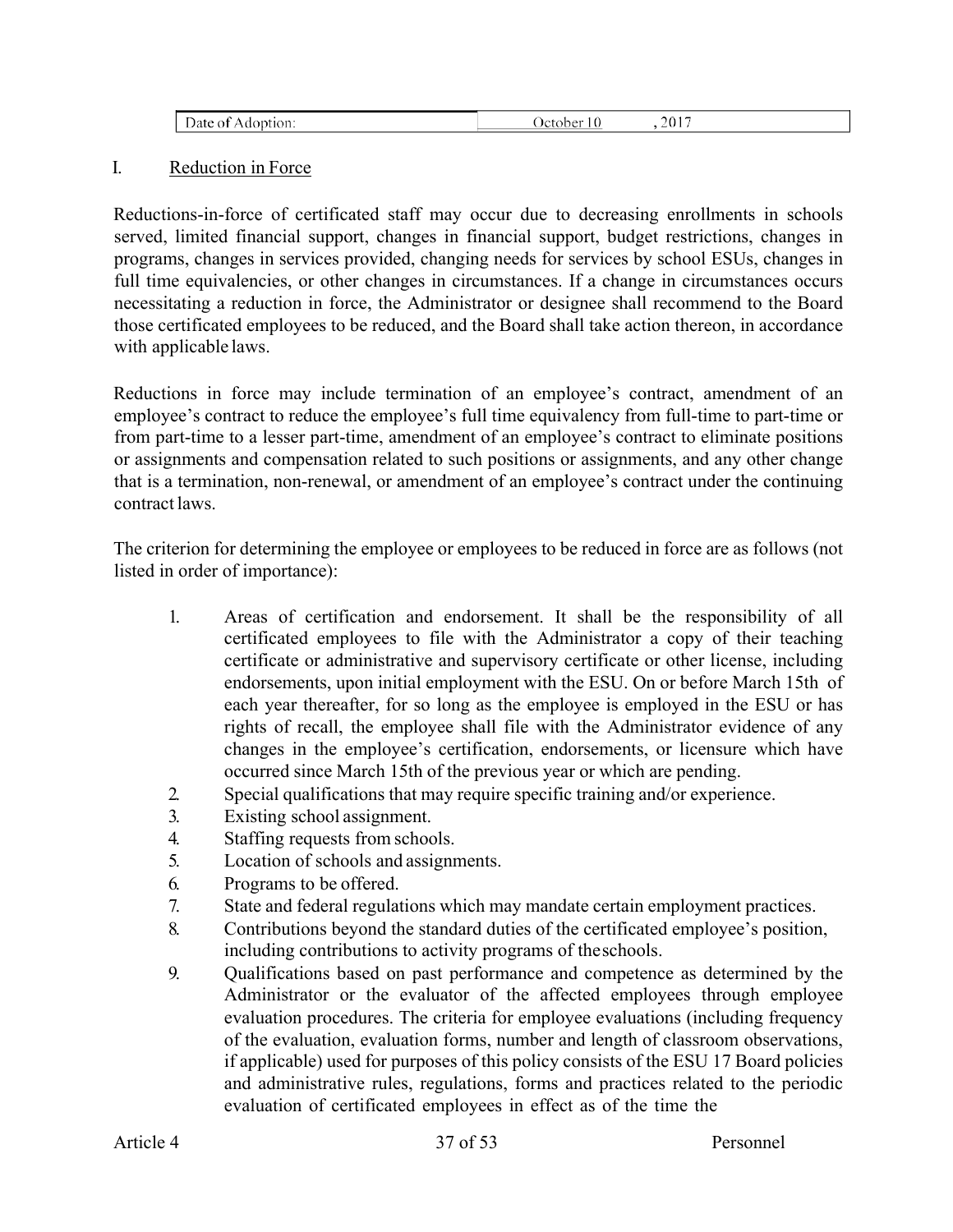evaluation was completed. Such evaluation policies, etc., are incorporated herein as though set forth in full.

- 10. The organizational and educational impact created by multiple part time certificated employees.
- 11. Any other criteria which are rationally related to the instruction and services provided by, and the administration of, theESU.

No permanent employee may be reduced through a reduction-in-force while a probationary employee is retained to perform a service in a position that the permanent employee is qualified by certification and endorsement to perform or where certification is not applicable, by reason of college credits in the teaching area.

Due to the often intimate, confidential, and unique personal working relationship necessary between the administration and the Board, a certificated employee who is not currently serving in a predominantly administrative capacity shall have no rights under this policy to any administrative position within the ESU.

If, after consideration of the above, it is the opinion of the Administrator that no significant difference exists between certificated employees being considered for reduction-in-force, then the employee with the longest uninterrupted service to the ESU shall be retained. Uninterrupted service time shall accrue the same for all certificated employees regardless of their full time equivalency. Uninterrupted service time for employees employed less than a full school year shall accrue according to the number of contract days worked. Uninterrupted service time shall not accrue for certificated employees on leave of absence for more than forty days.

A certificated employee whose contract is terminated because of reduction-in-force shall be considered to have been dismissed with honor. The employee shall, upon request, be provided a letter to that effect. The employee shall have preferred rights to re-employment for a period of twenty-four months commencing at the end of the contract year. The employee shall be recalled on the basis of length of uninterrupted service to the ESU to any position for which the employee is qualified by endorsement or college preparation to teach. The employee shall, upon reappointment, retain any benefits which had accrued to the employee prior to the reduction, but such leave of absence shall not be considered as a year of employment by the ESU. An employee under contract to another educational institution may waive recall but such waiver shall not deprive the employee of his or her right to subsequent recall.

Any certificated employee whose employment contract is reduced as a result of reduction-inforce shall, during the period of recall, report current address information to the Administrator and inform the Administrator of any changes of address thereafter. If a vacancy occurs for which the employee has rights of recall, the offer of such employment may be sent by the Administrator to the employee's last reported address. If no acceptance of such offer is received from the employee within fourteen days of mailing and the Administrator has no personal knowledge of the whereabouts of the employee (other than said last known address), the employee shall be deemed to have waived rights to recall to that employment position.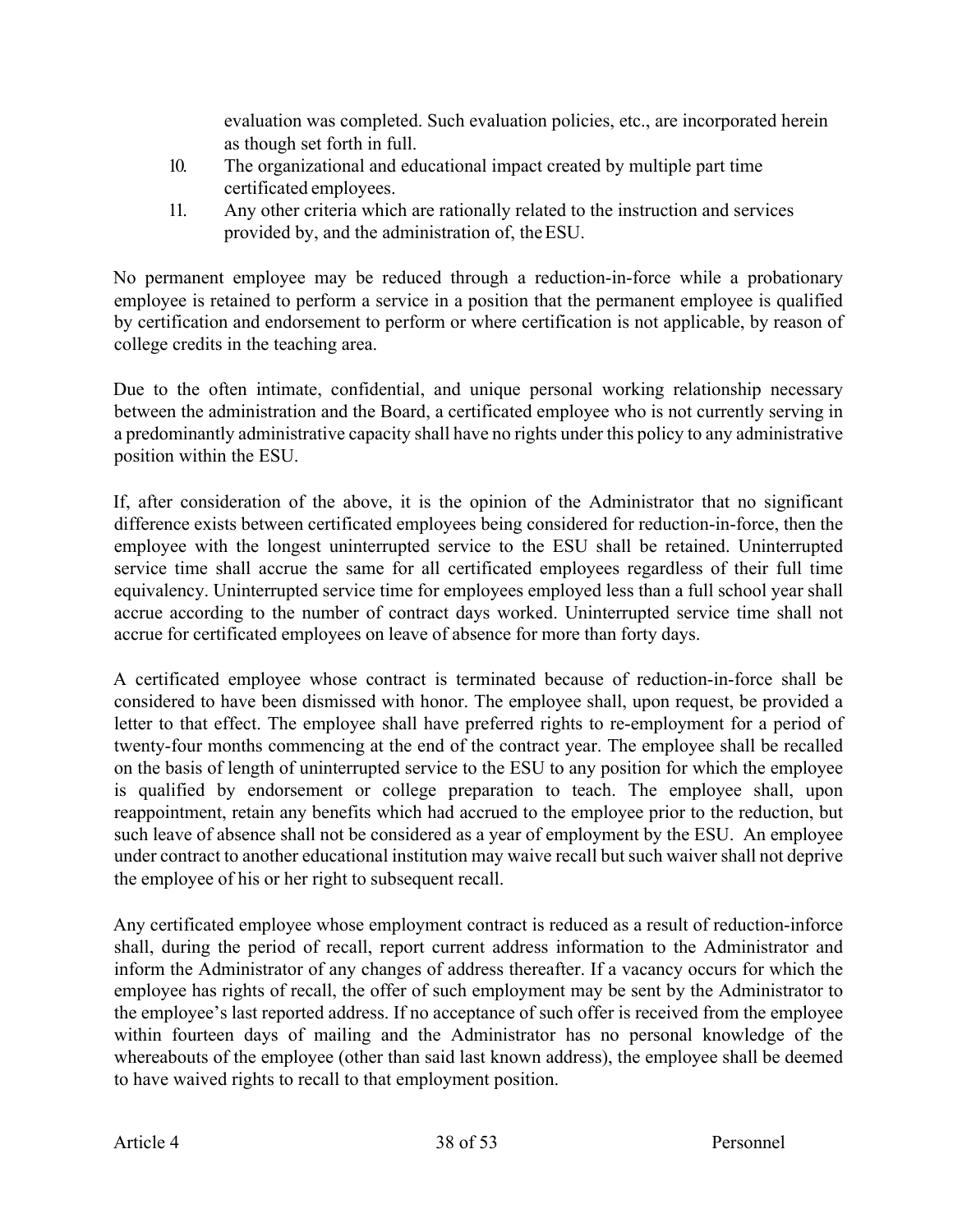| Legal Reference:  | §§ 79-846 to 79-848<br>88 79-1234 to 79-1239 |
|-------------------|----------------------------------------------|
| Date of Adoption: | 2017<br>October 10                           |

### **Section 11 Non-Certificated Employees**

#### A. Non-Certificated Employee Defined

Non-certificated employees, for purposes of the Board policies, mean any employee or assignment which does not require a certificate issued by the Commissioner of Education and not otherwise defined as a certificated employee. Non-certificated employees may sometimes be referred to as a classified employee.

| Legal Reference:  |            |       |  |
|-------------------|------------|-------|--|
| Date of Adoption: | October 10 | .2017 |  |

### B. "At Will" Status

All non-certificated employees and non-certificated assignments shall be on an "at will" basis. Non-certificated employees shall have no property right in continued employment and need not be given a hearing or any other procedural or substantive due process prior to termination of employment.

Nothing in board policy, administrative regulations or practices, employee handbooks, or in any evaluation instrument or in the evaluation process for non-certificated employees shall or is intended to create or be a contract or part of a contract with a non-certificated employee which shall in any way be construed to be contrary to the "at will" employment of non-certificated employees. No administrator or other employee of the ESU has any authority to enter into any agreement of employment with a non-certificated employee for any specific period of time or to make any agreement contrary to an at-will employment relationship without specific Board approval.

| Legal Reference:  |            |      |  |
|-------------------|------------|------|--|
| Date of Adoption: | October 10 | 2017 |  |

### C. Hiring, Assignment and Dismissal

The Board delegates to the Administrator the authority to hire, assign, reassign, suspend and dismiss non-certificated employees. Such authority shall be exercised in compliance with the policies of the Board. The Board reserves the authority to modify or reverse any such action taken by the Administrator.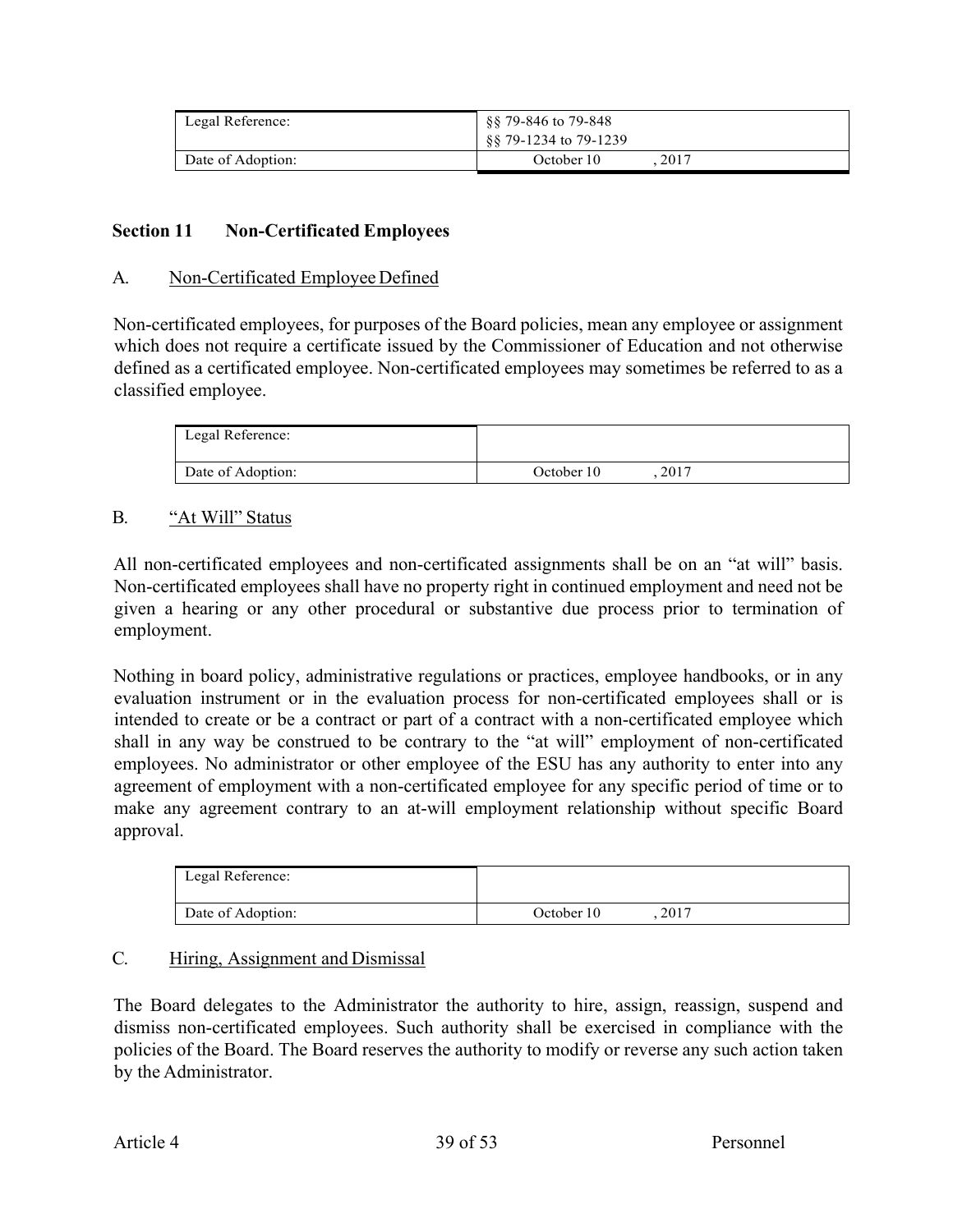Dismissal of non-certificated employees shall be on an at-will basis, as such employees are subject to termination at any time without cause, without prior disciplinary action or progressive discipline, and irrespective of the lack of any evaluation or the irregularity in any evaluation process.

| Legal Reference:  |            |      |  |
|-------------------|------------|------|--|
| Date of Adoption: | October 10 | 2017 |  |

### D. Standards of Ethical and Professional Performance for Non-CertificatedStaff

In fulfillment of an employee's minimum responsibilities, each employee:

- 1. Shall not interfere with the exercise of political and citizenship rights and responsibilities of other employees, students, parents, patrons, or ESU board members.
- 2. Shall not discriminate on the basis of sex, disability, race, color, religion, veteran status, national or ethnic origin, age, marital status, pregnancy, childbirth or related medical condition, or other protected status in its programs and activities.
- 3. Shall not use coercive means, or promise or provide special treatment to other employees, students, parents, patrons, or ESU board members in order to influence professional decisions.
- 4. Shall not make any fraudulent statement or fail to disclose a material fact for which the employee is responsible.
- 5. Shall not exploit relationships for personal gain or private advantage.
- 6. Shall not harass in any manner students, parents or ESU patrons, employees, or board members.
- 7. Shall not engage in conduct involving dishonesty, fraud, deceit, or misrepresentation in the performance ofduties.
- 8. Shall keep in confidence personally identifiable student or employee information that has been obtained in the course of service to the ESU, unless disclosure serves professional purposes or is required by law.
- 9. Shall not discipline students using corporalpunishment.
- 10. Shall not misrepresent the ESU, and shall take added precautions to distinguish between the employee's personal and institutionalviews.
- 11. Shall abide by policies and regulations of the Board and the rules and standards established by the administration and the employee'ssupervisor.
- 12. Shall seek no reprisal against any individual who reports a violation of these standards.

| Legal Reference:  | NDE Rule 27 (as a guide) |  |
|-------------------|--------------------------|--|
| Date of Adoption: | 2017<br>Detober          |  |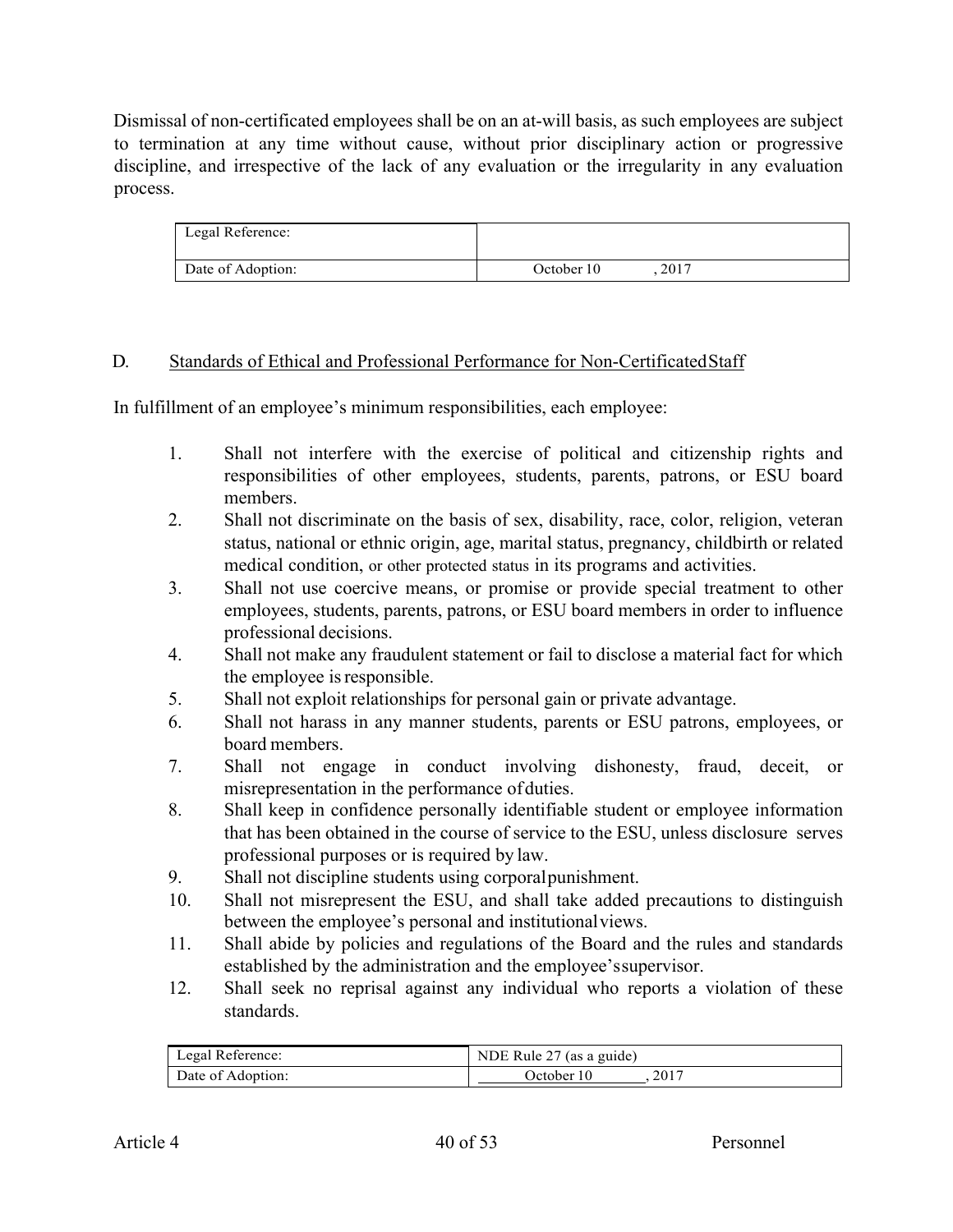### E. Evaluations

The Board delegates to the Administrator the responsibility to develop, organize and implement a program to evaluate non-certificated employees. The evaluation process is to be conducted in such a manner as to be consistent with and to advance the mission and goals of ESU.

A failure to properly complete evaluations shall not give a non-certificated employee rights with regard to continued employment. Such failure, however, is to be considered in evaluating the responsible evaluator's performance.

| Legal Reference:  |                    |
|-------------------|--------------------|
| Date of Adoption: | 2017<br>October 10 |

### **Section 12** Anti-discrimination, Anti-harassment, and Anti-retaliation **A. Elimination of Discrimination.**

The Educational Service Unit 17 hereby gives this statement of compliance and intends to comply with all state and federal laws prohibiting discrimination. This school ESU intends to take any necessary measures to assure compliance with such laws against any prohibited form of discrimination.

The ESU does not discriminate on the basis of sex, disability, race, color, religion, veteran status, national or ethnic origin, marital status, pregnancy, childbirth or related medical condition, or other protected status in its programs and activities and provides equal access to the Boy Scouts and other designated youth groups. Reasonable accommodations will be provided to employees with disabilities and to those who are pregnant, have given birth, or have a related medical condition, as required by law. The following persons have been designated to handle inquiries regarding the non-discrimination policies:

Employees and Others: Geraldine Erickson, Administrator, 207 N. Main St. Ainsworth, NE 69210 (402) 387-1420

Complaints or concerns involving discrimination or needs for accommodation or access should be addressed to the appropriate Coordinator. For further information about anti-discrimination laws and regulations, or to file a complaint of discrimination with the Office for Civil Rights in the U.S. Department of Education (OCR), please contact the OCR at 601 East  $12<sup>th</sup>$  Street, Room 353, Kansas City, MO 64106, (800) 368-1019 (voice), Fax (816) 426-3686, (800) 537-7697 (telecommunications device for the deaf), or ocr. kansascity  $(\partial \text{ed.gov})$ .

# **B. Prohibited Harassment, Discrimination, and Retaliation of Employees, Students and Others.**

# **1. Purpose:**

Educational Service Unit 17 is committed to offering employment and educational opportunity to its employees and students in a climate free of discrimination. Accordingly, unlawful discrimination, harassment and retaliation of any kind by ESU employees, including, co-workers, non-employees (such as volunteers), third parties, and others is strictly prohibited and will not be tolerated.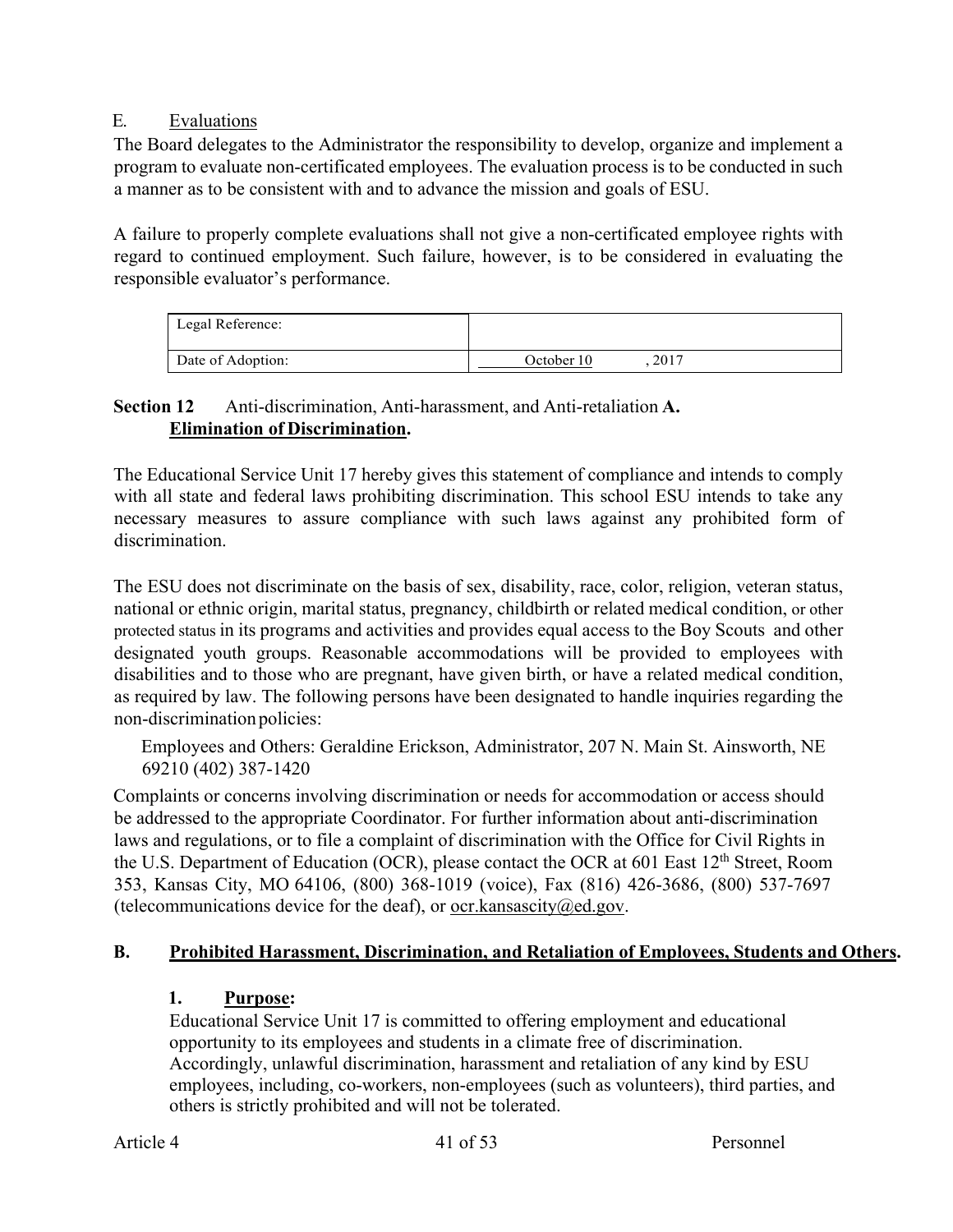Harassment is a form of discrimination and includes verbal, non-verbal, written, graphic, or physical conduct relating to a person's race, color, national origin, religion, disability, age, sex, or other protected category, that is sufficiently serious to deny, interfere with, or limit a person's ability to participate in or benefit from an educational or work program or activity, including, but not limited to:

- a. Conduct that is sufficiently severe or pervasive to create an intimidating, hostile, or abusive educational or work environment,or
- b. Requiring an individual to endure the offensive conduct as a condition of continued employment or educational programs or activities, including the receipt of aids, benefits, and services.

Educational programs and activities include all academic, educational, extracurricular, athletic, and other programs of the school, whether those programs take place in a school's facilities, on a school bus, at a class or training program sponsored by the school at another location, or elsewhere.

Discriminatory harassment because of a person's race, color, national origin, religion, disability, age, sex, or other protected category, may include, but is not limited to:

- a. Name-calling,
- b. Teasing or taunting,
- c. Insults, slurs, or derogatory names orremarks,
- d. Demeaning jokes,
- e. Inappropriate gestures,
- f. Graffiti or inappropriate written or electronicmaterial,
- g. Visual displays, such as cartoons, posters, or electronicimages,
- h. Threats or intimidating or hostile conduct,
- i. Physical acts of aggression, assault, or violence, or
- j. Criminal offenses

The following examples are additional or more specific examples of conduct that may constitute sexual harassment:

- a. Unwelcome sexual advances or propositions,
- b. Requests or pressure for sexual favors,
- c. Comments about an individual's body, sexual activity, or sexual attractiveness,
- d. Physical contact or touching of a sexual nature, including touching intimate body parts and inappropriate patting, pinching, rubbing, or brushing against another's body,
- e. Physical sexual acts of aggression, assault, or violence, including criminal offenses (such as rape, sexual assault or battery, and sexually motivated stalking), against a person's will or where a person is incapable of giving consent due to the victim's age, intellectual disability, or use of drugs or alcohol,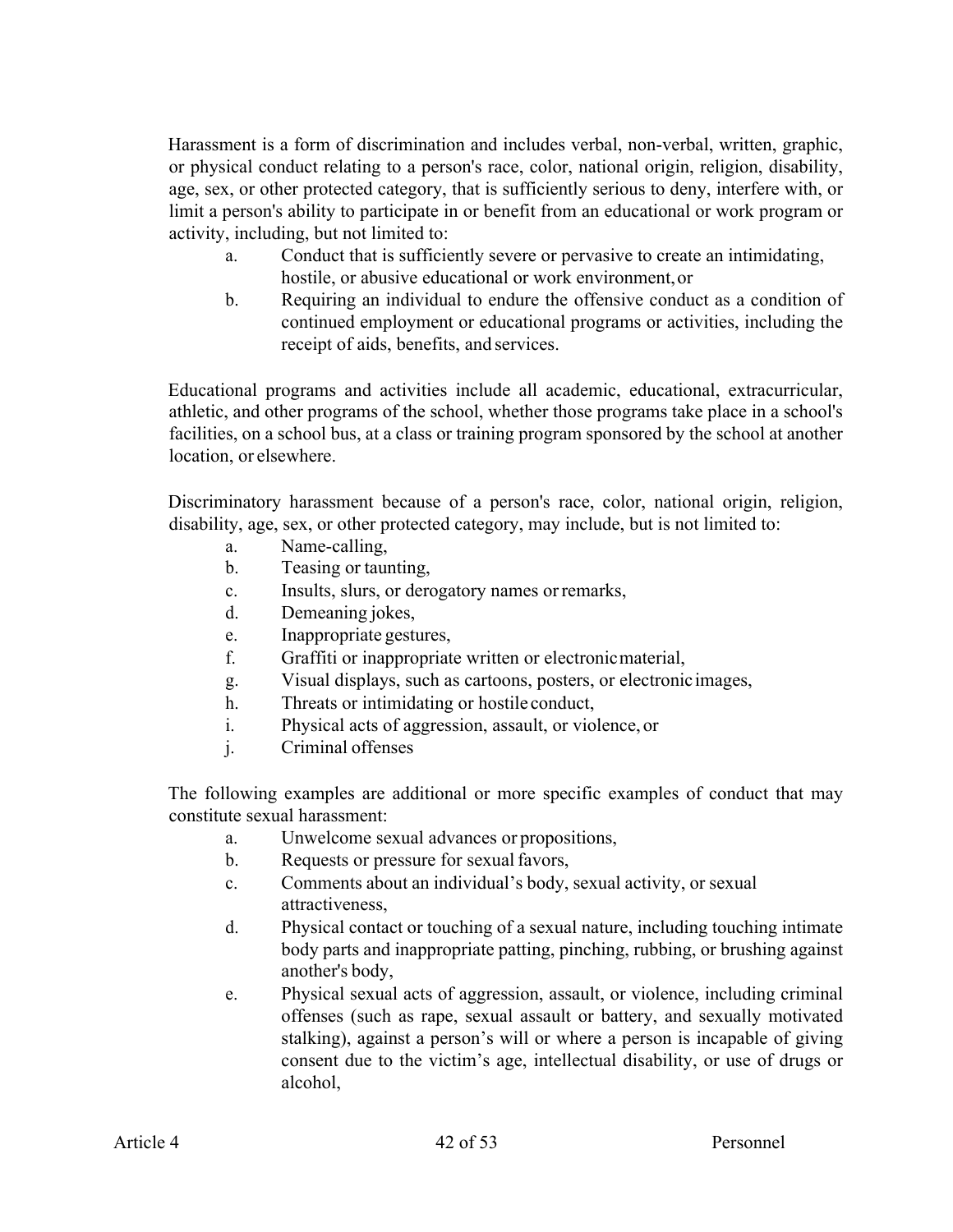- f. Requiring sexual favors or contact in exchange for aids, benefits, or services, such as grades, awards, privileges, promotions, etc.,or
- g. Gender-based harassment; acts of verbal, nonverbal, written, graphic, or physical conduct based on sex or sex-stereotyping, but not involving conduct of a sexual nature.

If the ESU knows or reasonably should know about possible harassment, including violence, the ESU will conduct a prompt, adequate, reliable, thorough, and impartial investigation to determine whether unlawful harassment occurred (see section entitled "Grievance Procedures," below), and take appropriate interim measures, if necessary. If the ESU determines that unlawful harassment occurred, the ESU will take prompt and effective action to eliminate the harassment, prevent its recurrence, and remedy its effects, if appropriate. If harassment or violence that occurs off school property creates a hostile environment at school, the ESU will follow this policy and grievance procedure, within the scope of its authority.

All ESU employees are expected to take prompt and appropriate actions to report and prevent discrimination, harassment, and retaliation by others. Employees who witness or become aware of possible discrimination, including harassment and retaliation, must immediately report the conduct to his or her supervisor or the compliance coordinator designated to handle complaints of discrimination (designated compliance coordinator).

# **2. Anti-retaliation:**

The ESU prohibits retaliation, intimidation, threats, coercion, or discrimination against any person for opposing discrimination, including harassment, or for participating in the ESU's discrimination complaint process or making a complaint, testifying, assisting, or participating in any manner, in an investigation, proceeding, or hearing. Retaliation is a form of discrimination.

The ESU will take immediate steps to stop retaliation and prevent its recurrence against the alleged victim and any person associated with the alleged victim. These steps will include, but are not limited to, notifying students, employees, and others, that they are protected from retaliation, ensuring that they know how to report future complaints, and initiating follow-up contact with the complainant to determine if any additional acts of discrimination, harassment, or retaliation have occurred. If retaliation occurs, the ESU will take prompt and strong responsive action, including possible discipline, including expulsion or termination, if applicable.

# **3.** Grievance (or Complaint) Procedures:

Employees should initially report all instances of discrimination, harassment or retaliation to their immediate supervisor or teacher or to the compliance coordinator designated to handle complaints of discrimination (designated coordinator). If the employee or student is uncomfortable in presenting the problem to the supervisor or teacher, or if the supervisor or teacher is the problem, the employee or student may report the alleged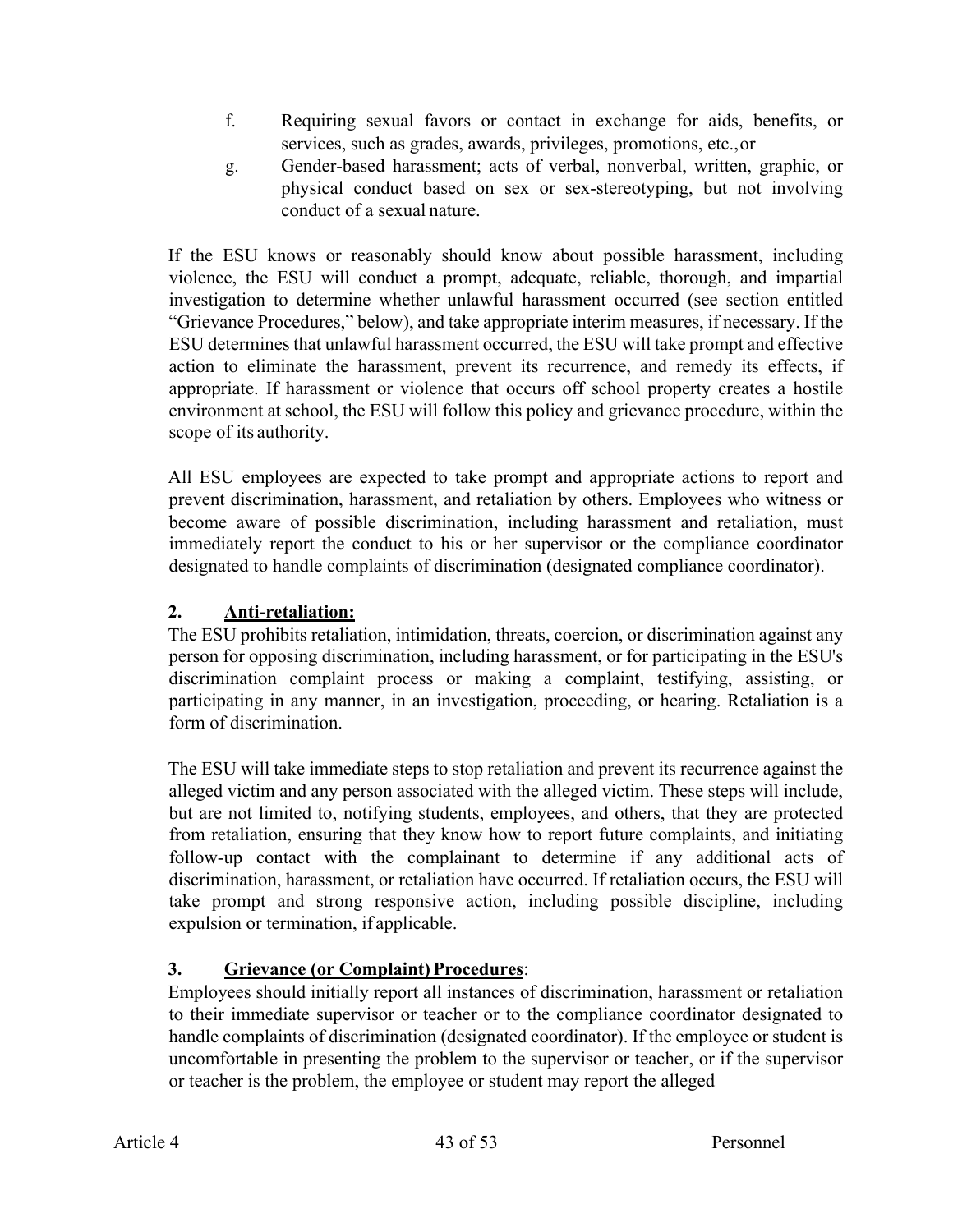discrimination, harassment or retaliation ("discrimination") to the designated coordinator, or in the case of students, to another staff person (such as a counselor or principal).

Other individuals may report alleged discrimination to the designated coordinator. If the designated coordinator is the person alleged to have committed the discriminatory act, then the complaint should be submitted to the Administrator for assignment. A discrimination complaint form is attached to this grievance procedure and is available in the office of each ESU building, on the ESU's website, and from the designated coordinators.

ESU employees, supervisors and administrators must immediately report any complaints, reports, observations, or other information of alleged discrimination to the designated coordinator, even if that ESU employee is investigating the alleged discrimination as part of the ESU's student or employee disciplinary process, and provide the complainant with information for filing a complaint of discrimination, including a complaint form if requested, and contact information for the ESU's designated coordinator. If the ESU uses its disciplinary procedures to investigate and resolve an alleged discrimination complaint, those disciplinary procedures will comply with the ESU's standards for a prompt and equitable grievance procedure outlined in section B.2., below.

Under no circumstances will a person filing a complaint or grievance involving discrimination be retaliated against for filing the complaint or grievance.

# *i. Level 1 (Investigation and Findings)*:

Once the ESU receives a grievance, complaint or report alleging discrimination, harassment, or retaliation, or becomes aware of possible discriminatory conduct, the ESU will conduct a prompt, adequate, reliable, thorough, and impartial investigation to determine whether unlawful harassment occurred. If necessary, the ESU will take immediate, interim action or measures to protect the alleged victim and prevent further potential discrimination, harassment, or retaliation during the pending investigation. The alleged victim will be notified of his or her options to avoid contact with the alleged harasser, such as changing a class or prohibiting the alleged harasser from having any contact with the alleged victim pending the result of the ESU's investigation. The ESU will minimize any burden on the alleged victim when taking interim measures to protect the alleged victim.

The ESU will investigate all complaints of discrimination, even if an outside entity or law enforcement agency is investigating a complaint involving the same facts and allegations. The ESU will not wait for the conclusion or outcome of a criminal investigation or proceeding to begin an investigation required by this grievance procedure. If the allegation(s) involve possible criminal conduct, the ESU will notify the complainant of his or her right to file a criminal complaint, and ESU employees will not dissuade the complainant from filing a criminal complaint either during or after the ESU's investigation.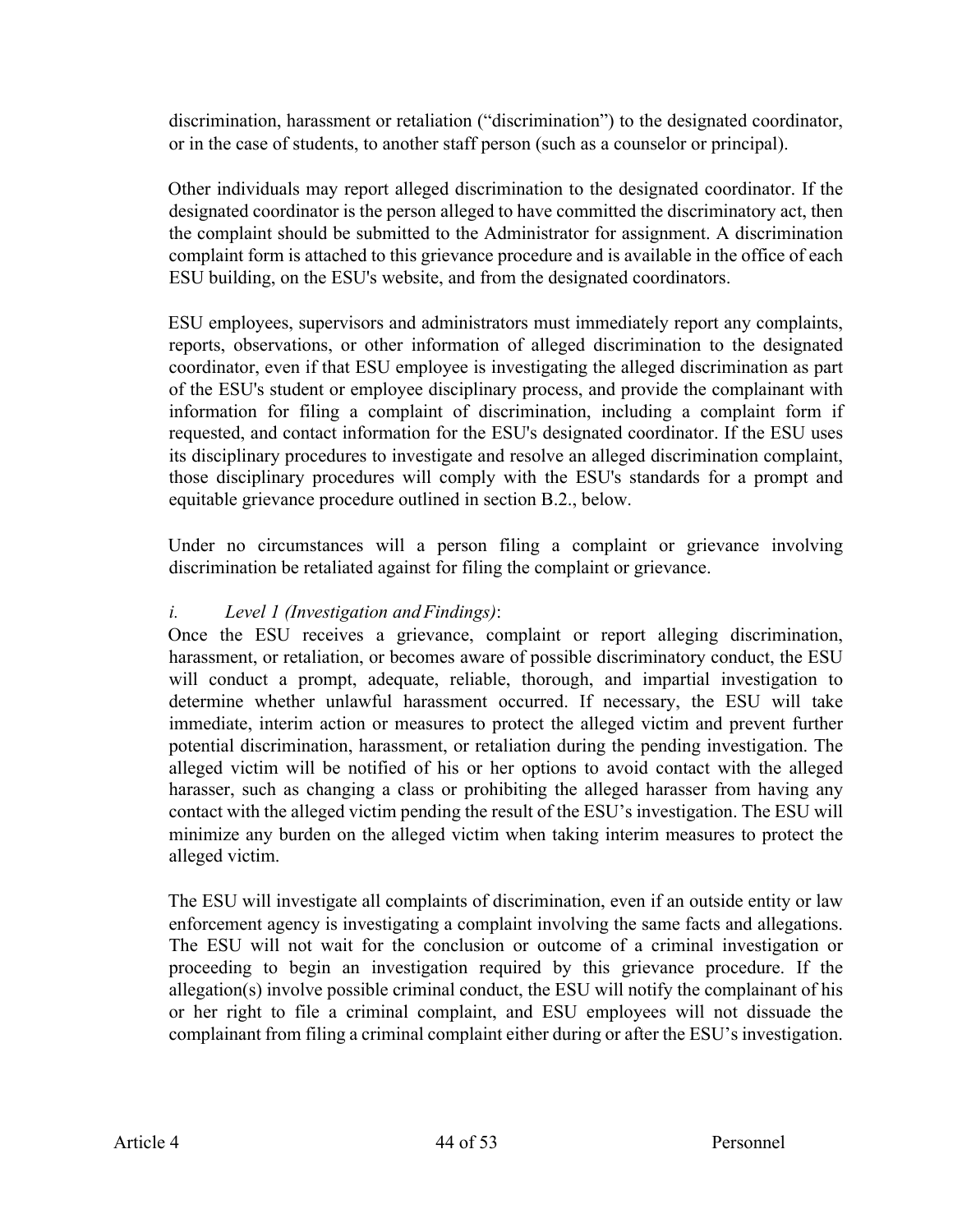The ESU will complete its investigation within **ten (10) working days** after receiving a complaint or report, unless extenuating circumstances exist. Extenuating circumstances may include the unavailability of witnesses due to illness or incapacitation, or additional time needed because of the complexity of the investigation, the need for outside experts to evaluate the evidence (such as forensic evidence), or multiple complainants or victims. Extenuating circumstances do not include summer vacation, and if a designated compliance coordinator or investigator is unavailable, another coordinator or trained employee will be designated to conduct the investigation. If extenuating circumstances exist, the extended timeframe to complete the investigation will **not exceed ten (10) additional working days without the consent of the complainant.** Periodic status updates will be given to the parties, ifnecessary.

The ESU's investigation will include, but is not limited to:

- a. Providing the parties with the opportunity to present witnesses and provide evidence.
- b. An evaluation of all relevant information and documentation relating to the alleged discriminatory conduct.
- c. For allegations involving harassment, some of the factors the ESU will consider include: 1) the nature of the conduct and whether the conduct was unwelcome, 2) the surrounding circumstances, expectations, and relationships, 3) the degree to which the conduct affected one or more students' education, 4) the type, frequency, and duration of the conduct, 5) the identity of and relationship between the alleged harasser and the suspect or suspects of the harassment, 6) the number of individuals involved, 7) the age (and sex, if applicable) of the alleged harasser and the alleged victim(s) of the harassment, 8) the location of the incidents and the context in which they occurred, 9) the totality of the circumstances, and 10) other relevant evidence.
- d. A review of the evidence using a "preponderance of the evidence" standard (based on the evidence, is it more likely than not that discrimination, harassment, or retaliationoccurred?)

The designated compliance coordinator (or designated investigator) will complete an investigative report, which will include:

- a. A summary of the facts,
- b. An analysis of the appropriate legal standards applied to the specific facts,
- c. Findings regarding whether discrimination occurred,and
- d. If a finding is made that discrimination occurred, the recommended remedy or remedies necessary to eliminate discrimination, including harassment and retaliation, prevent its recurrence, and remedy its effects, if applicable.

If someone other than the designated compliance coordinator conducted the investigation, the compliance coordinator will review, approve, and sign the investigative report. The ESU will ensure that prompt, appropriate, and effective remedies are provided if a finding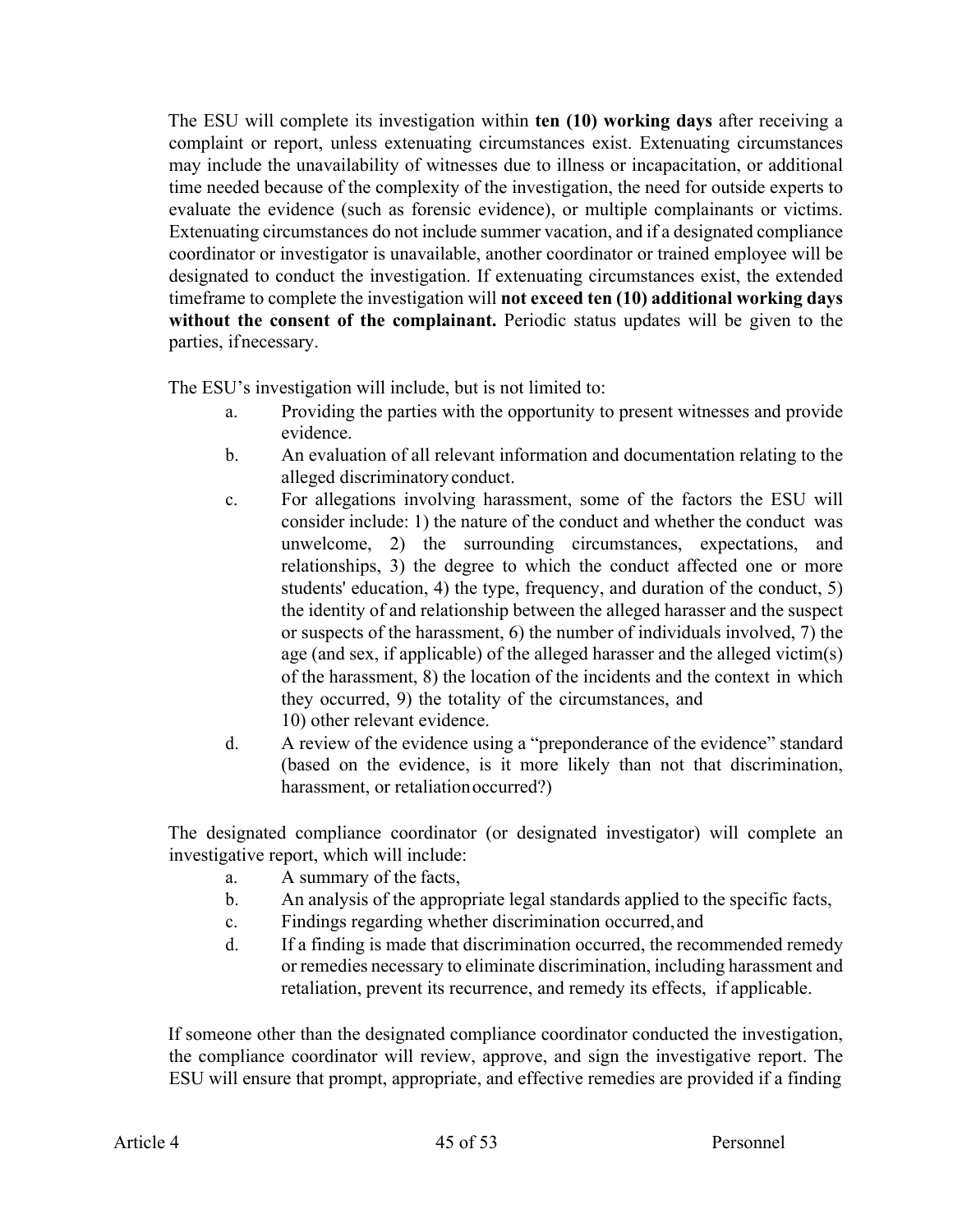of discrimination, harassment, or retaliation is made (see the Remedies section, below, for additional information about remedies). The ESU will maintain relevant documentation obtained during the investigation and documentation supportive of the findings and any subsequent determinations, including the investigative report, witness statements, interview summaries, and any transcripts or audio recordings, pertaining to the investigative and appeal proceedings.

The ESU will send concurrently to the parties written notification of the decision (findings and any remedy) regarding the complaint within **ten (10) working days** after the investigation is completed. The Family Educational Rights and Privacy Act (FERPA), 20 U.S.C. § 11232g; 34 C.F.R. Part 99, permits the ESU to disclose to a student who was discriminated against or harassed (victim), information about the sanction imposed upon a student who was found to have engaged in discrimination or harassment (student who discriminated) when the sanction directly relates to the victim. This includes an order that the student who discriminated stay away from the victim, or that the student who discriminated is prohibited from attending school for a period of time, or transferred to other classes.

# *ii. Level 2 (Appeal to the iii. Administrator)*:

If a party is not satisfied with the findings or remedies (or both) set forth in the decision, he or she may file an appeal in writing with the Administrator within **ten (10) working days**  after receiving the decision. The Administrator will review the appeal and the investigative documentation and decision, conduct additional investigation, if necessary, and issue a written determination about the appeal **within ten (10) working days** after receiving the appeal. The party who filed the appeal will be sent the Administrator's determination at the time it is issued, and a copy will be sent to the designated compliance coordinator. [If the Administrator is the subject of the complaint, the party will file the appeal directly with the Board.]

# *iii. Level 3 (Appeal to the Board)*:

If the party is not satisfied with the Administrator's determination, he or she may file an appeal in writing with the Board of Education **within ten (10) working days** after receiving the Administrator's determination. The Board of Education will review the appeal, the Administrator's determination, the investigative documentation and decision, and allow the party to address the Board at the next scheduled Board meeting to present his or her appeal. The Board will issue a written determination about the appeal **within thirty (30) working days** after receiving the appeal. The party who filed the appeal will be sent the Board's determination at the time it is issued, and a copy will be sent to the designated compliance coordinator. The Board's determination, and any actions taken, will be final on behalf of the ESU.

# **4. Remedies:**

If the ESU knows or reasonably should know about possible discrimination, including harassment or violence, the ESU will take immediate, interim action or measures to protect the alleged victim, ensure the safety of the school community, and prevent further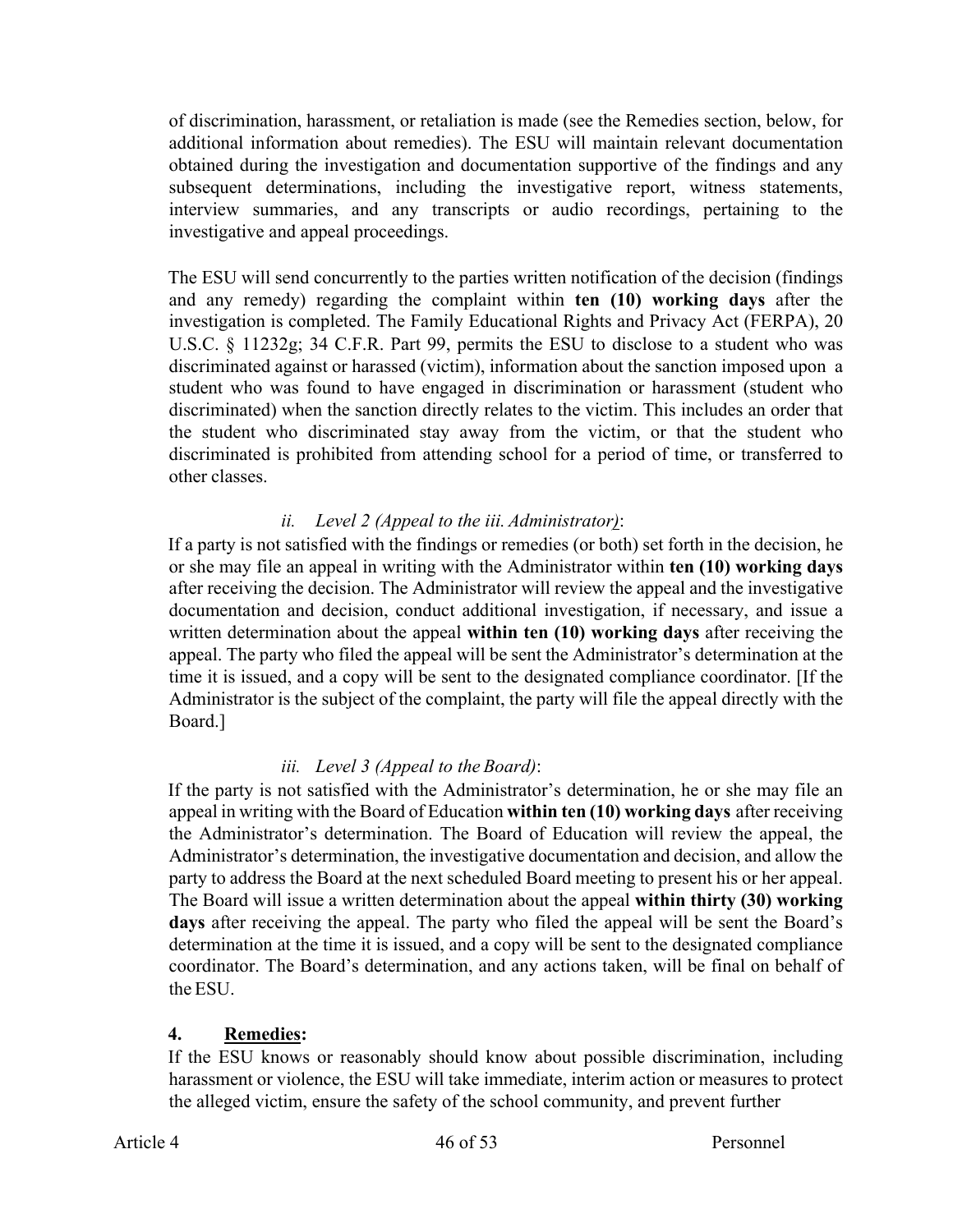potential discrimination, harassment, or retaliation during the ESU's pending investigation. These interim measures will be prompt, age-appropriate, effective, and tailored to the specific situation, and may include a change in the student's seating assignment or class, a change in an employee's work area, prohibiting the alleged harasser from having any contact with the alleged victim pending the result of the ESU's investigation, and other remedies, such as those listed below.

The ESU will minimize any burden on the alleged victim when taking interim measures. For instance, the ESU generally will not remove the alleged victim from his or her class or work area and allow the alleged harasser to remain. In addition the ESU will ensure that the complainant is aware of his or her Title IX rights, including a strong prohibition against retaliation for reporting discrimination or harassment or cooperating with any investigation or proceeding, and any available resources, such as counseling, health, and mental health services, and the right to file a complaint with local law enforcement, if applicable.

If the ESU determines that unlawful discrimination or harassment occurred, the ESU will take prompt and effective action to eliminate the discrimination or harassment, prevent its recurrence, and remedy its effects on the complainant and others, if appropriate. The remedies will be tailored to the specific allegations and facts of each situation, including, but not limited to, the following remedies:

- a. Providing an escort to ensure the complainant can move safely between classes and activities.
- b. Ensuring the complainant and alleged harasser do not attend the same classes.
- c. Moving the alleged harasser to another school or work area within the ESU.
- d. Providing counseling services or reimbursement, ifappropriate.
- e. Providing medical services or reimbursement, ifappropriate.
- f. Providing academic support services, such astutoring.
- g. Arranging for the complainant to re-take a course or withdraw from a class without penalty, including ensuring that any changes do not adversely affect the complainant's academic record.

The ESU may provide remedies for the broader student population as well, including but not limited to:

- a. Offering counseling, health, mental health, or other holistic and comprehensive victim services to all students or employees affected by sexual harassment or sexual violence, and notifying students and employees of campus and community counseling, health, mental health, and other student services.
- b. Designating an individual from the ESU's counseling center to be "on call" to assist victims of sexual harassment or violence whenever needed.
- c. Providing additional training to the ESU's designated compliance coordinators and other employees who are involved in addressing,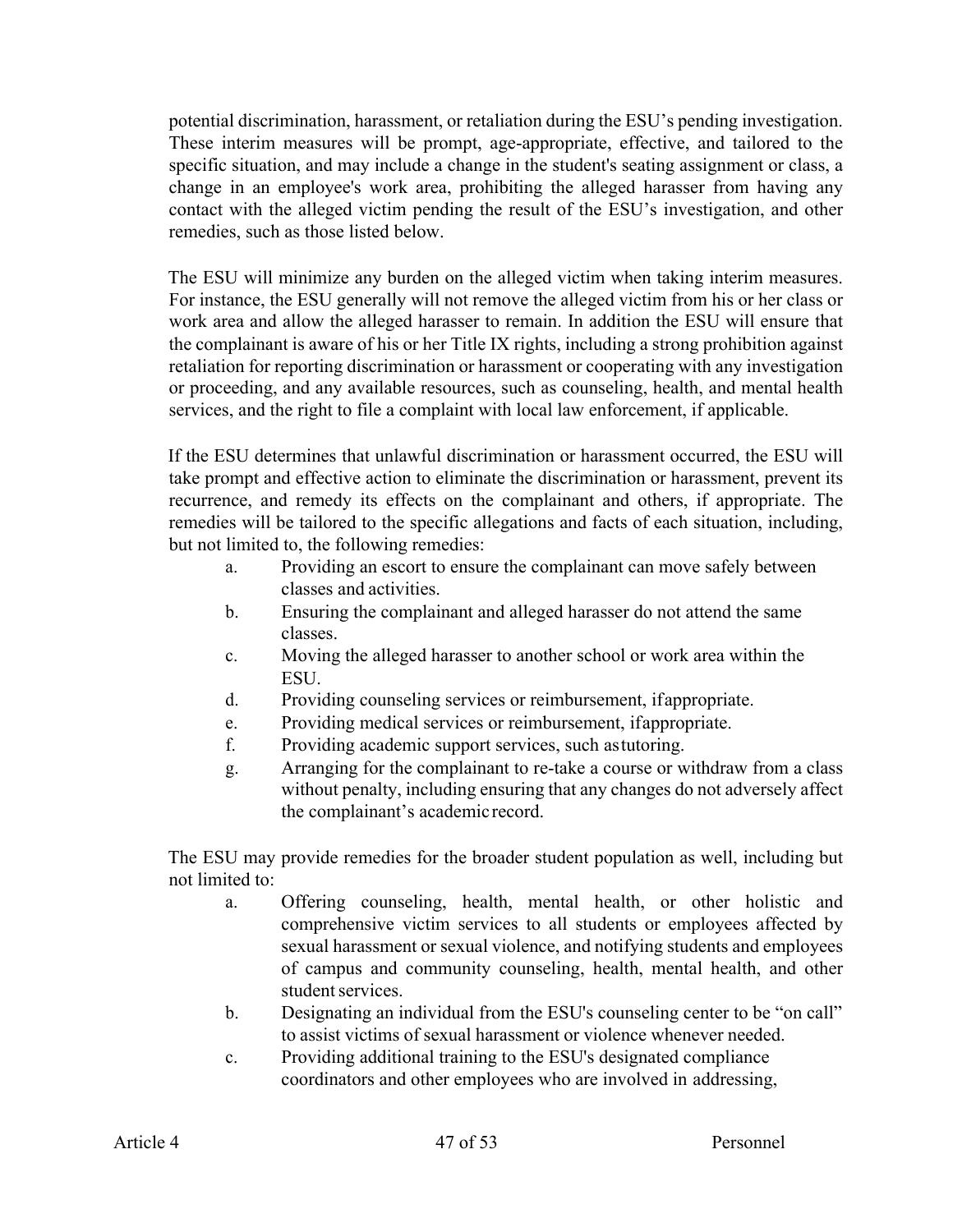investigating, or resolving complaints of discrimination, harassment, and retaliation, to better respond to specific types of harassment and violence.

- d. Informing students and employees of their options to notify proper law enforcement authorities, including school and local police, and the option to be assisted by ESU employees in notifying thoseauthorities.
- e. Creating a committee of students or employees and ESU officials to identify strategies for ensuring that students andemployees:
	- i. Know the school's prohibition against discrimination, harassment, and retaliation.
	- ii. Recognize acts of discrimination, harassment (including acts of violence), and retaliation when they occur.
	- iii. Understand how and to whom to report any incidents of discrimination.
	- iv. Know the connection between alcohol and drug abuse and harassment or violence based on sex or other protected characteristics.
	- v. Feel comfortable that ESU officials will respond promptly and equitably to reports of discrimination, harassment (including violence) and retaliation.
- f. Conducting periodic assessments of student or employee activities to ensure that the practices and behavior of students or employees do not violate the ESU's policies against anti-discrimination, anti-harassment, and antiretaliation.
- g. Conducting in conjunction with students or employees, a "climate check" to assess the effectiveness of efforts to ensure that the ESU is free from discrimination, harassment (including violence), and retaliation, and using the resulting information to inform future proactive steps that will be taken by the ESU.

In addition to these remedies, the ESU may impose disciplinary sanctions against the student or employee who discriminated, harassed, or retaliated against the complainant, up to and including possible expulsion or termination or cancellation of employment.

# **5. Confidentiality:**

The identity of the complainant will be kept confidential to the extent permitted by state and federal law. The ESU will notify the complainant of the anti-retaliation provisions of applicable laws and that the ESU will take steps to prevent retaliation and will take prompt and strong responsive actions if retaliationoccurs.

If a complainant requests confidentiality or asks that the complaint not be pursued, the ESU will take all reasonable steps to investigate and respond to the complaint consistent with the request for confidentiality or the request not to pursue an investigation, as long as doing so does not prevent the ESU from responding effectively to the harassment and preventing harassment of other students. If a complainant insists that his or her name or other identifiable information not be disclosed to the alleged perpetrator, the ESU will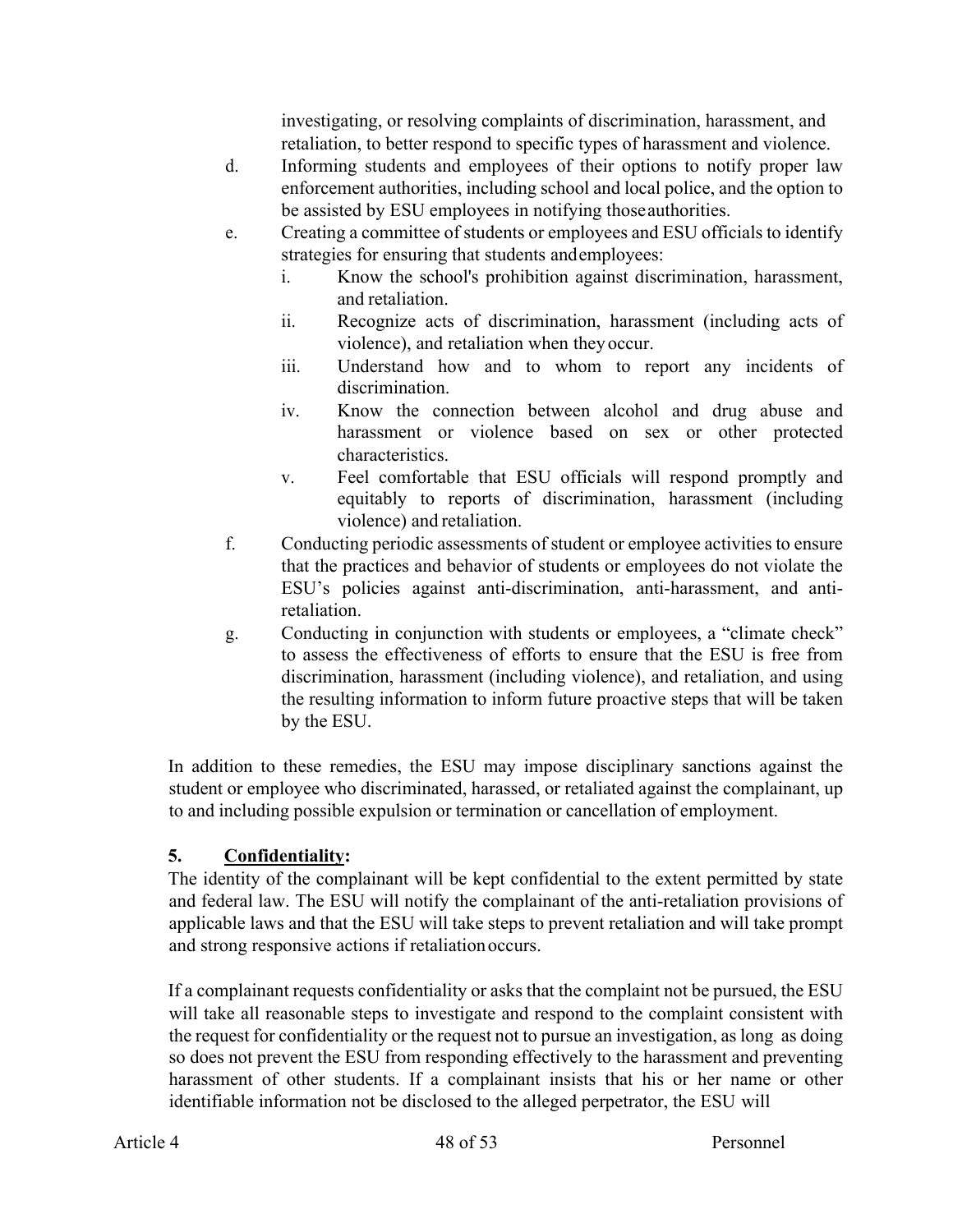inform the complainant that its ability to respond may be limited. Even if the ESU cannot take disciplinary action against the alleged harasser, the ESU will pursue other steps to limit the effects of the alleged harassment and prevent its recurrence, if warranted.

At the same time, the ESU will evaluate a confidentiality request in the context of its responsibility to provide a safe and nondiscriminatory environment for all students. Thus, the ESU may weigh the confidentiality request against factors such as: the seriousness of the alleged harassment, the complainant's age; whether there have been other harassment complaints about the same individual and the alleged harasser's rights to receive information about the allegations if the information is maintained by the ESU as an "education record" under FERPA. In some cases, the ESU may be required to report alleged misconduct or discrimination, such as sexual harassment involving sexual violence, to local law enforcement or other officials, and the ESU may not be able to maintain the complainant's confidentiality. The ESU will inform the complainant that it cannot ensure confidentiality, if applicable.

# **6. Training:**

The ESU will ensure that ESU employees, including but not limited to officials, administrators, teachers, substitute teachers, counselors, nurses and other health personnel, coaches, assistant coaches, paraprofessionals, aides, bus drivers, and school law enforcement officers, are adequately trained so they understand and know how to identify acts of discrimination, harassment, and retaliation, and how to report it to appropriate ESU officials or employees. This training will include, at a minimum, the following areas:

- a. The current legal standards and compliance requirements of antidiscrimination, anti-harassment, and anti-retaliation federal, state, and any local laws and regulations, including several specific examples of discrimination, harassment (including acts of violence because of a person's sex or other protected characteristics), andretaliation.
- b. The ESU's current anti-discrimination, anti-harassment, and antiretaliation notice, policies, grievance procedure, and discrimination complaint form, including the specific steps and timeframes of the investigative procedures, and the ESU's disciplinaryprocedures.
- c. Identification of the ESU's designated compliance coordinators and their job responsibilities.
- d. Specific examples and information regarding how to report complaints or observations of discrimination, harassment, or retaliation to appropriate ESU officials or employees. In addition, the ESU will emphasize that employees, students, third parties, and others should not be deterred from filing a complaint or reporting discrimination. For instance, if a student is the victim of sexual violence, a form of sexual harassment, but the student is concerned that alcohol or drugs were involved, school staff should inform the student that the ESU's primary concern is student safety, that any other rules violations will be addressed separately from the sexual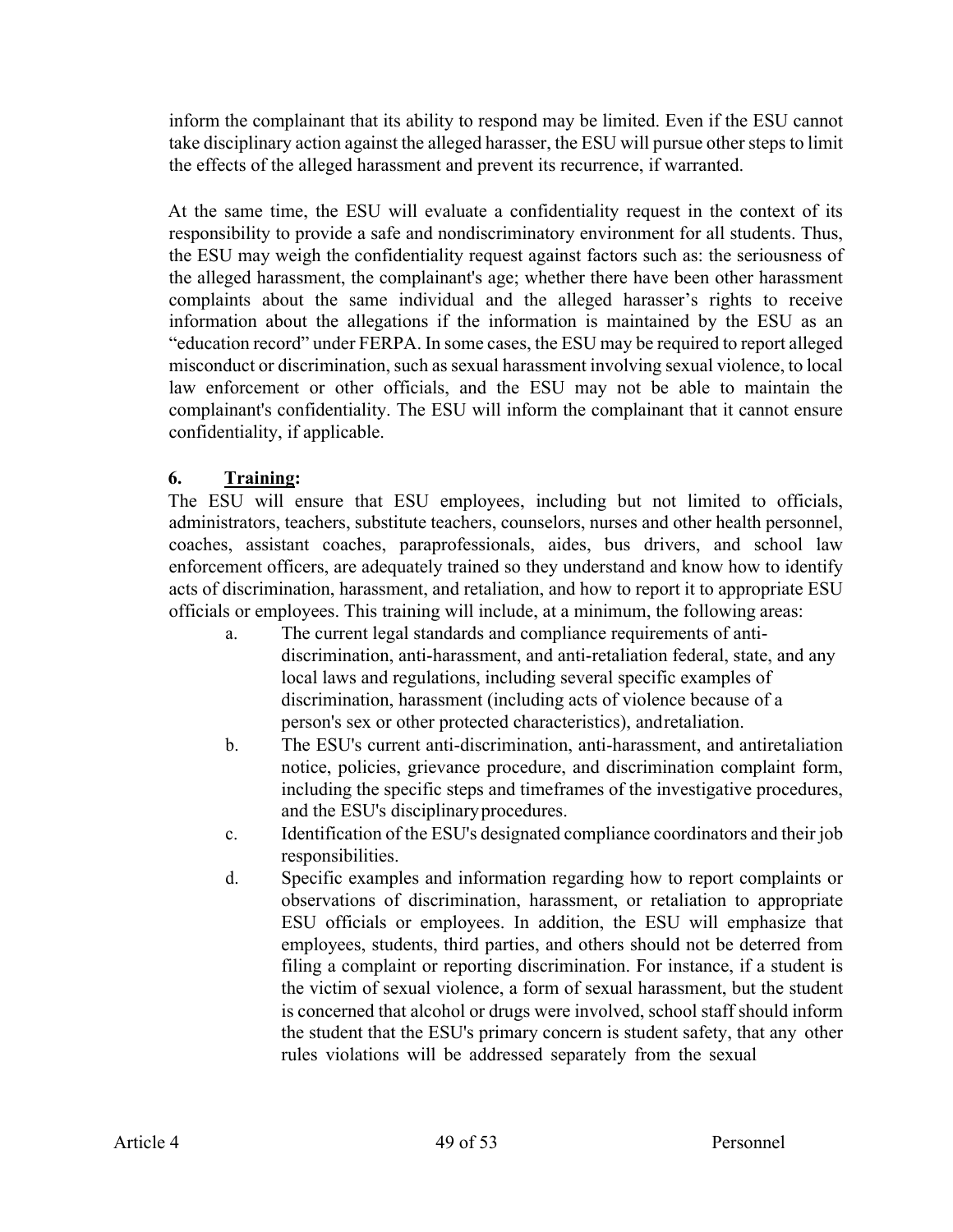violence allegation, and that the use of alcohol or drugs never makes the victim at fault for sexual violence.

- e. Potential consequences for violating the ESU's anti-discrimination, antiharassment, and anti-retaliation policies, including discipline.
- f. Potential remedies, including immediate, interim remedies, to eliminate the discrimination, harassment, and retaliation, prevent its recurrence, and remedy its effects.
- g. A description of victim resources, including comprehensive victim services, to address acts of discrimination and harassment, including acts of violence because of a person's sex or other protected characteristics, and a list of those resources for distribution to trainees.

In addition, the ESU shall ensure that employees designated to address or investigate discrimination, harassment, and retaliation, including designated compliance coordinators, receive additional specific training to promptly and effectively investigate and respond to complaints and reports of discrimination, and to know the ESU's grievance procedures and the applicable confidentiality requirements.

# **7. Designated Compliance Coordinators:**

Designated compliance coordinators will be responsible for:

- a. Coordinating efforts to comply with anti-discrimination, anti-harassment, and anti-retaliation laws and regulations.
- b. Coordinating and implementing training for students and employees pertaining to anti-discrimination, anti-harassment and anti-retaliation laws and regulations, including the training areas listedabove.
- c. Investigating complaints of discrimination (unless the coordinator designates other trained individuals toinvestigate).
- d. Monitoring substantiated complaints or reports of discrimination, as needed (and with the assistance of other ESU employees, if necessary), to ensure discrimination or harassment does not recur, and that retaliation conduct does not occur orrecur.
- e. Overseeing discrimination complaints, including identifying and addressing any patterns or systemic problems, and reporting such patterns or systemic problems to the Administrator and the Board of Education.
- f. Communicating regularly with the ESU's law enforcement unit investigating cases and providing current information to them pertaining to anti-discrimination, anti-harassment, and anti-retaliation standards and compliance requirements.
- g. Reviewing all evidence in harassment or violence cases brought before the ESU's disciplinary committee or administrator to determine whether the complainants are entitled to a remedy under anti-discrimination laws and regulations that was not available in the disciplinaryprocess.
- h. Ensuring that investigations address whether other students or employees may have been subjected to discrimination, including harassment and retaliation.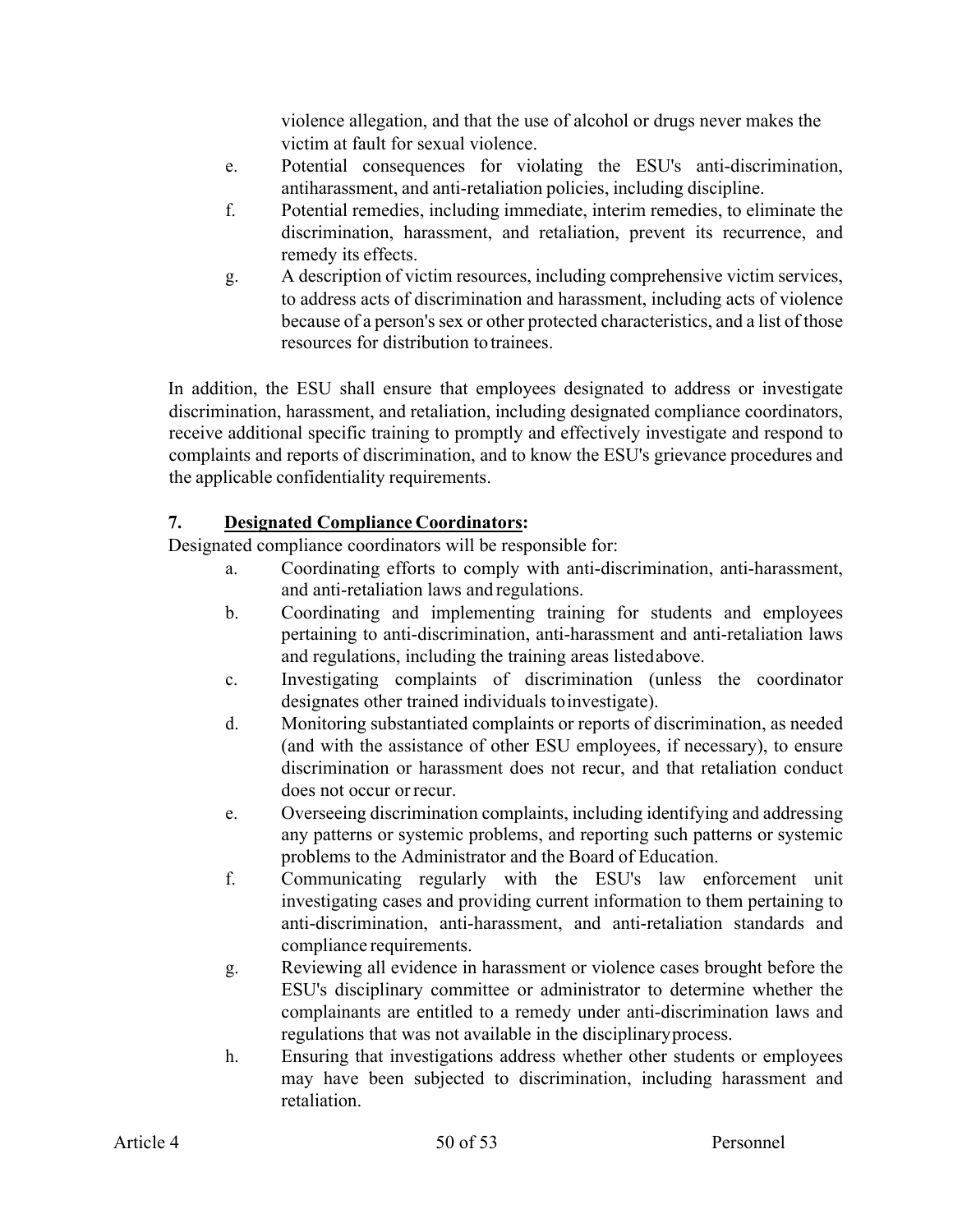- i. Determining whether ESU employees with knowledge of allegations of discrimination, including harassment and retaliation, failed to carry out their duties in reporting the allegations to the designated compliance coordinator and responding to the allegations.
- j. Recommending changes to this policy and grievance procedure.
- k. Performing other duties as assigned.

The designated compliance coordinators will not have other job responsibilities that may create a conflict of interest with their coordinator responsibilities.

### **8. Preventive Measures:**

The ESU will publish and widely distribute on an ongoing basis a notice of nondiscrimination (notice) in electronic and printed formats, including prominently displaying the notice on the ESU's website and posting the notice at each building in the ESU. The ESU also will designate an employee to coordinate compliance with antidiscrimination laws (see Designated Compliance Coordinator section, above, for further information on compliance coordinator), and widely publish and disseminate this grievance procedure, including prominently posting it on the ESU's website, at each building in the ESU, reprinting it in ESU publications, such as handbooks, and sending it electronically to members of the school community. The ESU will provide training to employees and students at the beginning of each academic year in the areas (B.6.a-g) identified in the Training section, above.

The ESU also may distribute specific harassment and violence materials (such as sexual violence), including a summary of the ESU's anti-discrimination, anti-harassment, and anti-retaliation policy and grievance procedure, and a list of victim resources, during events such as school assemblies and back to school nights, if recent incidents or allegations warrant additional education to the school community.

Date of Adoption: October 11, 2016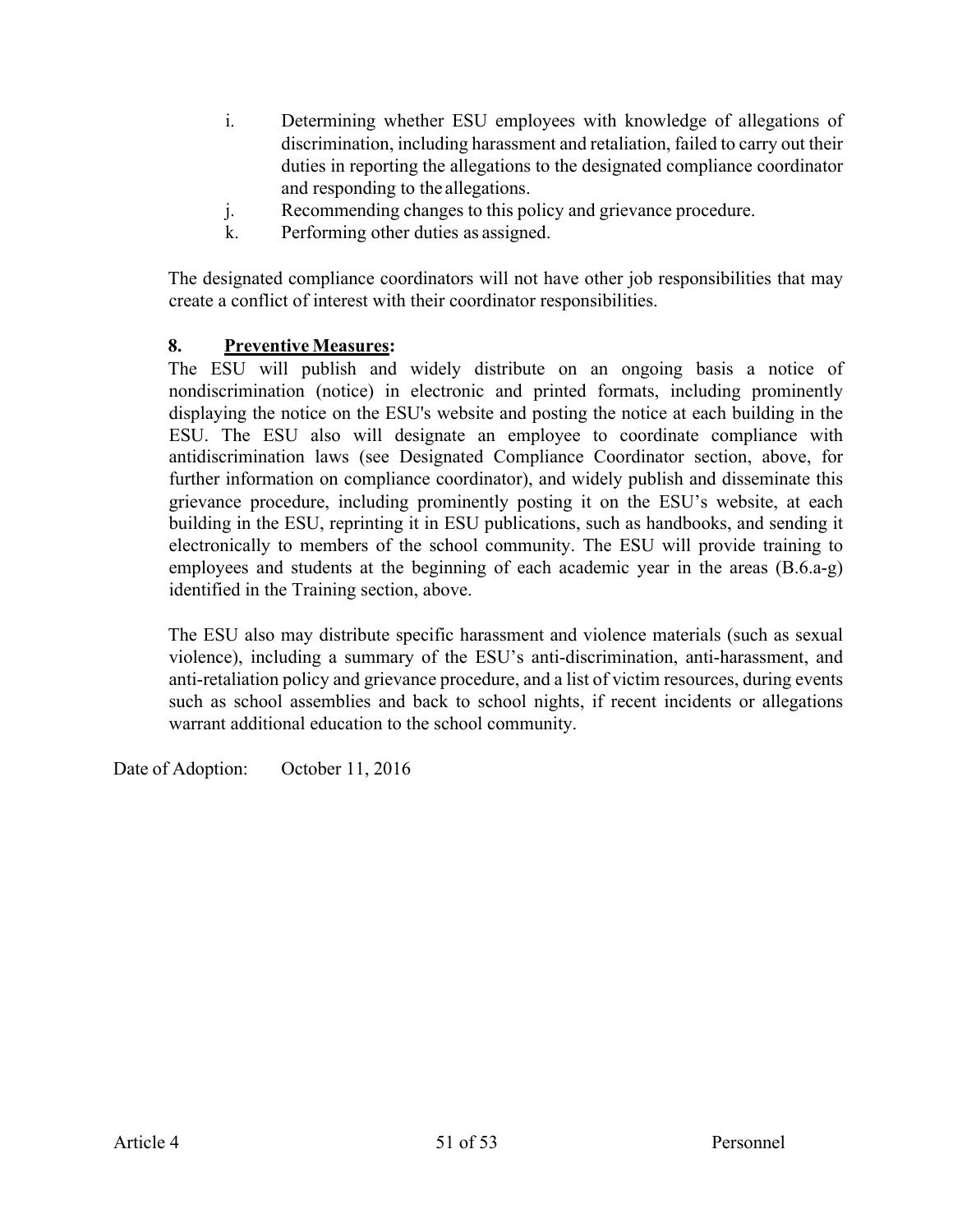#### **Complaint Form Discrimination, Harassment or Retaliation**

The Educational Service Unit 17 does not discriminate on the basis of sex, disability, race, color, religion, veteran status, national or ethnic origin, marital status, pregnancy, childbirth or related medical condition, or other protected status, or other protected status in its programs and activities and provides equal access to the Boy Scouts and other designated youth groups. This complaint form is to be used when a person has a complaint related to discrimination, harassment or retaliation on such bases in regard to employment or the programs and activities of the school district.

Refer to Board Policy 4003 and/or 5401 for the particulars of the complaint and grievance process. You may attach additional materials to this form if needed.

The applicable coordinator may be contacted if you have questions about filling out this complaint form: Employees and Others: Jeff McQuistan, Title IX Coordinator, 207 N. Main St., Ainsworth, NE 69210 (402) 387-1420 (jmcquistan@esu17.org).

|     | Name: Name and the second state of the second state of the second state of the second state of the second state of the second state of the second state of the second state of the second state of the second state of the sec<br>Date: $\qquad \qquad$                                                                                                       |
|-----|---------------------------------------------------------------------------------------------------------------------------------------------------------------------------------------------------------------------------------------------------------------------------------------------------------------------------------------------------------------|
| (1) |                                                                                                                                                                                                                                                                                                                                                               |
| (2) | ,我们也不会有什么。""我们的人,我们也不会有什么?""我们的人,我们也不会有什么?""我们的人,我们也不会有什么?""我们的人,我们也不会有什么?""我们的人<br>the contract of the contract of the contract of the contract of the contract of the contract of the contract of                                                                                                                                                           |
| (3) | Identify and attach any document supporting the complaint: ______________________                                                                                                                                                                                                                                                                             |
| (4) | Confidentiality: I do one give consent to my identity being shared with the person(s) against whom<br>I am complaining. If I do not give consent, I understand that the investigation may be hindered, but that the<br>District will nonetheless investigate and take prompt and effective action to remediate the concerns I have<br>raised, if appropriate. |
|     |                                                                                                                                                                                                                                                                                                                                                               |

The undersigned states: The facts in this complaint are true to the best of my knowledge, information and belief. I give permission for an investigation to be made into this complaint. I understand that the District will take steps to prevent me being retaliated against for filing this complaint, that I am to notify the District if any such retaliation occurs, and that the District will take prompt and strong responsive action if retaliation occurs.

|                   |      | $1 - 1 - 1 - 1$<br>Signature: |
|-------------------|------|-------------------------------|
| Received<br>. hv• | Jate |                               |

**Section 13** Prohibitions on Aiding and Abetting Sexual Abuse

(5) Relief requested (what I want done in response to this complaint):

.